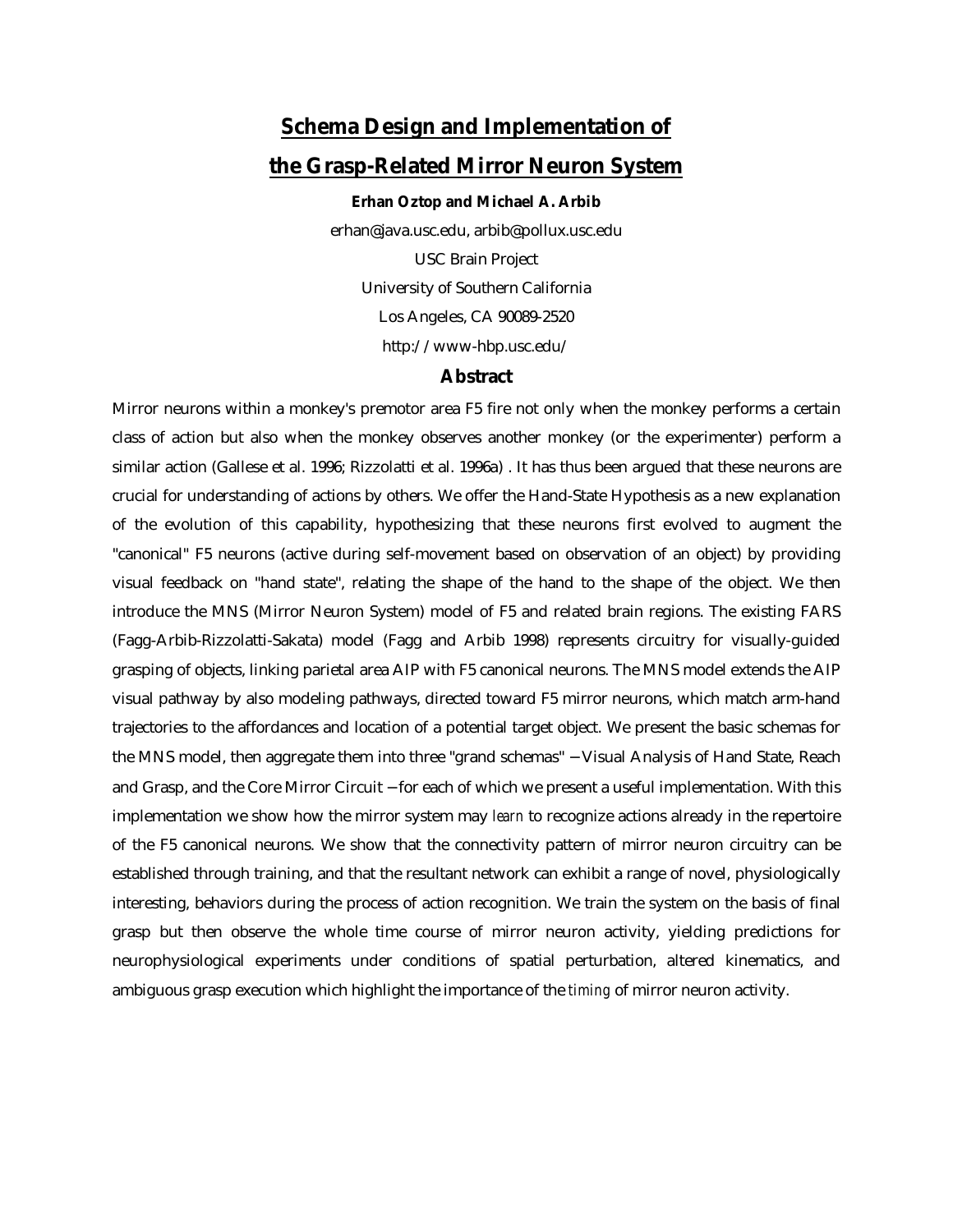# **1 INTRODUCTION**

#### *1.1 The Mirror Neuron System for Grasping*



**Figure 1.** Lateral view of the monkey cerebral cortex (IPS, STS and lunate sulcus opened). The visuomotor stream for hand action is indicated by arrows (adapted from Sakata et al., 1997a).

The macaque inferior premotor cortex has been identified as being involved in reaching and grasping movements (Rizzolatti et al., 1988). This region has been further partitioned into two sub-regions: F5, the rostral region, located along the arcuate and F4, the caudal part (see Figure 1). The neurons in F4 appear to be primarily involved in the control of proximal movements (Gentilucci et al., 1988), whereas the neurons of F5 are involved in distal control (Rizzolatti et al., 1988).

Rizzolatti et al. (1996a; Gallese et al., 1996) discovered a subset of F5 hand cells which they called *mirror neurons*. Like other F5 neurons, mirror neurons are active when the monkey performs a particular class of actions, such as grasping, manipulating and placing. However, in addition, the mirror neurons become active when the monkey observes the experimenter or another monkey performing an action. The term F5 *canonical neurons* are used to distinguish the F5 hand cells which do *not* posses the mirror property but are instead responsive to visual input concerning a suitably graspable object.

Most mirror neurons exhibit a clear relation between the observed and executed actions for which they are active. The congruence between the observed and executed action varies. For some of the mirror neurons, the congruence is quite loose; for others, not only must the general action (e.g., grasping) match but also the way the action is executed (e.g., power grasp) must match as well. To be triggered, the mirror neurons require an interaction between the experimenter and the object. The vision of the experimenter or the object alone does not trigger mirror activity (Gallese et al., 1996).

It has thus been argued that the importance of mirror neurons is that they provide a neural representation for grasping that is common to execution and observation of these actions and thus that, through their linkage of action and perception, these neurons are crucial to the social interactions of monkeys, providing the basis for *understanding* of actions by others (Rizzolatti and Fadiga 1998). Below,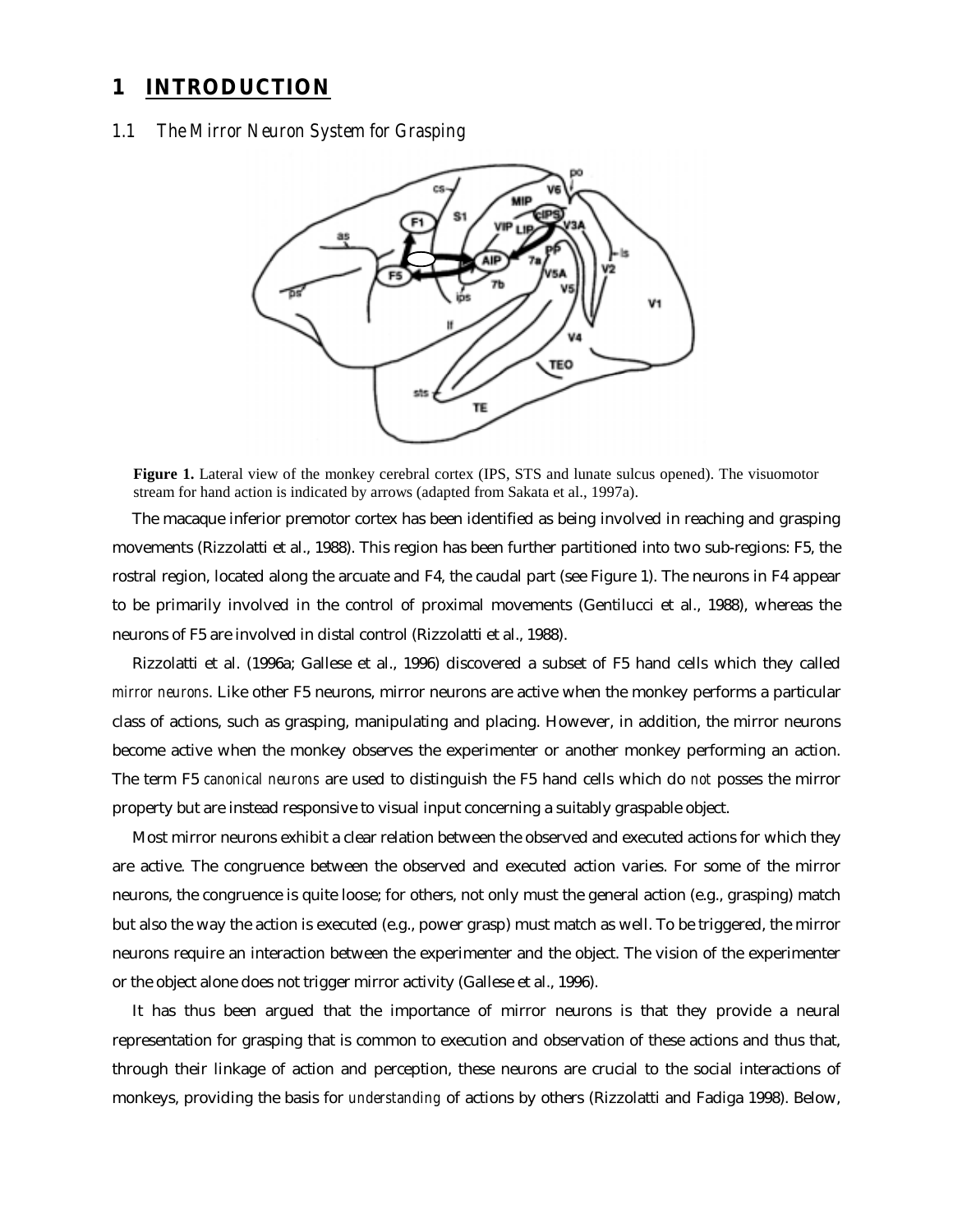we offer the Hand-State Hypothesis, suggesting that this important role is an exaptation of a more primitive role, namely that of providing feedback for visually-guided grasping movements. We will then develop the MNS (Mirror Neuron System) model and show that the system can exploit its ability to relate self-hand movements to objects to recognize the manual actions being performed by others, thus yielding the mirror property. We also conduct a number of simulation experiments with the model and show that these yield novel predictions, suggesting new neurophysiological experiments to further probe the monkey mirror system. However, before introducing the Hand-State Hypothesis and the MNS model, we first outline the FARS model of the circuitry that includes the F5 canonical neurons and provides the conceptual basis for the MNS model.

#### *1.2 The FARS Model of Parietal-Premotor Interactions in Grasping*

Studies of the anterior intraparietal sulcus (AIP; Figure 1) revealed cells that were activated by the sight of objects for manipulation (Taira et al., 1990; Sakata et al., 1995). In addition, this region has very significant recurrent cortico-cortical projections with area F5 (Matelli, 1994; Sakata, 1997). In their computational model for primate control of grasping (the FARS – Fagg-Arbib-Rizzolatti-Sakata – model), Fagg and Arbib (1998) analyzed these findings of Sakata and Rizzolatti to show how F5 and AIP may act as part of a visuo-motor transformation circuit, which carries the brain from sight of an object to the execution of a particular grasp. In developing the FARS model, Fagg and Arbib (1998) interpreted the findings of Sakata (on AIP) and Rizzolatti (on F5), as AIP representing the grasps *afforded* by the object and F5 selecting and driving the execution of the grasp. The term *affordance* (adapted from Gibson, 1966) refers to parameters for motor interaction that are signaled by sensory cues without invocation of highlevel object recognition processes). The model also suggests how F5 may use task information and other constraints encoded in prefrontal cortex (PFC) to resolve the action opportunities provided by multiple affordances. Here we emphasize the essential components of the model (Figure 2) that will form part of the current version of the MNS model presented below. We focus on the linkage between viewing an affordance of an object and the generation of a single grasp.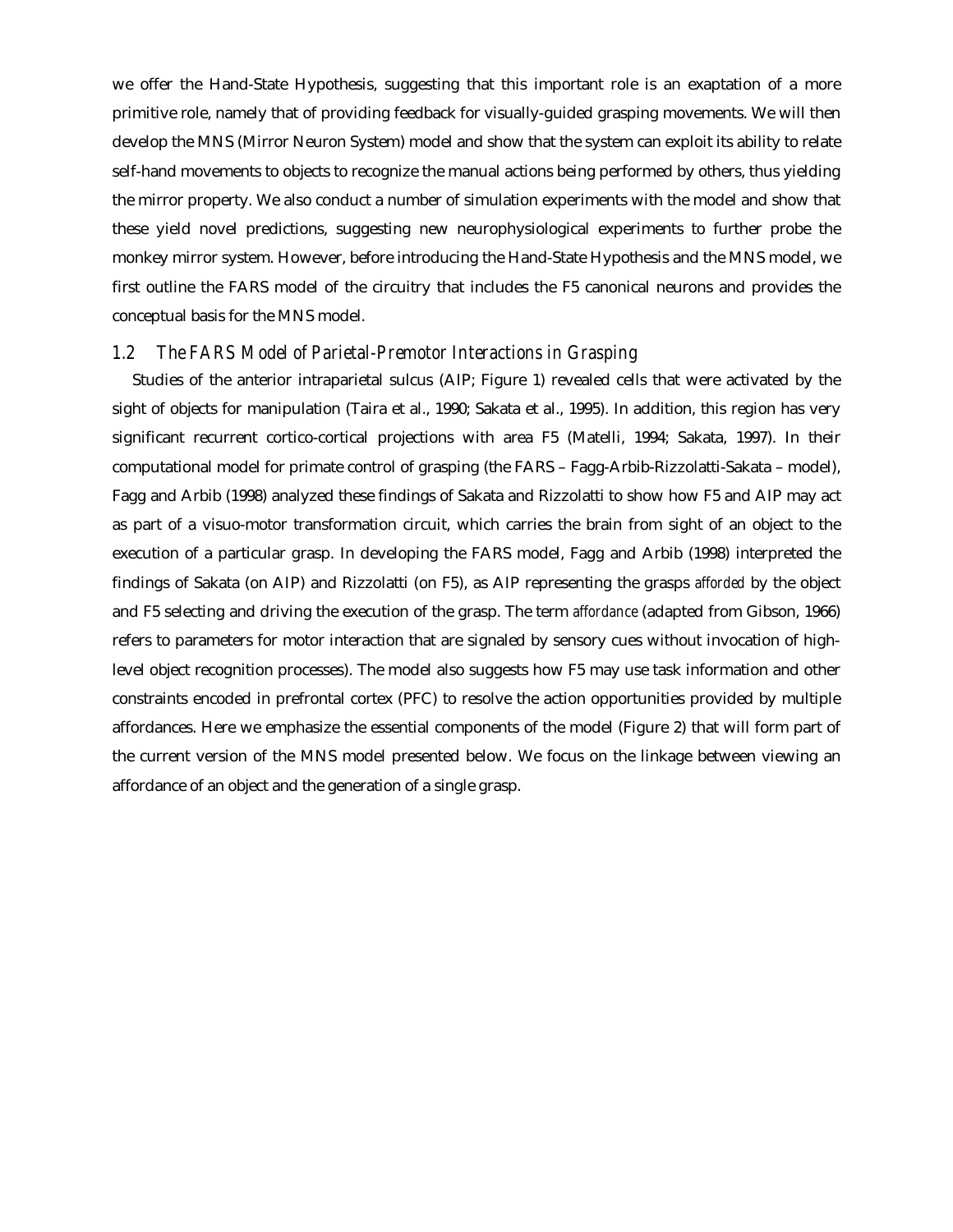

**Figure 2.** AIP extracts the affordances and F5 selects the appropriate grasp from the AIP 'menu'. Various biases are sent to F5 by Prefrontal Cortex (PFC) which relies on the recognition of the object by Inferotemporal Cortex (IT). The dorsal stream through AIP to F5 is replicated in the current version of the MNS model; the influence of IT and PFC on F5 is not analyzed further in the present paper.

**1**. The dorsal visual stream (parietal cortex) extracts parametric information about the object being attended. It does not "know" what the object is; it can only see the object as a set of possible affordances. The ventral stream (from primary visual cortex to inferotemporal cortex, IT), by contrast, recognize what the object is and passes this information to prefrontal cortex (PFC) which can then, on the basis of the current goals of the organism and the recognition of the nature of the object, bias F5 to choose the affordance appropriate to the task at hand.

**2**. AIP is hypothesized as playing a dual role in the seeing/reaching/grasping process, not only computing affordances exhibited by the object but also, as one of these affordances is selected and execution of the grasp begins, serving as an active memory of the one selected affordance and updating this memory to correspond to the grasp that is actually executed.

**3**. F5 is hypothesized as first being responsible for integrating task constraints with the set of grasps that are afforded by the attended object in order to select a single grasp. After selection of a single grasp, F5 unfolds this represented grasp in time to perform the execution.

**4.** In addition, the FARS model represents the way in which F5 may accept signals from areas F6 (pre-SMA), 46 (dorsolateral prefrontal cortex), and F2 (dorsal premotor cortex) to respond to task constraints, working memory, and instruction stimuli, respectively, and how these in turn may be influenced by object recognition processes in IT (see Fagg and Arbib 1988 for more details), but these aspects of the FARS model are not involved in the current version of the MNS model.

# **2 THE HAND-STATE HYPOTHESIS**

The key notion of the MNS model is that the brain augments the mechanisms modeled by the FARS model for recognizing the grasping-affordances of an object (AIP) and transforming these into a program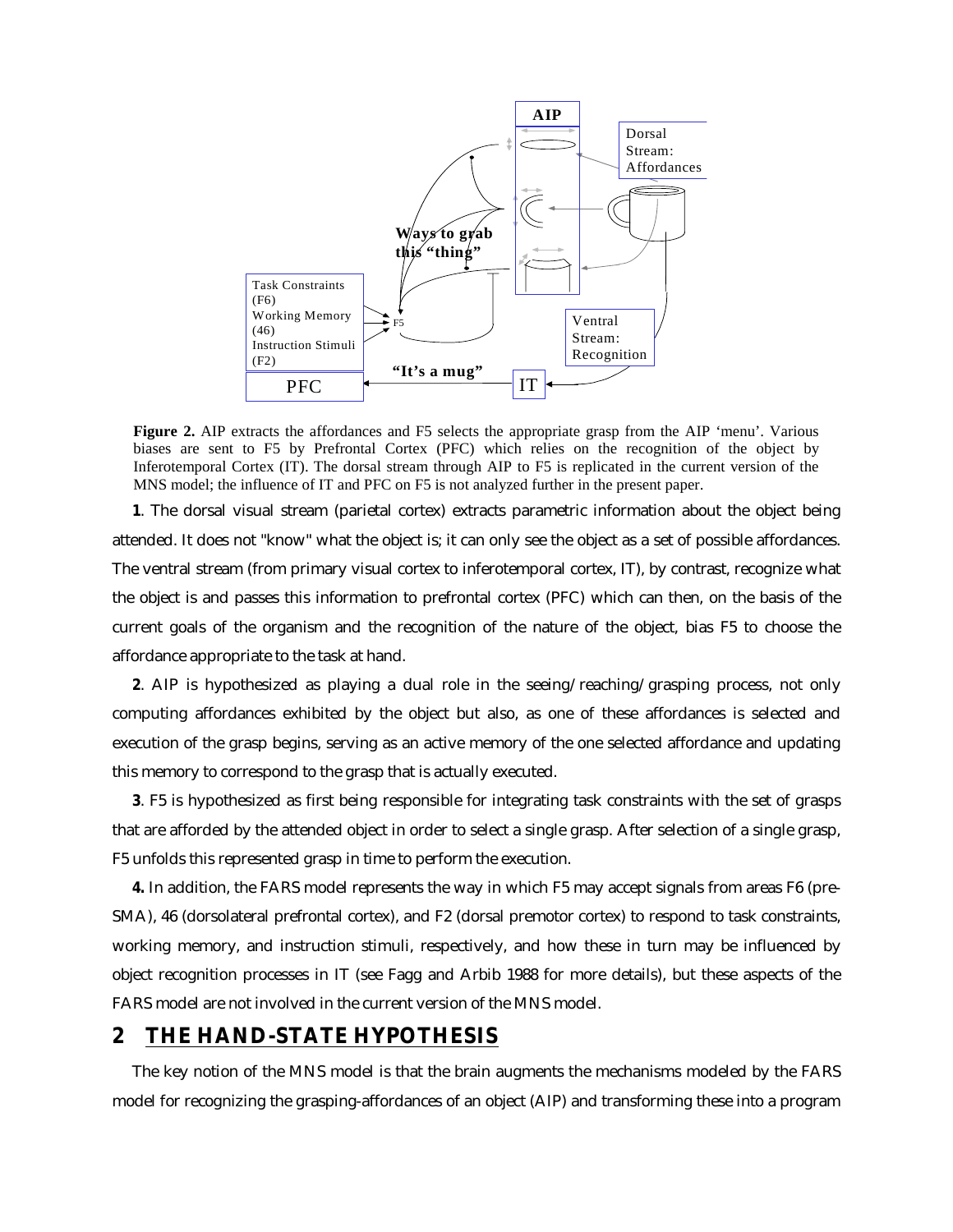of action by mechanisms which can recognize an action in terms of the hand state which makes explicit the relation between the unfolding trajectory of a hand and the affordances of an object. Our radical departure from all prior studies of the mirror system is to hypothesize that this system evolved in the first place to provide feedback for visually-directed grasping, with the social role of the mirror system being an exaptation as the hand state mechanisms become applied to the hands of others as well as to the hand of the animal itself. We first introduce the notions of virtual fingers and opposition space and then define the hand state.

### *2.1 Virtual Fingers*



c) Side Opposition

**Figure 3.** Each of the 3 grasp types here is defined by specifying two "virtual fingers", VF1 and VF2, which are groups of fingers or a part of the hand such as the palm which are brought to bear on either side of an object to grasp it. The specification of the virtual fingers includes specification of the region on each virtual finger to be brought in contact with the object. A successful grasp involves the alignment of two "opposition axes": the *opposition axis in the hand* joining the virtual finger regions to be opposed to each other, and the *opposition axis in the object* joining the regions where the virtual fingers contact the object. (Iberall and Arbib 1990.)

As background for the Hand-State Hypothesis, we first present a conceptual analysis of grasping. Iberall and Arbib (1990) introduced the theory of *virtual fingers* and *opposition space.* The term *virtual finger* is used to describe the physical entity (one or more fingers, the palm of the hand, etc.) that is used in applying force and thus includes specification of the region to be brought in contact with the object (what we might call the "virtual fingertip"). Figure 3 shows three types of opposition: those for the precision grip, power grasp, and side opposition. Each of the grasp types is defined by specifying two virtual fingers, VF1 and VF2, and the regions on VF1 and VF2 which are to be brought into contact with the object to grasp it. Note that the "virtual fingertip" for VF1 in palm opposition is the surface of the palm,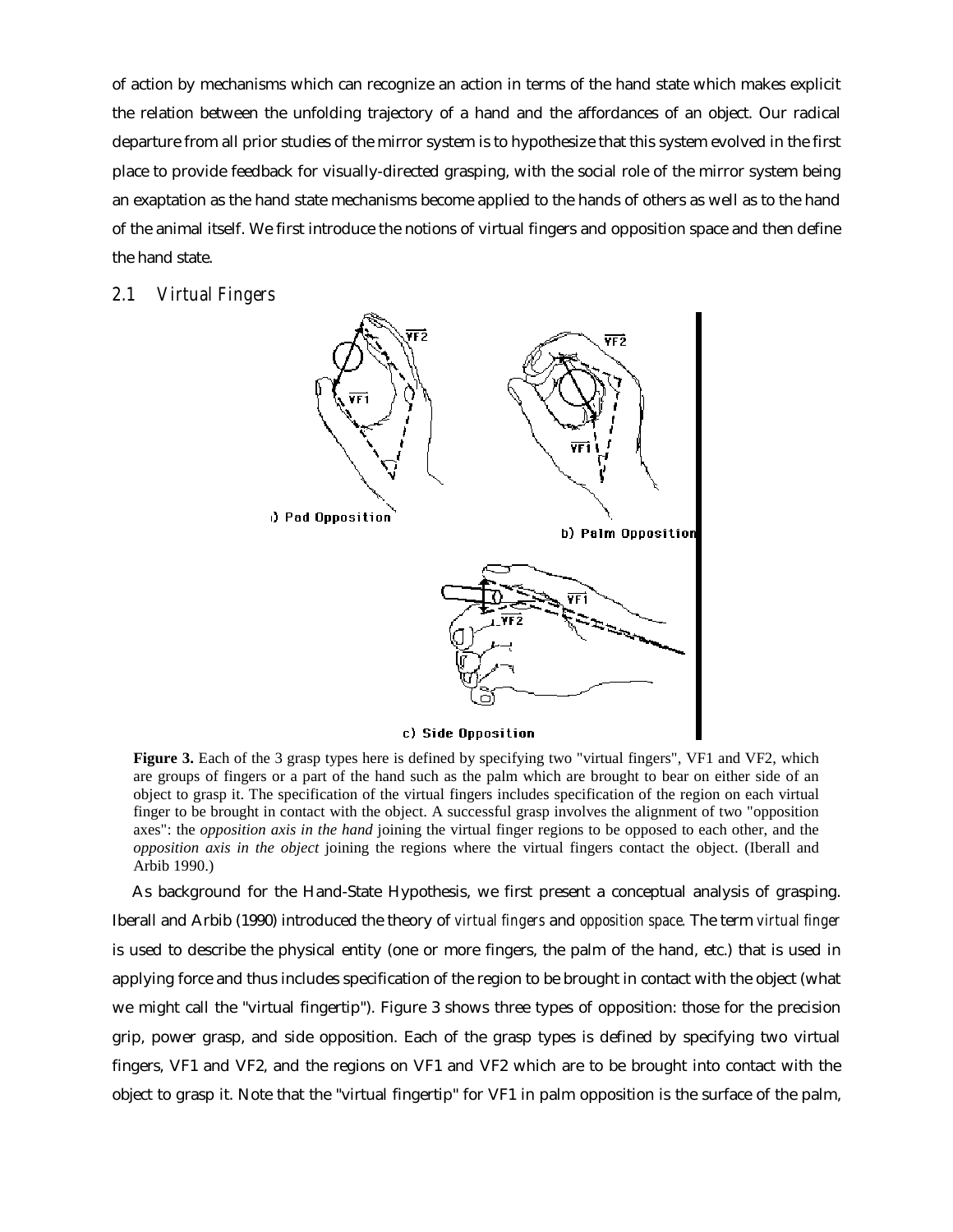while that for VF2 in side opposition is the side of the index finger. The grasp defines two "opposition axes": the *opposition axis in the hand* joining the virtual finger regions to be opposed to each other, and the *opposition axis in the object* joining the regions where the virtual fingers contact the object. Visual perception provides *affordances* (different ways to grasp the object); once an affordance is selected, an appropriate opposition axis in the object can be determined. The task of motor control is to preshape the hand to form an opposition axis appropriate to the chosen affordance, and to so move the arm as to transport the hand to bring the hand and object axes into alignment. During the last stage of transport, the virtual fingers move down the opposition axis (the "enclose" phase) to grasp the object just as the hand reaches the appropriate position.

#### *2.2 The Hand-State Hypothesis*

We assert as a general principle of motor control that if a motor plant is used for a task, then a feedback system will evolve to better control its performance in the face of perturbations. We thus ask, as a sequel to the work of Iberall and Arbib (1990), what information would be needed by a feedback controller to control grasping in the manner described in the previous section. Note that we do not model this feedback control in the present paper. Rather, we offer the following hypothesis.

**The Hand-State Hypothesis:** The basic functionality of the F5 mirror system is to elaborate the appropriate feedback – what we call the *hand state* – for opposition-space based control of manual grasping of an object. Given this functionality, the social role of the F5 mirror system in understanding the actions of others may be seen as an exaptation gained by generalizing from self-hand to other's-hand.

The key to the MNS model, then, is the notion of *hand state* as encompassing data required to determine whether the motion and preshape of a moving hand may be extrapolated to culminate in a grasp appropriate to one of the affordances of the observed object. Basically a mirror neuron must fire if the preshaping of the hand conforms to the grasp type with which the neuron is associated; and the extrapolation of *hand state* yields a time at which the hand is grasping the object along an axis for which that affordance is appropriate.

Our current representation of hand state defines a 7-dimensional trajectory

 $F(t) = (d(t), v(t), a(t), o_1(t), o_2(t), o_3(t), o_4(t))$ 

with the following components (see Figure 4):

The three components are hand configuration parameters:

a(t): Index finger-tip and thumb-tip aperture

 $o_3(t)$ ,  $o_4(t)$ : The two angles defining how close the thumb is to the hand as measured relative to the side of the hand and to the inner surface of the palm

The remaining four parameters relates the hand to the object. o1 and o2 components represent the orientation of different components of the hand relative to the opposition axis for the chosen affordance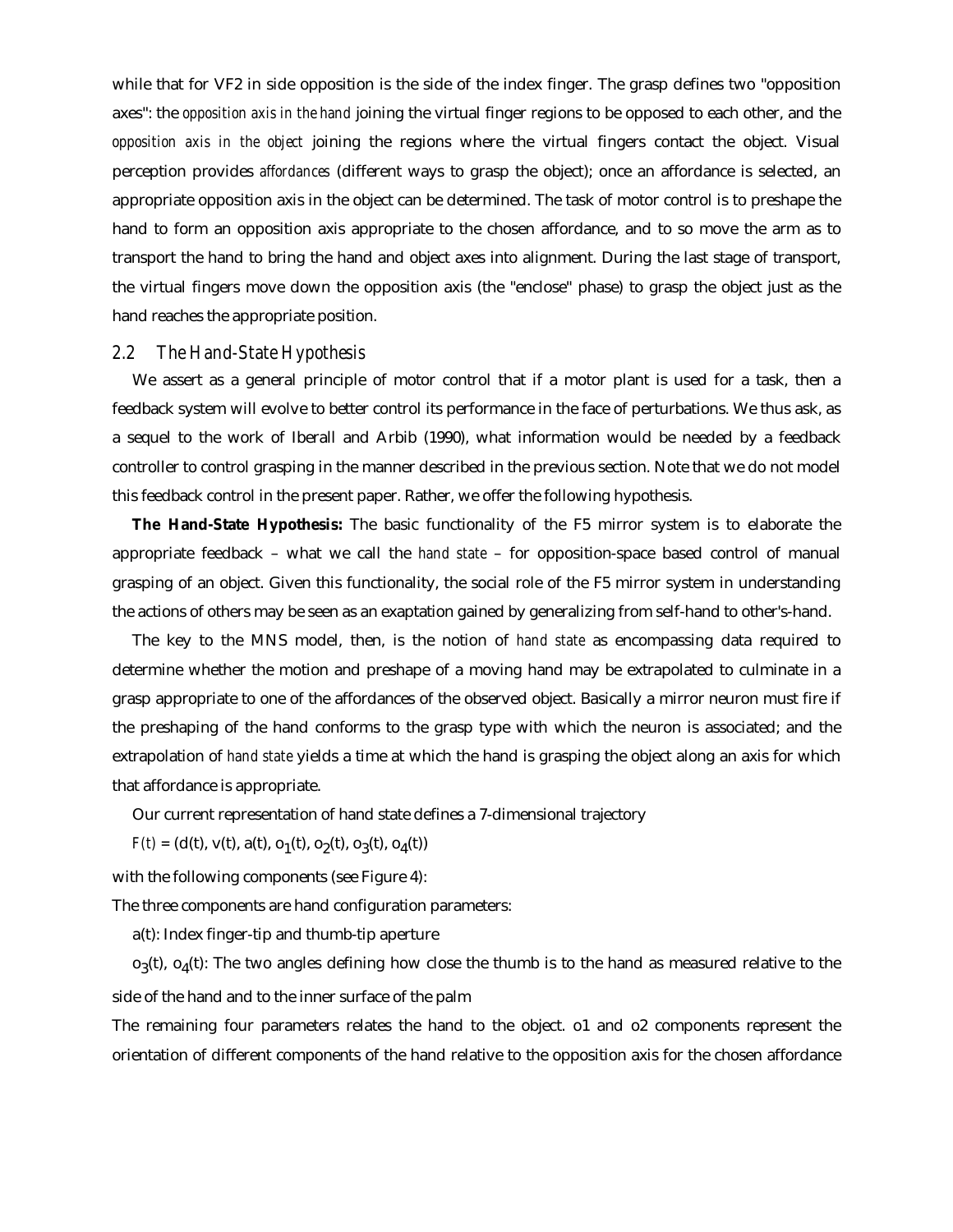in the object whereas d and v represents the kinematics properties of the hand with reference to the target location.

 $o_1(t)$ : The cosine of the angle between the object axis and the *(index finger tip – thumb tip*) vector

 $o_2(t)$ : The cosine of the angle between the object axis and the *(index finger knuckle – thumb tip*) vector

- d(t): distance to target at time t
- v(t): tangential velocity of the wrist



**Figure 4.** The components of hand state  $F(t) = (d(t), v(t), a(t), o_1(t), o_2(t), o_3(t), o_4(t))$ . Note that some of the components are purely hand configuration parameters (namely *v,o3,o4,a*) whereas others are parameters relating hand to the object.

In considering the last 4 variables, note that only one or two of them will be relevant in generating a specific type of grasp, but they all must be available to monitor a wide range of possible grasps. We have chosen a set of variables of clear utility in monitoring the successful progress of grasping an object, but do not claim that these and only these variables are represented in the brain. Indeed, the brain's actual representation will be a distributed neural code, which we predict will correlate with such variables, but will not be decomposable into a coordinate-by-coordinate encoding. However, we believe that the explicit definition of hand state offered here will provide a firm foundation for the design of new experiments in kinesiology and neurophysiology.

The crucial point is that the availability of the hand state to provide feedback for visually-directed grasping makes action recognition possible. Notice that we have carefully defined the hand state in terms of relationships between hand and object (though the form of the definition must be subject to future research). This has the benefit that it will work just as well for measuring how the monkey's own hand is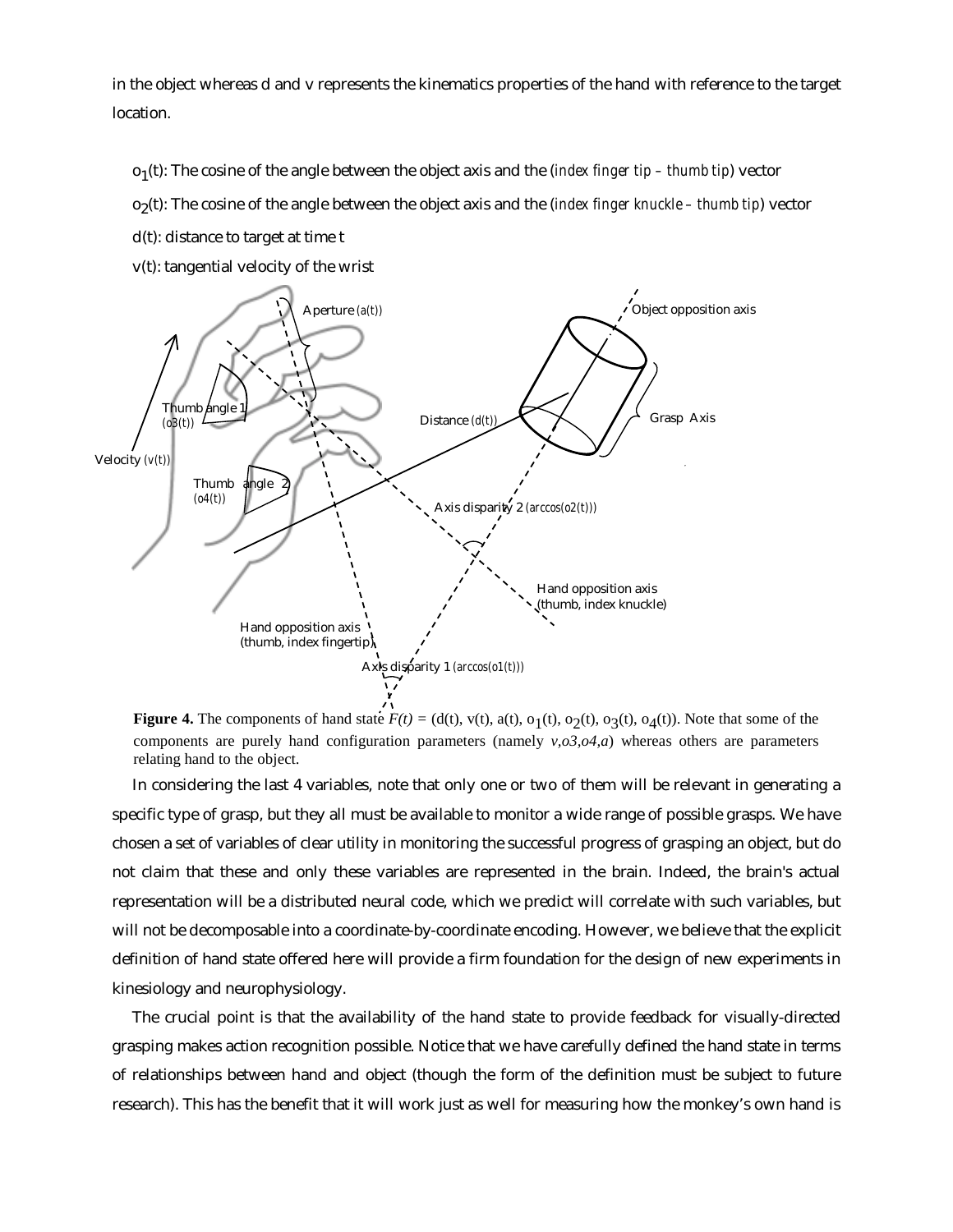moving to grasp an object as for observing how well another monkey's hand is moving to grasp the object. This, we claim, is what allows self-observation by the monkey to train a system that can be used for observing the actions of others and recognizing just what those actions are.

# **3 THE MNS (MIRROR NEURON SYSTEM) MODEL**

We now present a high level view of the MNS (Mirror Neuron System) model in terms of the set of interacting *schemas* (functional units; Arbib 1981; Arbib et al. 1998, Chapter 3) shown in Figure 5, which define the MNS (Mirror Neuron System) model of F5 and related brain regions. The connectivity of the model is constrained by the existing neurophysiology and neuroanatomy of the monkey brain, but except for AIP and F5 the anatomical localization of schemas is not germane to the simulations presented in the current paper. In Figure 4, solid arrows denote neuroanatomically established connections while dashed arrows indicate connections postulated for computational completeness. Detailed discussion of the pertinent data is postponed to later papers in which more detailed neural modeling of other brain regions takes center stage. The F5 grasp-related neurons are divided between (i) F5 *mirror neurons* which are, when fully developed, active during certain self-movements of grasping by the monkey and during the observation of a similar grasp executed by others, and (ii) F5 *canonical neurons*, namely those active during self-movement but not during the observation of grasping by others. The subsystem of the MNS model responsible for the visuo-motor transformation of objects into affordances and grasp configurations, linking AIP and F5 canonical neurons, corresponds to a key subsystem of the FARS model reviewed above. Our task is to complement the visual pathway via AIP by pathways directed toward F5 mirror neurons, which allow the monkey to observe arm-hand trajectories and match them to the affordances and location of a potential target object. We will then show how the mirror system may *learn*  to recognize actions already in the repertoire of the F5 canonical neurons. In short, we will provide a mechanism whereby the actions of others are "recognized" based on the circuitry involved in performing such actions. The Methods section provides the details of the implemented schemas and the Results section confronts the overall model with virtual experiments and produces testable predictions.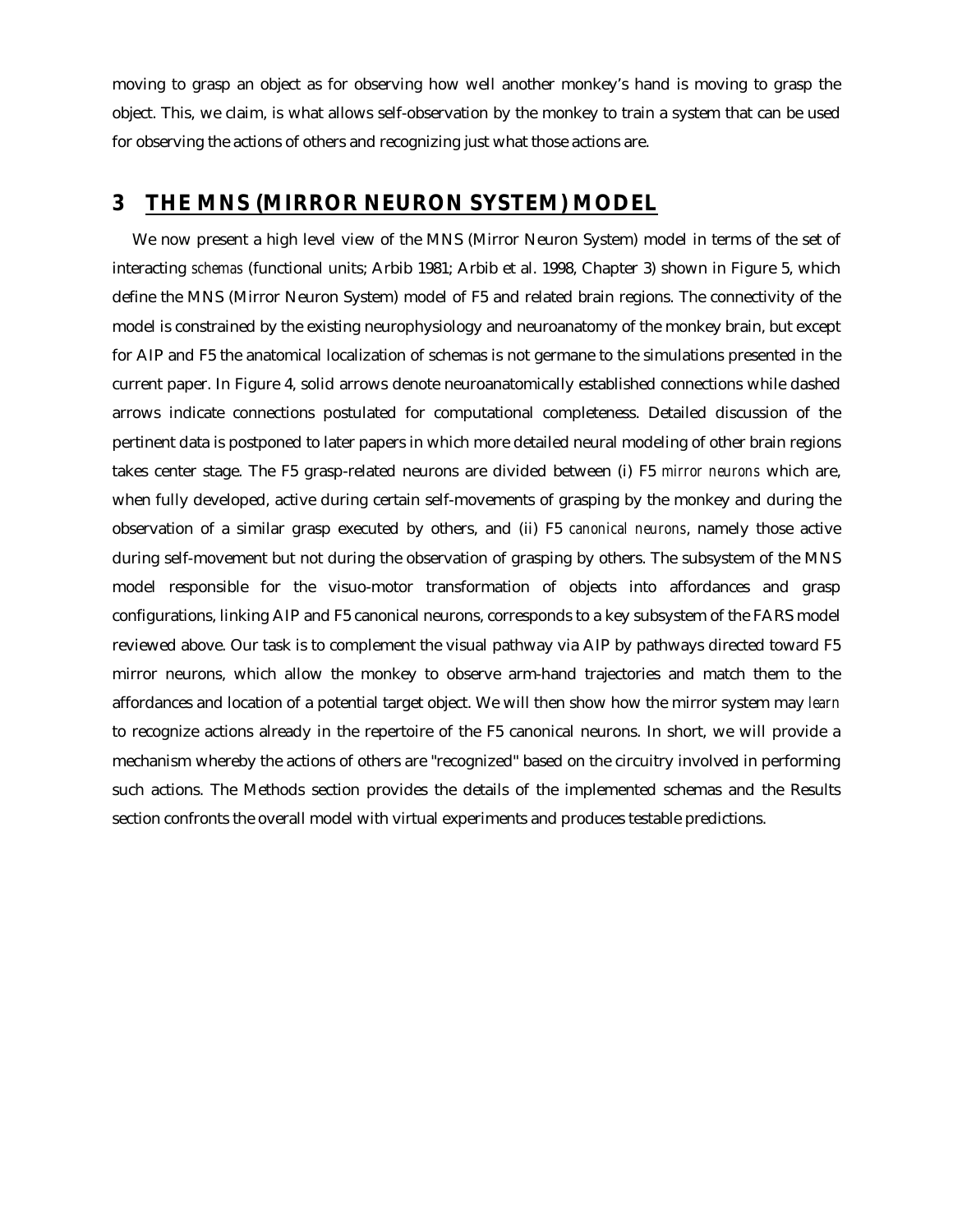

**Figure 5**. The MNS (Mirror Neuron System) model. (i) Top diagonal: a portion of the FARS model. Object features are processed by AIP to extract grasp affordances, these are sent on to the canonical neurons of F5 that choose a particular grasp. (ii) Bottom right. Recognizing the location of the object provides parameters to the motor programming area F4 which computes the reach. The information about the reach and the grasp is taken by the motor cortex M1 to control the hand and the arm. (iii) New elements of the MNS model: Bottom left are two schemas, one to recognize the shape of the hand, and the other to recognize how that hand is moving. Just to the right of these is the schema for hand-object spatial relation analysis. It takes information about object features, the motion of the hand and the location of the object to infer the relation between hand and object. (iv) The center two regions marked by the gray rectangle form the core mirror circuit. This complex associates the visually derived input (hand state) with the motor program input from region F5canonical neurons during the learning process for the mirror neurons. (Solid arrows: Established connections; Dashed arrows: postulated connections. Details of the ascription of specific schemas to specific brain regions is deferred to a later paper.)

#### *3.1 Overall Function*

In general, the visual input of the monkey represents a complex scene. However, we here sidestep much of this complexity by assuming that the brain extracts two salient sub-scenes, a stationary object and in some cases a (possibly) moving hand. The overall system operates in two modes:

**(i) Prehension:** In this mode, the view of the stationary object is analyzed to extract affordances; then under prefrontal influence F5 may choose one of these to act upon, commanding the motor apparatus to perform the appropriate reach and grasp based on parameters supplied by the parietal cortex. The FARS model captures the loop linking F5 and AIP together with the role of prefrontal cortex in modulating F5 activity, based in part on object recognition processes culminating in inferotemporal cortex (Figure 2). In the MNS model, we incorporate the F5 and AIP components from FARS (top diagonal of schemas in Figure 5), but omit the roles of IT and PFC from the present analysis.

**(ii) Action recognition:** In this mode, the view of the stationary object is again analyzed to extract affordances, but now the initial trajectory and preshape of an observed moving hand must be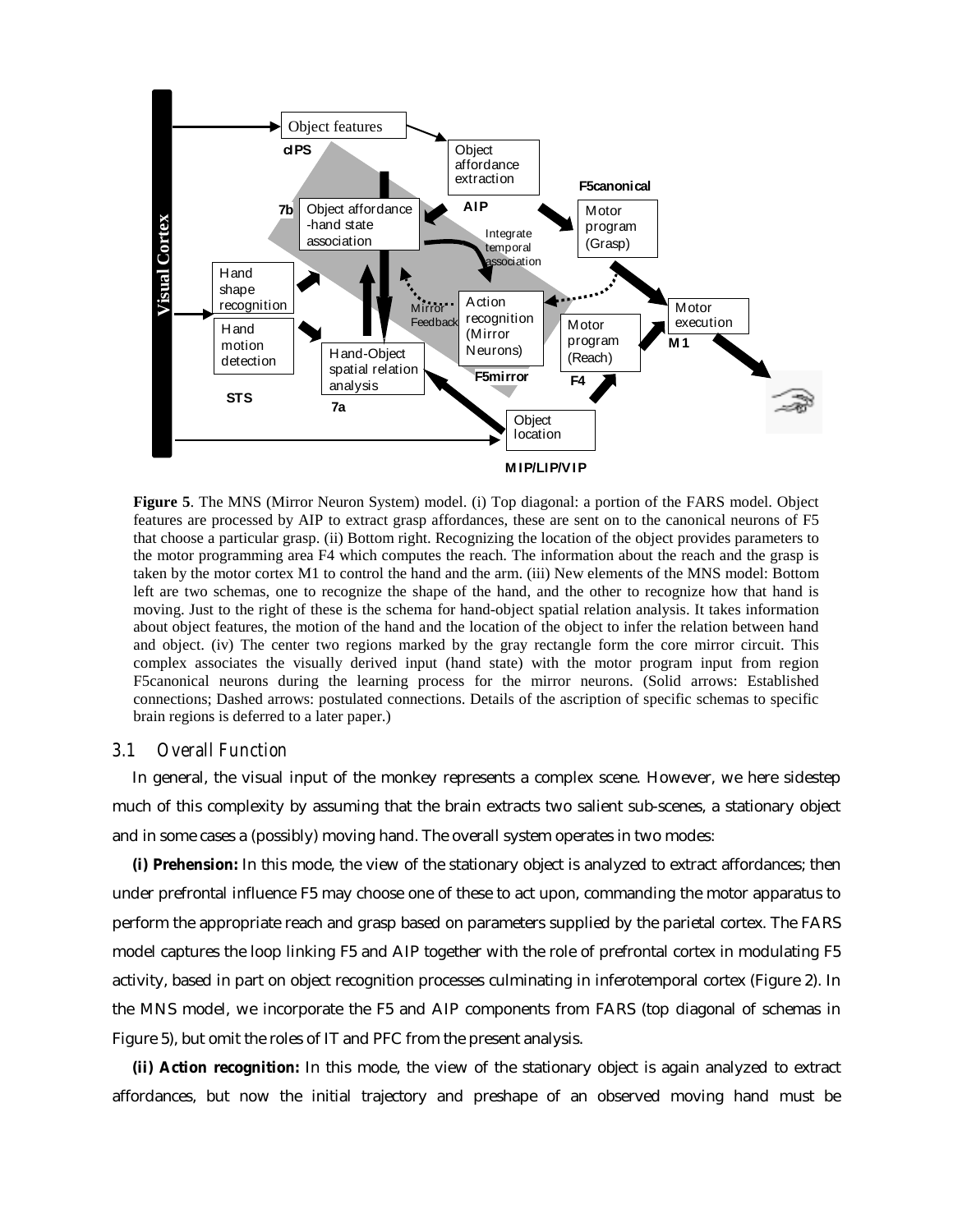extrapolated to determine whether the current motion of the hand can be expected to culminate in a grasp of the object appropriate to one of its affordances.

We will not prespecify all the details of the MNS schemas but will instead offer a learning model which, given a grasp that is already in the motor repertoire of the F5 canonical neurons, can yield a set of F5 mirror neurons trained to be active during such grasps as a result of *self-observation* of the monkey's own hand grasping the target object. Consistent with the Hand-State Hypothesis, the result will be a system whose mirror neurons can respond to *similar actions observed being performed by others*. The current implementation of the MNS model exploits learning in artificial neural nets.

The heart of the learning model is provided by the *Object affordance-hand state association* schema and the *Action recognition (mirror neurons)* schema. These form the *core mirror (learning) circuit*, marked by the gray slanted rectangle in Figure 5, which mediates the development of mirror neurons via learning. The simulation results of this article will focus on this part of the model. The Methods section presents in detail the neural network structure of the core circuit. As we note further in the Discussion section, this leaves open many problems for further research, including the development of a basic action repertoire by F5 canonical neurons through trial-and-error in infancy and the expansion and refinement of this repertoire throughout life.

#### *3.2 Individual Schemas Explained*

In this section, we present the input, output and function for each of the schemas in Figure 5. However, as will be made clear when we come to the discussion of Figure 6 below, we will not attempt in this paper the modeling of these individual schemas but will instead discuss the implementation of three "grand schemas", each of which provides the composite functionality of several of the individual schemas of Figure 5. Nonetheless, it seems worth providing the more detailed specifications here both to ground the definition of the grand schemas and to set the stage for the more detailed neurobiological modeling promised for our later papers.

*Object Features schema:* The output of this schema provides a coarse coding of geometrical features of the observed object. It thus provides suitable input to AIP and other regions/schemas.

*Object Affordance Extraction schema:* This schema transforms its input, the coarse coding of geometrical features of the observed object provided by the *Object features* schema, into a coarse coding for each affordance of the observed object.

*Motor Program (Grasp) schema:* We identify this schema with the canonical F5 neurons, as in FARS model. Input is provided by AIP's coarse coding of affordances for the observed object. We assume that the output of the schema encodes a generic motor program for the AIP-coded affordances. This output drives the *Action-recognition* (Mirror neurons) schema as well as the hand control functions of the *Motor execution* schema

*Object Location schema:* The output of this schema provides, in some body-centered coordinate frame, the location of the center of the opposition axis for the chosen affordance of the observed object.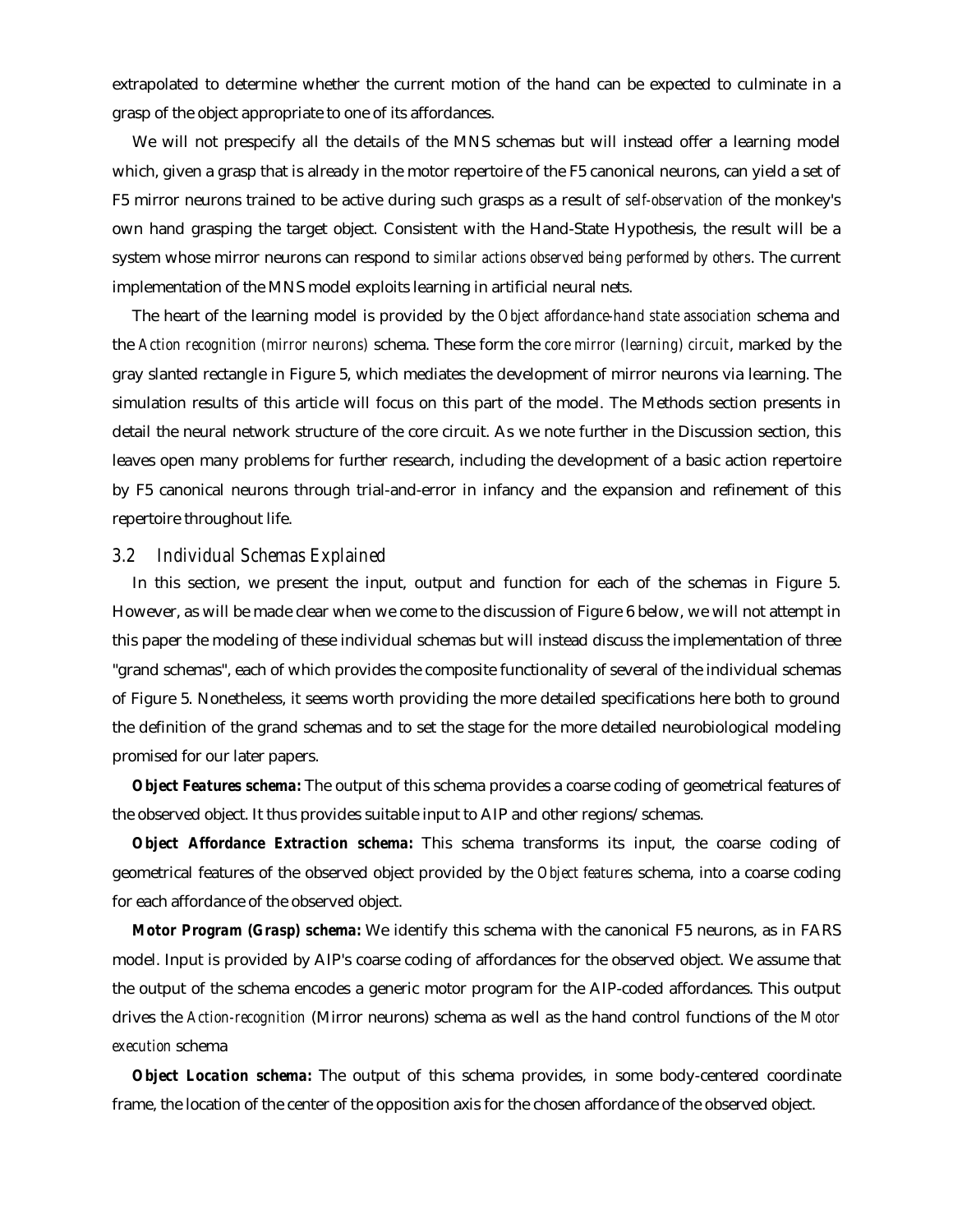*Motor Program (Reach) schema:* The input is the position coded by the *Object location* schema, while the output is the motor command required to transport the arm to bring the hand to the indicated location. This drives the arm control functions of the *Motor execution* schema.

The *Motor Execution schema* determines the course of movements via activity in primary motor cortex M1 and "lower" regions.

We now turn to the truly novel schemas which define the Mirror Neuron System (MNS) model:

The *Action Recognition schema –* which is meant to correspond to the mirror neurons of area F5 – receives two inputs in our model. One is the motor program selected by the *Motor program* schema; the other comes from the *Object affordance-hand state association* schema. This schema learns to integrate the output of the *Object affordance-hand state association* schema to form the correct mirror response by exploiting the motor program information signaled by the F5 canonical neurons (*Motor program* schema).

We next review the schemas which (in addition to the previously presented *Object features* and *Object affordance extraction* schemas) implement the visual system of the model:

The *Hand Shape Recognition schema* takes as input a picture of a hand, and its output is a specification of the hand shape, which thus forms some of the components of the hand state. In the current implementation these are  $a(t)$ ,  $o_3(t)$  and  $o_4(t)$ . Note also that we implicitly assume that the schema includes a validity check to verify that the picture does contain a hand.

The *Hand Motion Detection schema* takes as input a *sequence* of pictures of a hand and returns as output the velocity estimate of the hand. The current implementation tracks only the wrist velocity, supplying the v(t) component of the hand state.

Finally, we present the schemas that combine observations of hand shape and movements with observation of object affordances to drive the action recognition (mirror neuron) circuitry.

The *Hand-Object spatial relation analysis schema* receives object-related signals from the *Object features* schema, as well as input from the *Object Location*, *Hand shape recognition* and *Hand motion detection* schemas. Its output is a set of vectors relating the current hand preshape to a selected affordance of the object. The schema computes such parameters as the distance of the object to the hand, and the disparity between the opposition axes of the object and the hand. Thus the hand state components  $o_1(t)$ ,  $o_2(t)$ , and d(t) are supplied by this schema. The *Hand-Object spatial relation analysis* schema is needed because, for most (but not all) mirror neurons in the monkey, a hand mimicking a matching grasp would fail to elicit the mirror neuron's activity unless the hand's trajectory were taking it toward an object with a grasp that matches one of the affordances of the object. The output of this visual analysis is relayed to the *Object affordance-hand state association* schema which drives the F5 mirror neurons whose output is a signal expressing confidence that the observed trajectory will extrapolate to match the observed target object using the grasp encoded by that mirror neuron.

The *Object affordance-hand state association schema* combines all the hand related information as well as the object information available. Thus the inputs to the schema are from *Hand shape recognition*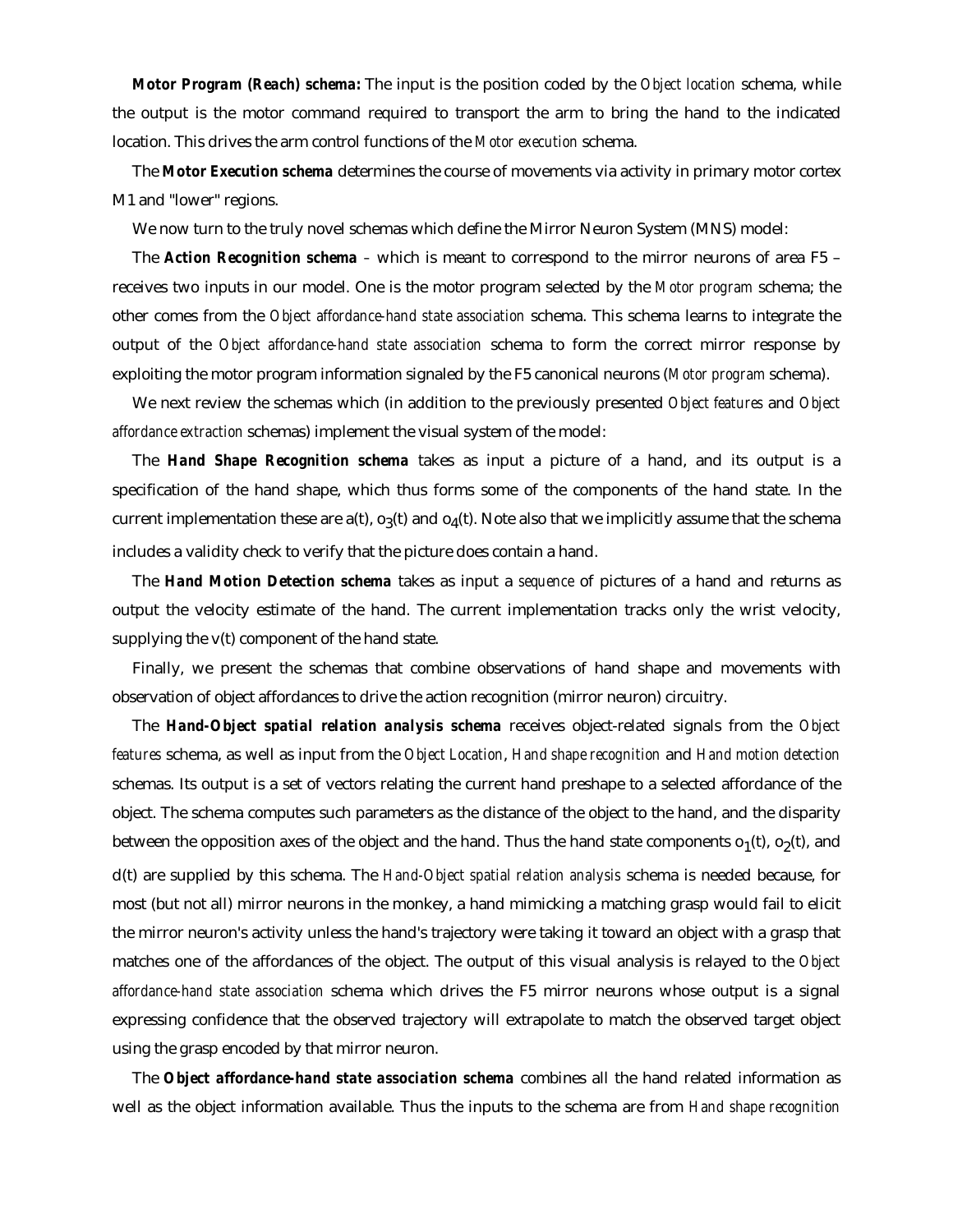(components  $a(t)$ ,  $o_3(t)$ ,  $o_4(t)$ ), *Hand motion detection* (component  $v(t)$ ), *Hand-Object spatial relation analysis*  $(o_1(t), o_2(t), d(t))$  and from *Object affordance extraction* schemas. As will be explained below, the schema needs a learning signal (mirror feedback). This signal is relayed by the *Action recognition* schema and, is basically, a copy of the motor program passed to the *Action recognition* schema itself. The output of this schema is a distributed representation of the object and hand state match (in our implementation the representation is not pre-specified but shaped by the learning process). The idea is to match the object and the hand state as the action progresses during a specific observed reach and grasp. In the current implementation, time is unfolded into a spatial representation of "the trajectory until now" at the input of the *Object affordance-hand state association* schema, and the Action recognition schema decodes the distributed representation to form the mirror response (in our implementation the decoding is not prespecified but is the result of the back-propagation learning). In any case, the schema has two operating modes. First is the learning mode where the schema tries to adjust its efferent and afferent weights to ensure the right activity in the *Action recognition* schema. The second mode is the forward mode where it maps the hand state and the object affordance into a distributed representation to be used by the *Action recognition* schema.

The key question for our present modeling will be to account for how learning mechanisms may shape the connections to mirror neuron in such a way that an action in the motor program repertoire of the F5 canonical neurons may become recognized by the mirror neurons when performed by others.

To conclude this section, we note that our modeling is subject to two quite different tests: (i) its overall efficacy in explaining behavior and its development, which can be tested at the level of the schemas (functional units) presented in this article; and (ii) its further efficacy in explaining and predicting neurophysiological data. As we shall see below, certain neurophysiological predictions are possible given the current work, even though the present implementation relies on relatively abstract artificial neural networks.

# **4 METHODS**

### *4.1 Schema Implementation*

We do not implement the schemas of Figure 5 individually, but instead partition them into the three "grand schemas" of Figure 6(a) as follows: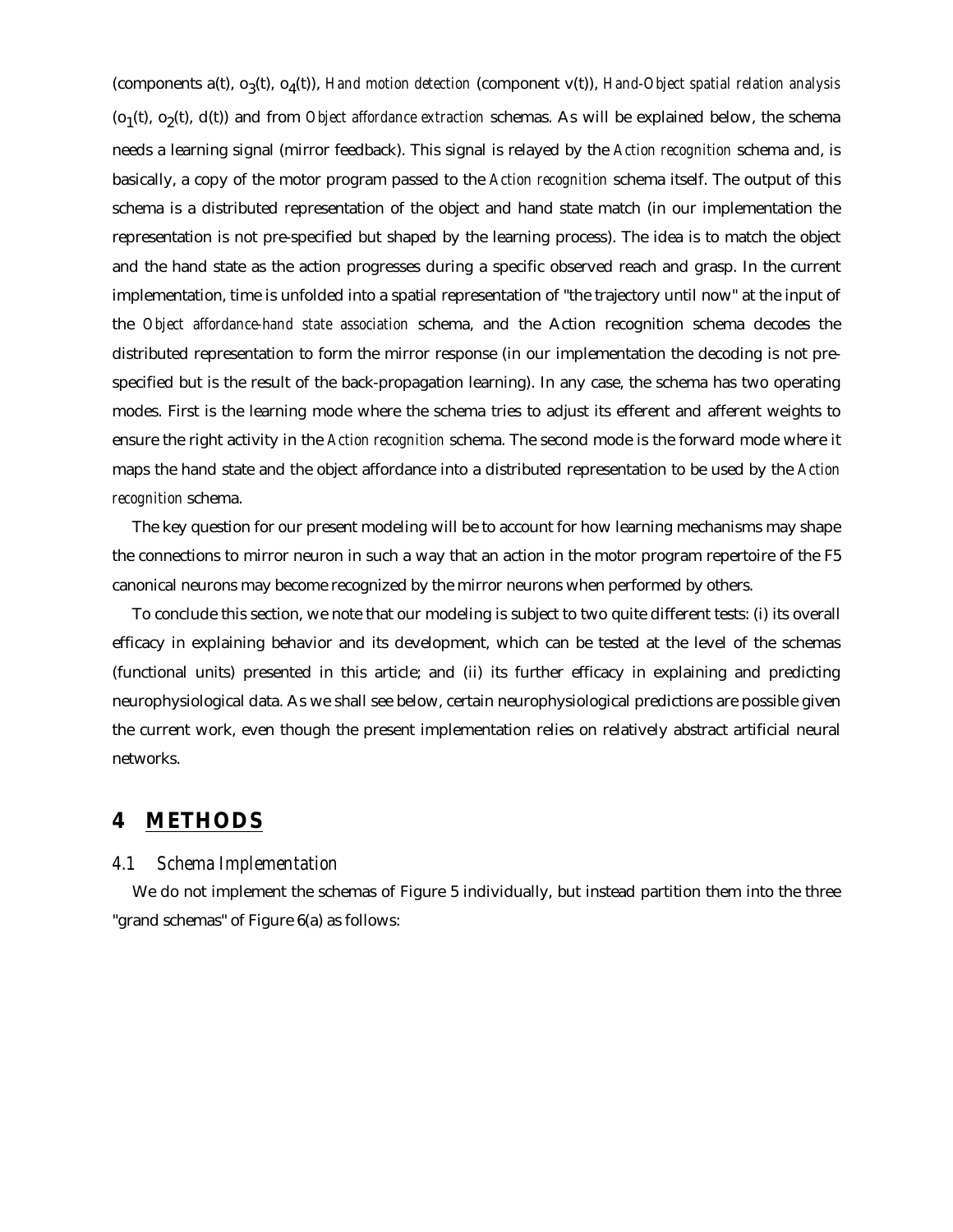

**Figure 6.** (a) For purposes of simulation, we aggregate the schemas of the MNS (Mirror Neuron System) model of Figure 5 into three "grand schemas" for Visual Analysis of Hand State, Reach and Grasp, Core Mirror Circuit. (b) For detailed analysis of the Core Mirror Circuit, we dispense with simulation of the other 2 grand schemas and use other computational means to provide the three key inputs to this grand schema.

#### **Grand Schema 1: Visual Analysis of Hand State**

- Hand shape recognition schema
- Hand-Object spatial relation analysis schema
- Hand motion detection schema

#### **Grand Schema 2: Reach and Grasp**

- Object Features schema
- Object Location schema
- Object Affordance Extraction schema
- Motor Program (Grasp) Schema
- Motor Program (Reach) Schema
- Motor Execution schema

#### **Grand Schema 3: Core Mirror Circuit**

- Object affordance-hand state association schema
- Action recognition schema

Only in a few cases it is possible to identify individual schemas (such as the *Action recognition* schema) in a schema group implementation.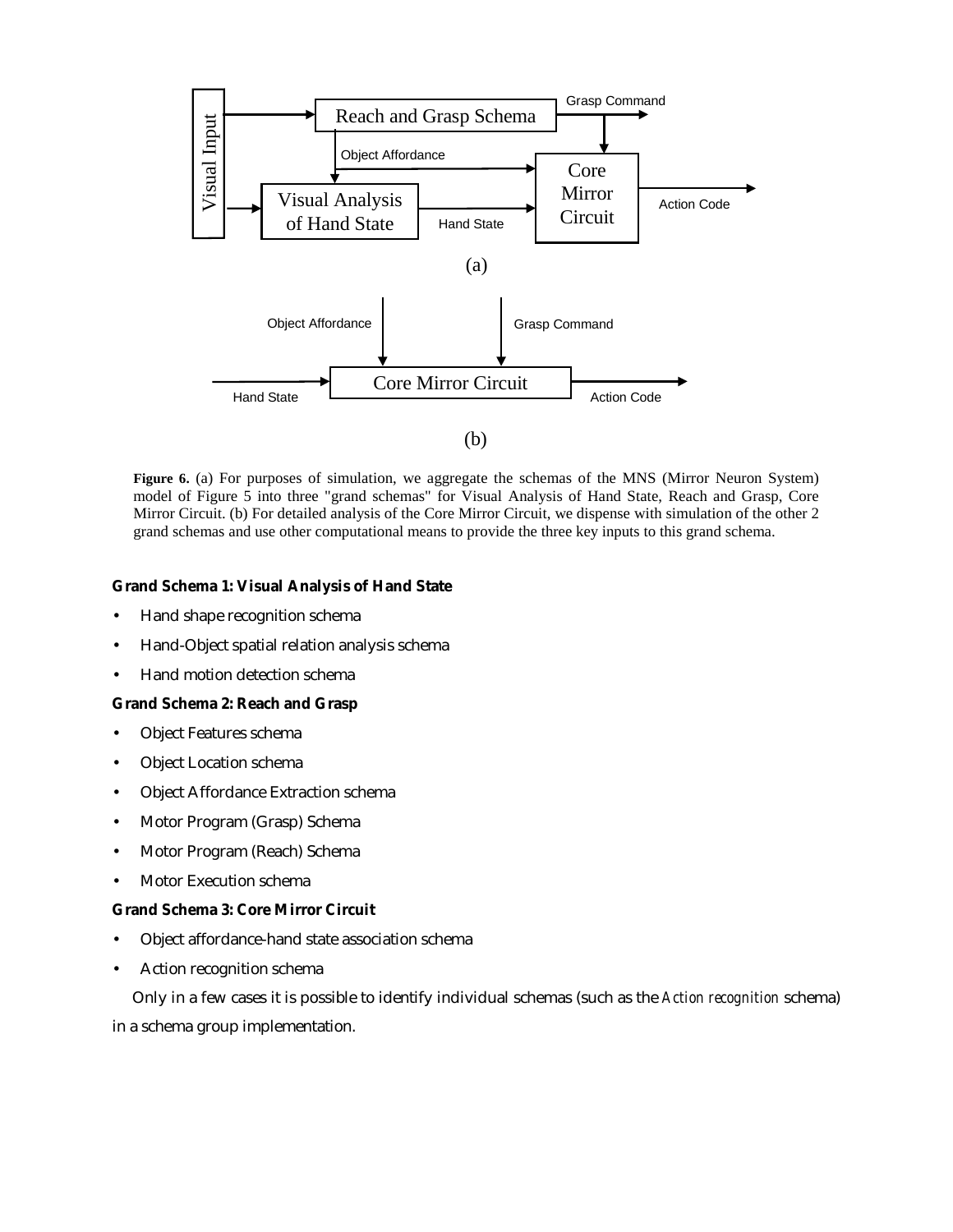### *4.2 Grand Schema 1: Visual Analysis of Hand State*

To extract hand parameters from a view of a hand, we try to recover the configuration of a model of the hand being seen. The hand model is a three dimensional 14 degrees of freedom (DOF) kinematic model, with a 3-DOF joint for the wrist, two 1-DOF joints (metacarpophalangeal and distalinterphalangeal) for each of four fingers, and finally a 1-DOF joint for the metacarpophalangeal joint, and a 2-DOF joint for the carpometacarpal joint of the thumb. Note the distinction between "hand configuration" which gives the joint angles of the hand considered in isolation, and the "hand state" which comprises 7 parameters relevant to assessing the motion and preshaping of the hand relative to an object. Thus the hand configuration provides some, but not all, of the data needed to compute the hand state.

To lighten the load of building a visual system to recognize hand features, we mark the wrist and the articulation points of the hand with colors. We then use this color-coding to help recognize key portions of the hand and use this result to initiate a process of model matching. Thus the first step of the vision problem is color segmentation, after which is followed by the task of recovering the three dimensional hand shape.

#### *4.2.1 Color Segmentation and Feature Extraction*

One needs *color segmentation* to locate the colored regions on the image. Gray level segmentation techniques cannot be used in a straightforward way because of the vectorial nature of color images (Lambert and Carron, 1999). Split-and-Merge is a well-known image segmentation technique in image processing (see Sanka et al., 1993), recursively splitting the image into smaller pieces until some homogeneity criterion is satisfied. In our case, it corresponds to having the same color in a region. To decide whether a region is (approximately) of the same color one needs to compare the color values in the region. However, RGB (Red-Green-Blue) space is not well suited for this purpose. HSV (Hue-Saturation-Value) space is better suited for the task as hue in segmentation processes usually corresponds to human perception and ignores shading effects (see Russ, 1998, chapters 1 and 6). However, the segmentation system we implemented with HSV space, although better than RGB version, was not satisfactory for our purposes. Therefore, we designed a system that can learn the best color space itself.

Figure 7(a) shows the training phase of the *color expert* system, which is a (one hidden-layer) feedforward network with sigmoidal activation function. The learning algorithm is back-propagation with momentum and adaptive learning rate. The given image is put through a smoothing filter to reduce noise in the image before training. Then the network is given around 100 training samples each of which is a pair of ((R, G, B), *perceived color code*) values. The output color code is a vector consisting of all zeros except for one component corresponding to the *perceived* color of the patch. Basically, the training builds an internal non-linear color space on which it can unambiguously tell the perceived color. This training is done only at the beginning of a session to learn the colors used on the particular hand. Then the network is fixed as the hand is viewed in a variety of poses.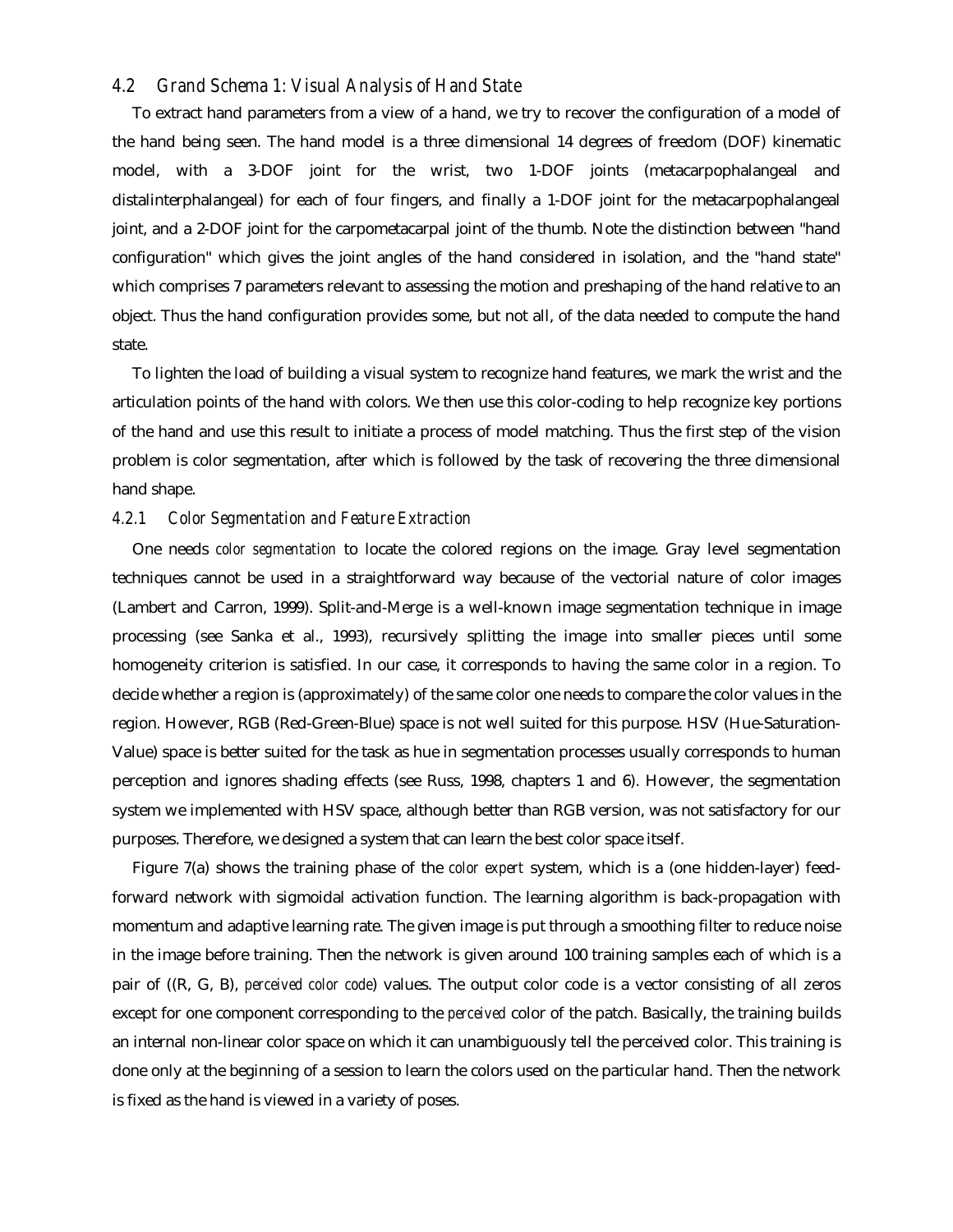

**Figure 7.** (a) Training the color expert. The trained network will be used in the subsequent phase for segmenting image. (b) The hand image (different from training sample) is fed to the augmented segmentation program. The color decision during segmentation is done by consulting to the Color Expert. Note that the smoothing step is performed before the segmentation (not shown).

Figure 7(b) illustrates the actual segmentation process using the Color Expert to find each region of a single (perceived) color (see Appendix A1 for details). The output of the algorithm is then converted into a feature vector with a corresponding confidence vector (giving a confidence level for each component in the feature vector). Each finger is marked with two patches of the same color. Sometimes it may not be possible to determine which patch corresponds to the fingertip and which to the knuckle. In those cases the confidence value is set to 0.5. If a color is not found (e.g., the patch may be obscured), a zero value is given for the confidence. If a unique color is found without any ambiguity then the confidence value is set to 1. The segmented centers of regions (color markers) are taken as the approximate articulation point positions. To convert the absolute color centers into a feature vector we simply subtract the wrist position from all the centers found and put the resulting relative  $(x,y)$  coordinate into the feature vector (but the wrist is excluded from the feature vector as the positions are specified with respect to the wrist position).

### *4.2.2 3D Hand Model Matching*

Our model matching algorithm uses the feature vector generated by the segmentation system to attain a hand configuration and pose that would result in a feature vector as close as possible to the input feature vector (Figure 8). The scheme we use is a simplified version of Lowe's (1991); see Holden (1997) for a review of other hand recognition studies.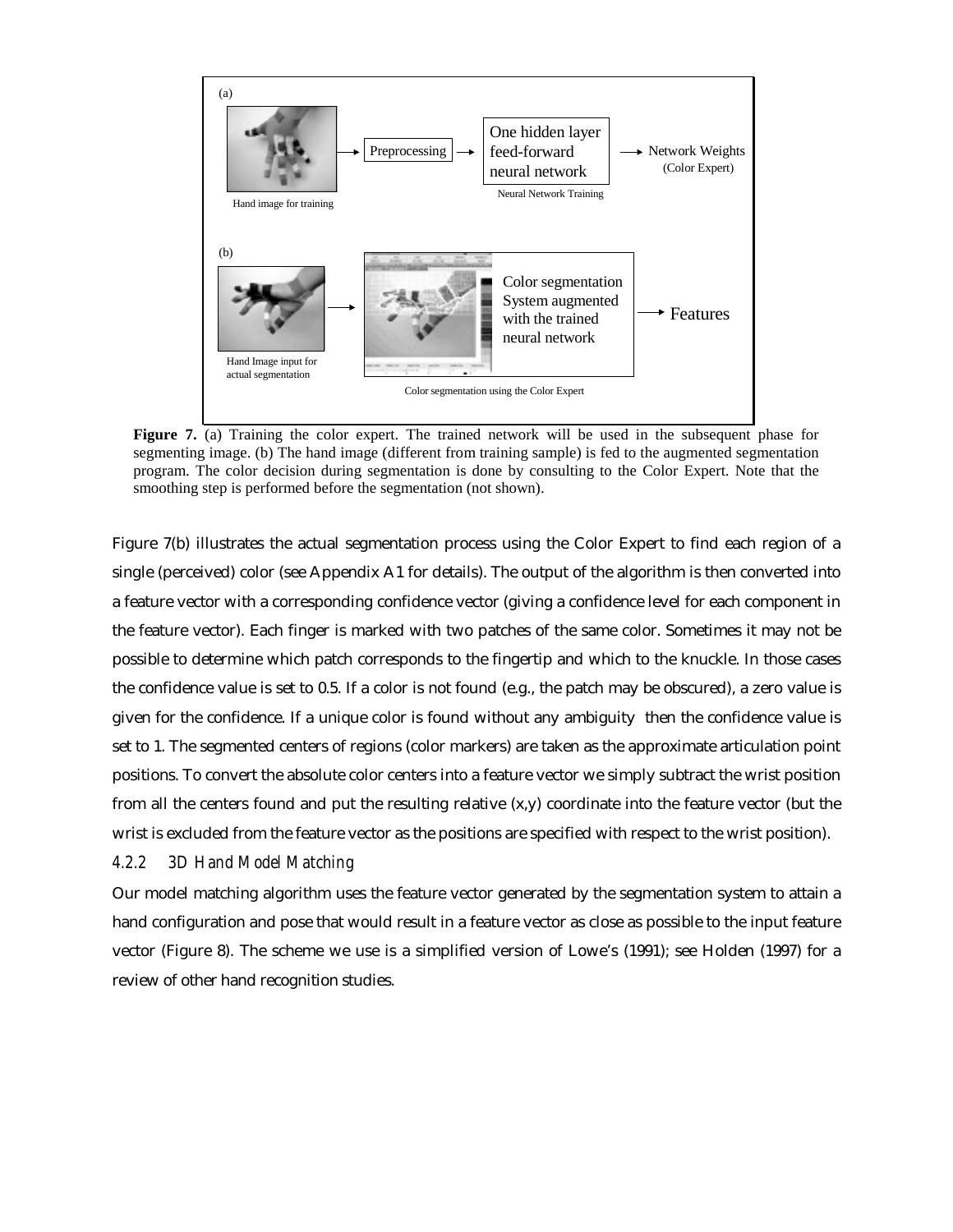

**Result of feature extraction**

**of Hand Model**

**of Hand Model**

**Figure 8.** Illustration of the model matching system. Left: markers located by feature extraction schema. Middle: initial and Right: final stages of model matching. After matching is performed a number of parameters for the Hand state are extracted from the matched 3D model.

The matching algorithm is based on minimization of the distance between the input feature and model feature vector, where the distance is a function of the two vectors and the confidence vector generated by segmentation system. Distance minimization is realized by a hill climbing in feature space. The method can handle occlusions by starting with "don't cares" for any joints whose markers cannot be clearly distinguished in the current view of the hand

The distance between two feature vectors *F* and *G* is computed as follows:

$$
D(F,G) = \sqrt{(F_i - G_i)^2 C_i^f C_i^g}
$$

where subscripting denotes components and *C<sup>r</sup>*, *C<sup>g</sup>* denotes the confidence vectors associated with *F* and *G*. Given this result of the visual processing – our *Hand shape recognition* schema – we can clearly read off the following components of the hand state, *F(t)*:

a(t): Aperture of the virtual fingers involved in grasping

 $o_3(t)$ ,  $o_4(t)$ : The two angles defining how close the thumb is to the hand as measured relative to the side of the hand and to the inner surface of the palm (see Figure 4).

The other 4 components of F(t):

- d(t): distance to target at time t, and
- v(t): tangential velocity of the wrist
- $o_1(t)$ : Angle between the object axis and the *(index finger tip thumb tip)* vector
- o2(t): Angle between the object axis and the (*index finger knuckle thumb tip*) vector

constitute the tasks of the *Hand-Object spatial relation analysis* schema and the *Hand motion detection* schema. These require visual inspection of the relation between hand and target, and visual detection of wrist motion, respectively. It is clear that they pose minor challenges for visual processing compared with those we have solved in extracting the hand configuration. We thus have completed our exposition of the (non-biological) implementation of Visual Analysis of Hand State, the first of our three "grand schemas". However, when we turn to modeling the Core Mirror Circuit (Grand Schema 3) to simplify computation we will not use this implementation of Visual Analysis of Hand State to provide the necessary input but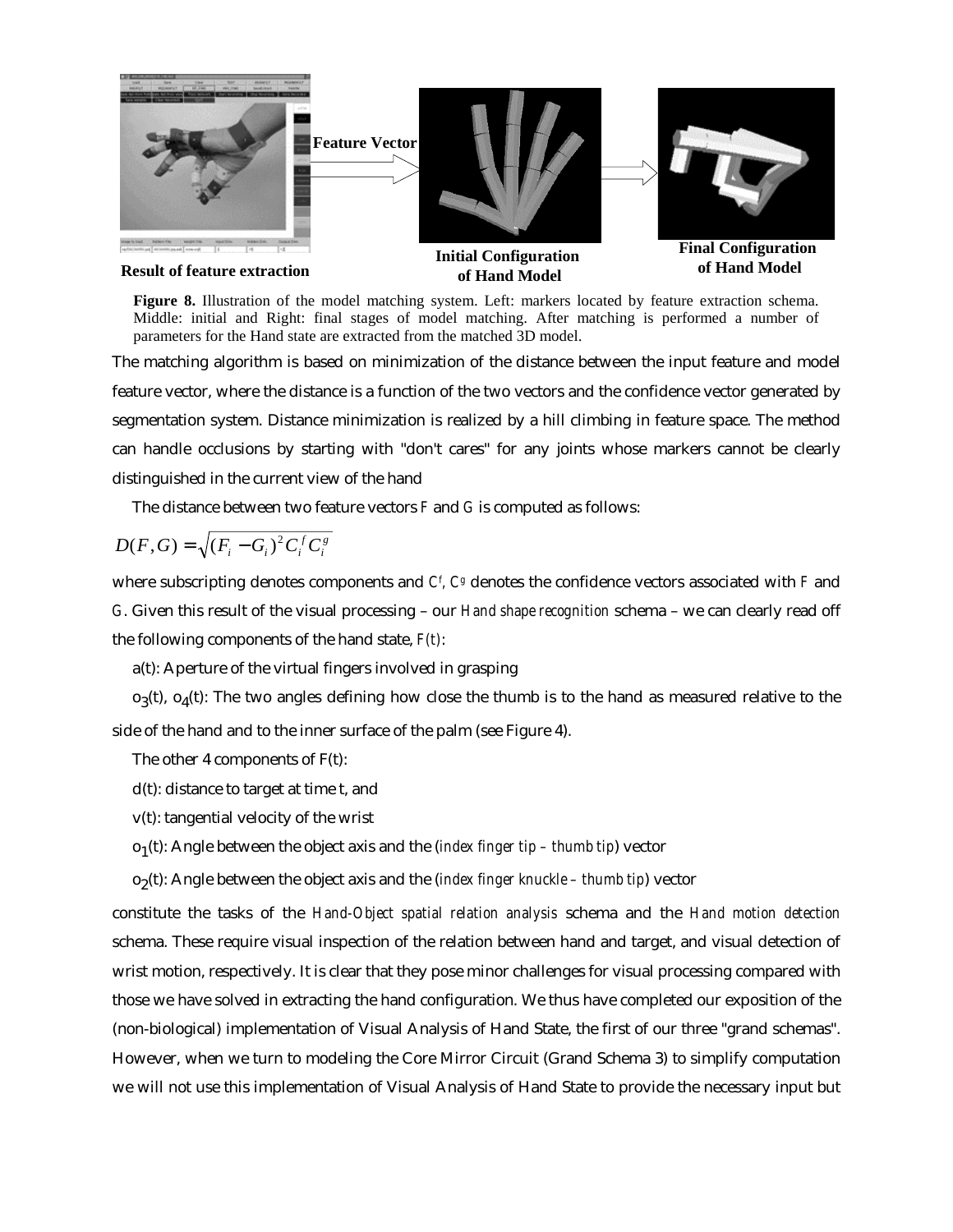instead, we will use synthetic output generated by the reach/grasp simulator to emulate the values that could be extracted with this visual system. We now describe the reach/grasp simulator.

### *4.3 Grand Schema 2: Reach and Grasp*

We next discuss a simulator that corresponds to the whole reach and grasp command system shown at the right of the MNS diagram (Figure 5). The reach/grasp simulator that we have developed lets us move from the representation of the shape and position of a (virtual) 3D object and the initial position of the (virtual) arm and hand to a trajectory that successfully results in a simulated grasping of the object. In other words the simulator plans a grasp and reach trajectory and executes it in a simulated 3D world. The adaptive learning of motor control and trajetory planning is widely studied (for example Kawato et al., 1987; Kawato and Gomi, 1992; Jordan and Rumelhart 1992; Karniel and Inbar, 1997; Breteler et al., 2001). Also experimental studies of human prehension lead to models of reach and grasp, including our work (Hoff and Arbib, 1993) and others (see Wolpert and Ghahramani, 2000 for a review). However, in implementing the Reach and Grasp schema, we do not attempt to learn the motor control task and include neither the dynamics aspects of the simulated arm nor the biological basis of reaching and grasping. The sole purpose of our simulator is to create an environment where we can generate kinematically realistic actions to drive the learning circuit that we describe in the next section. A similar reach and grasp system was proposed (Rosenbaum et al., 1999) where a movement is planned based on the constraint hierarchy, relying on obstacle avoidance and candidate posture evaluation processes (Meulenbroek et al. 2001). However, the arm and hand model was much simpler than ours as the arm was modeled as a 2D kinematics chain. Our Reach/Grasp Simulator is a non-neural extension of FARS model functionality to include the reach component. It controls a virtual 19 degrees DOF arm/hand (3 at the shoulder, 1 for elbow flexion/extension, 3 for wrist rotation, 2 for each finger joints with additional 2 DOFs for thumb one to allow the thumb to move sideways, and the other for the last joint in the thumb) and provides routines to perform realistic grasps. The simulator solves the inverse kinematics problem by simulated gradient descent with noise added to the gradient. The model achieves the bell shape velocity profile and the aperture profiles observed in humans and monkeys. Within the simulator, it is possible to adjust the target position; size and target identity using a GUI or automatically by the simulator as, for example, in training set generation.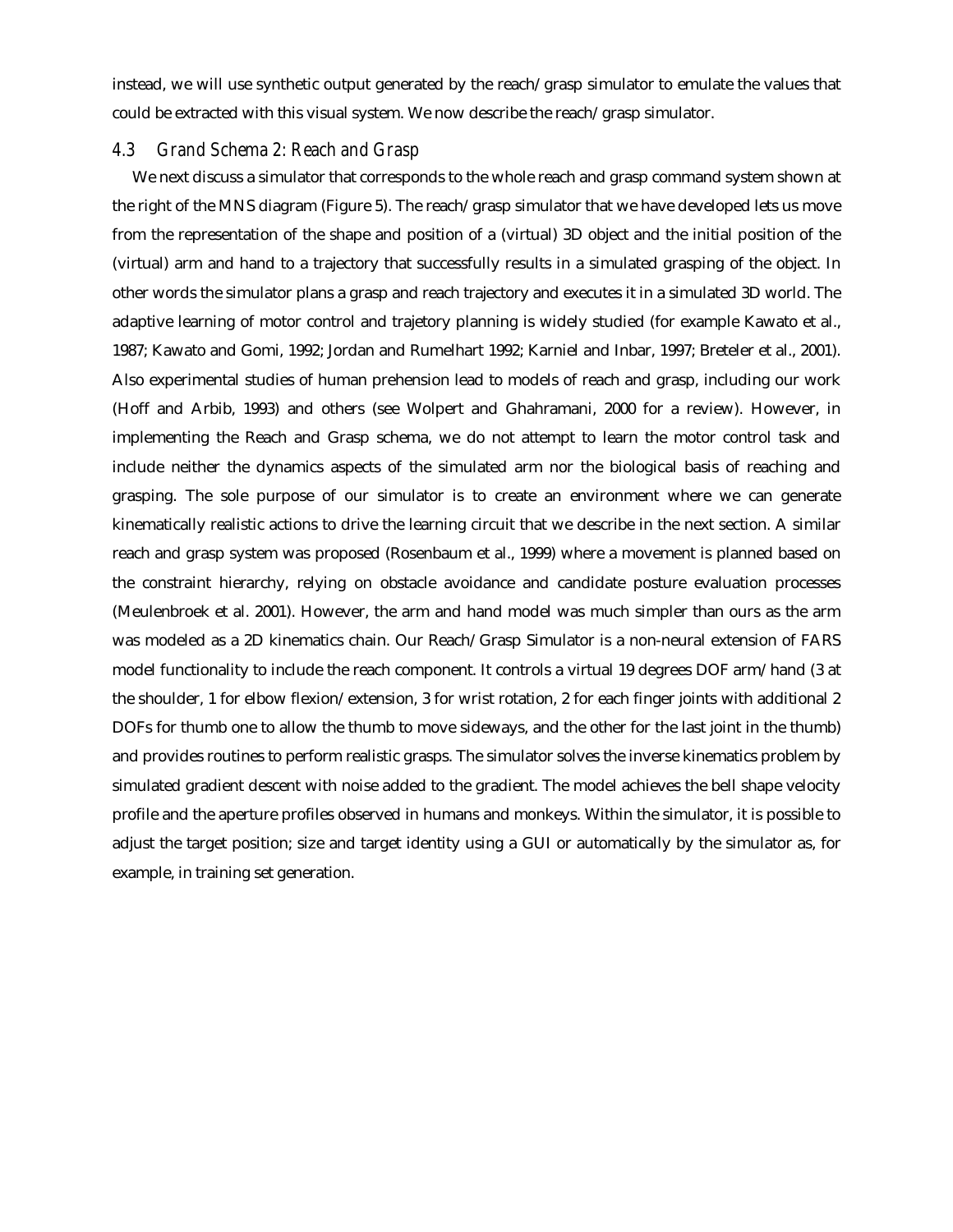

**Figure 9.** (Left) The final state of arm and hand achieved by the reach/grasp simulator in executing a power grasp on the object shown. (Right) The hand state trajectory read off from the simulated arm and hand during the movement whose end-state is shown at left. The hand state components are: d(t), distance to target at time t; v(t), tangential velocity of the wrist; a(t), Index and thumb finger tip aperture; o1(t), cosine of the angle between the object axis and the (index finger tip – thumb tip) vector; o2(t), cosine of the angle between the object axis and the (index finger knuckle – thumb tip) vector;  $o3(t)$ , The angle between the thumb and the palm plane; o4(t), The angle between the thumb and the index finger.

Figure 9 (left) shows the end state of a power grasp, while Figure 9 (Right) shows the time series for the hand state associated with this simulated power grasp trajectory. For example, the curve labeled d(t) show the distance from the hand to the object decreasing until the grasp is completed; while the curve labeled a(t) show how the aperture of the hand first increases to yield a safety margin larger than the size of the object and then decreases until the hand contacts the object with the aperture corresponding to the width of the object along the axis on which it is grasped.





Figure 10(a) shows the virtual hand/arm holding a small cube in a *precision grip* in which the index finger (or a larger "virtual finger") opposes the thumb. The power grasp (Figure 10(b)) is usually applied to big objects and characterized by the hand's covering the object, with the fingers as one virtual finger opposing the palm as the other. In a side grasp (Figure 10 $(c)$ ), the thumb opposes the side of another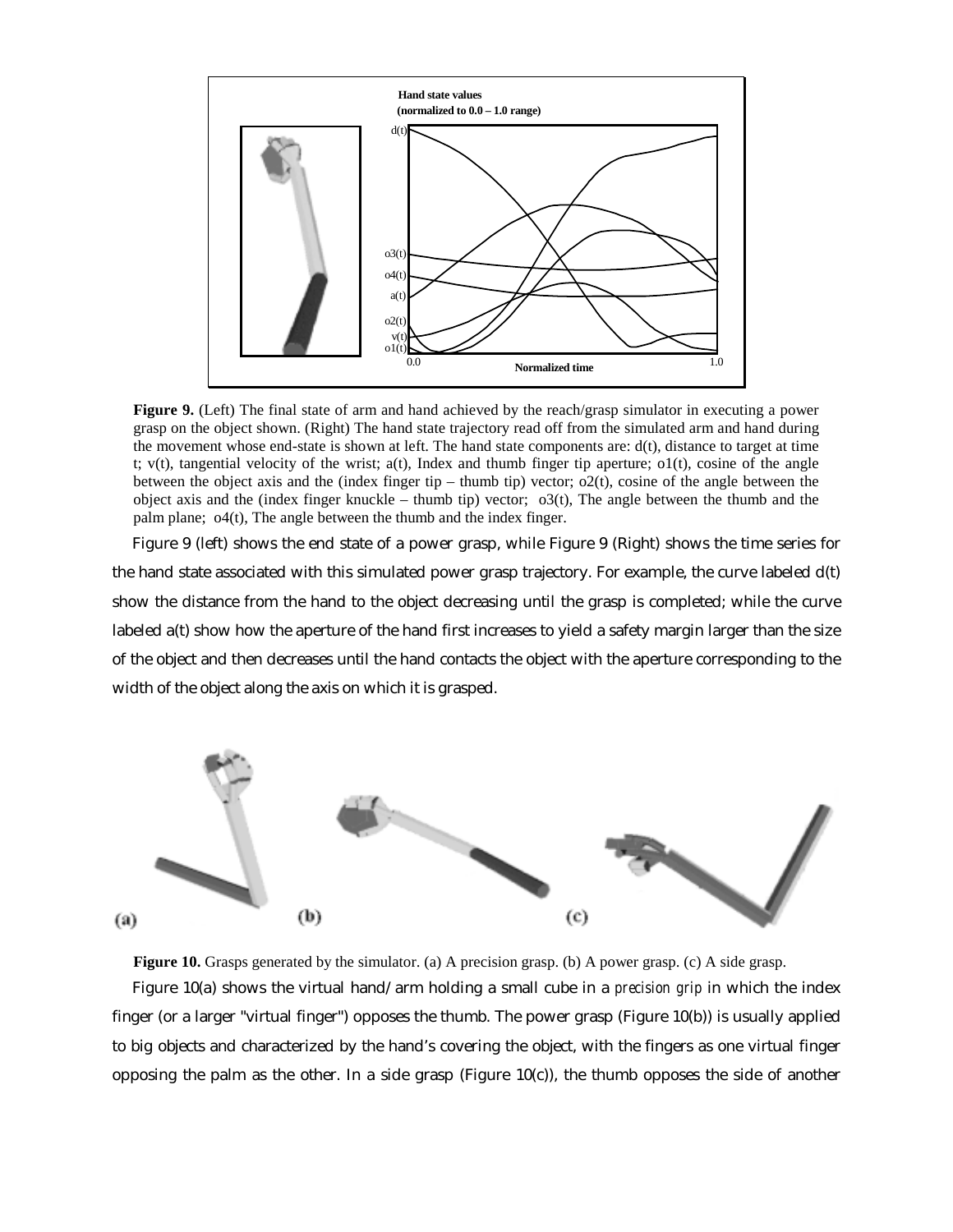finger. To clarify the type of heuristics we use to generate the grasp, Appendix A2 outlines the grasp planning and execution for a precision pinch.

Our goal in the next section, will be to present our model of the core mirror schema. The results section will then show that it is indeed possible for the schema to learn to associate the relationship observed between an object and the hand of an observed actor with the movement executed by the self, which would yield the same behavior. In the brain of a monkey, the hand state trajectories for a grasp executed by another monkey, or a human, would be extracted by analysis of the visual input. Although the previous section has demonstrated the design of schemas to extract the hand configuration from the visual input, we will instead use the hand/grasp simulator to produce both (i) the visual appearance of such a movement for our inspection, and (ii) the hand state trajectory associated with the movement. Especially, for training we need to generate and process too many grasp actions, which makes it impractical to use the visual processing system without special hardware as the computational time requirement is too high. Thus, in the rest of this study we will use these simulated hand state trajectories so that we can concentrate on the action recognition system without keeping track of details of visual processing.

#### *4.4 Grand Schema 3: Core Mirror Circuit*

The Core Mirror Circuit comprise two schemas

- Object affordance-hand state association schema, and
- Action recognition schema.

As diagrammed in Figure 6(b) our detailed analysis of the Core Mirror Circuit does not require simulation of the other 2 grand schemas Visual Analysis of Hand State and Reach and Grasp that represent the neural process in the brain of the observing monkey, i.e., the monkey we are modeling. Rather, we only need to ensure that it receives the appropriate inputs. Thus, we supply the object affordance (actually, we conduct experiments to compare performance with and without an explicit input which codes object affordance) and grasp command directly to the network at each trial. The Hand State input is more interesting. Rather than provide visual input to the Visual Analysis of Hand State schema and have it compute the hand state input to the Core Mirror Circuit, we use our reach and grasp simulator to simulate the performance of the *observed* primate – and from this simulation we extract (as shown in Section 4.3) both a graphical display of the arm and hand movement that would be seen by the *observing* monkey, as well as the hand state trajectory that would be generated in his brain. We thus use the time-varying hand state trajectory generated in this way to provide the input to the model of the Core Mirror Circuit of the observing monkey without having to simultaneously model his Visual Analysis of Hand State. Thus, we have implemented the Core Mirror Circuit in terms of neural networks using as input the synthetic data on hand state that we gather from our reach and grasp simulator. Figure 13 shows an example of the recognition process together with the type of information supplied by the simulator.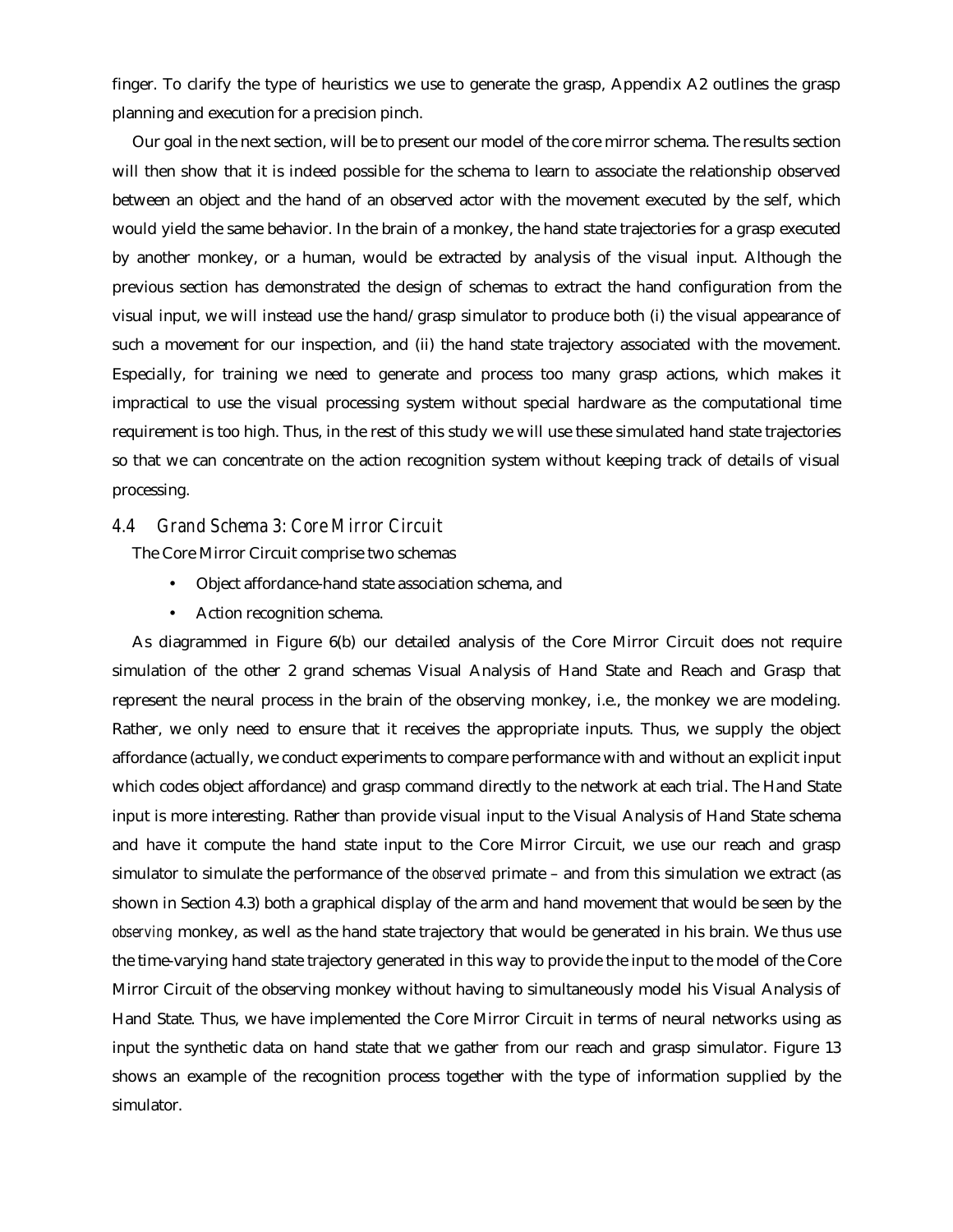#### *4.4.1 Neural Network Details*

In our implementation we used a feed-forward neural network with one hidden layer. In contrast to the previous sections, we can here identify the parts of the neural network as schemas in a one-to-one fashion. The hidden layer of the neural network used corresponds to the *Object affordance-hand state association schema*, while the output layer of the network corresponds to the *Action recognition schema* (i.e., we identify the output neurons with the F5 mirror neurons)*.* In the following formulation *MR* (mirror response) represents the output of the *Action recognition schema*, *MP* (motor program) denotes the target of the network (copy of the output of *Motor Program (Grasp) schema)*. *X* denotes the input vector applied to the network, which is the transformed Hand State (and the object affordance). The transformation applied is described in the next subsection. The learning algorithm used is back propagation (Rumelhart et al., 1986) with momentum term. The formulation is adapted from (Hertz et al., 1991).

Activity propagation (Forward pass)

$$
MR_i = g\bigg(\sum_j W_{ij} g\bigg(\sum_k w_{jk} X_k\bigg)\bigg)
$$

Learning weights from input to hidden layer

$$
W_{ij} = W_{ij} + \eta(t)\delta W_{ij} + \mu W_{ij}^{old}, where
$$
  
\n
$$
\delta W_{ij} = g \left( \sum_{j} W_{ij} g \left( \sum_{k} w_{jk} X_{k} \right) \right) (MP_{i} - MR_{i})
$$
  
\n
$$
W_{old} = W
$$

Learning weights from hidden to output layer

$$
w_{jk} = w_{jk} + \eta(t)\delta w_{jk} + \mu w_{jk}^{old}, where
$$
  

$$
\delta w_{jk} = g' \left(\sum_{k} w_{jk} X_k\right) X_k
$$
  

$$
w_{jk}^{old} = w_{jk}
$$

The squashing function *g* we used was  $g(x) = 1/(1 + e^{-x})$ .  $\eta$  and  $\mu$  are the learning rate and the momentum coefficient respectively. In our simulations, we adapted  $\eta$  during training such that if the output error was consistently decreasing then we increased  $\eta$ . Otherwise we decreased  $\eta$ . We kept  $\mu$ as a constant set to 0.9. W is the  $3x(6+1)$  matrix of real numbers representing the hidden-to-output weights. *w* is the *6x(210+1)* (*6x(220+1)* in explicit affordance coding case) matrix of real numbers representing the input to hidden weights, and *X* is the *210+1* (*220+1* in explicit affordance coding case) component input vector representing the hand state (trajectory) information (The extra +1 comes from the fact that the formulation we used hides the bias term required for computing the output of a unit in the incoming signals as a fixed input clamped to 1)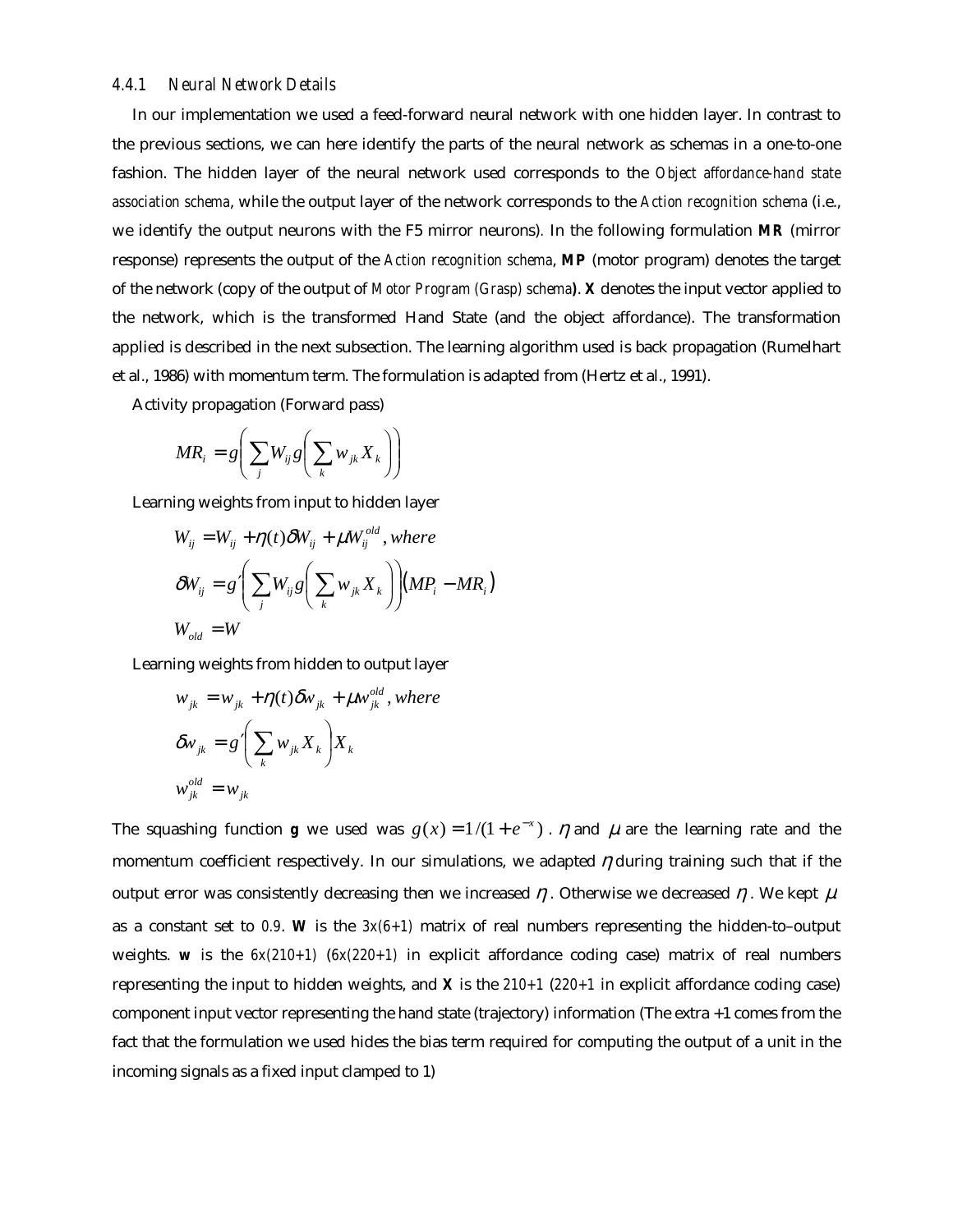#### *4.4.2 Temporal to Spatial Transformation*

The input to the network was formed in a way to allow encoding of temporal information without the use of a dynamic neural network, and solved the scaling problem. The input at any time represented the entire input from the start of the action until the present time t. To form the input vector, each of the seven components of the hand state trajectory to time t is fitted by a cubic spline (see Kincaid and Cheney 1991 for a formulation), and the splines are then sampled at 30 uniformly spaced intervals. The hand state input is then a vector with 210 components: 30 samples from the time-scaled spline fitted to the 7 components of the hand-state time series. Note then that no matter what fraction t is of the total time T of the entire trajectory, the input to the network at time t comprises 30 samples of the hand-state uniformly distributed over the interval [0, t]. Thus the sampling is less densely distributed across the trajectory-todate as t increases from 0 to T.



**Figure 11**. The scaling of an incomplete input to form the full spatial representation of the hand state As an example, only one component of the hand state, the aperture is shown. When the 66 percent of the action is completed, the pre-processing we apply effectively causes the network to receive the stretched hand state (the dotted curve) as input even though the actual hand state information accessible is represented by the solid curve (the dashed curve shows the remaining, unobserved part of the hand state).

Figure 11 demonstrates the preprocessing we use to transform time varying hand state components into spatial code. In the figure only a single component (the aperture) is shown as an example. The curve drawn by the solid line indicates the available information when the %66 of the grasp action is completed. In reality a digital computer (so the simulator) runs in discrete time steps, so actually, we construct the continuous curve by fitting a cubic spline to the collected samples for the value represented (aperture value in this case). Then we resample 30 points from the (solid) curve to form a vector of size 30. In effect, this presents the network the stretched spline shown by the dotted curve. This method has the desirable property of avoiding the time scaling problem, that is the problem of establishing the equivalence of actions that last longer than the shorter ones, as it is the case for a grasp for an object far from to the hand compared to a grasp to a closer object. In Figure 11, the dashed curve shows the future (inaccessible to the observer at time=0.66) time course of the aperture. By comparing the dotted curve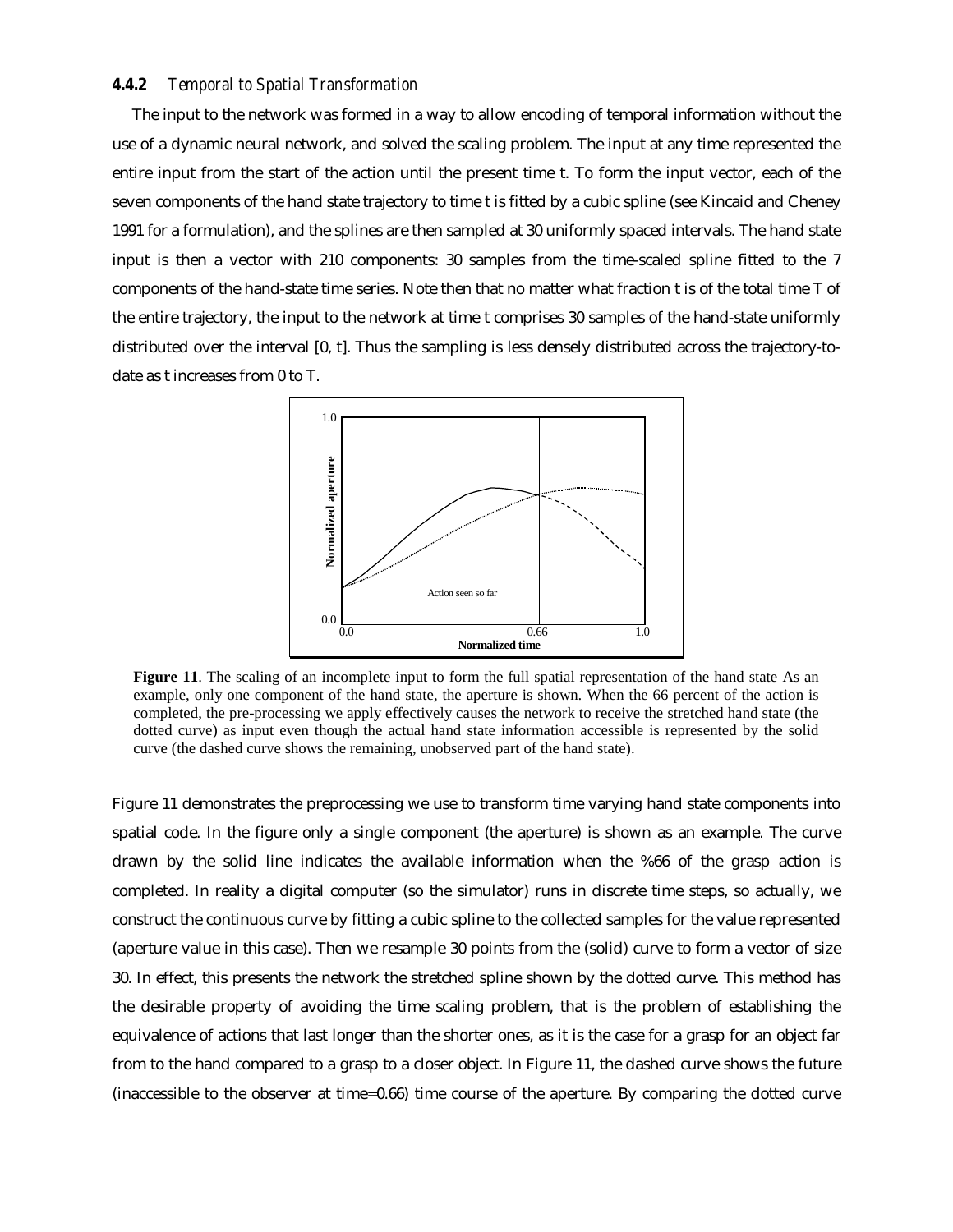(what the network sees) with the "solid + dashed" curve (the actual trajectory of the aperture) we can see how much the network's input is distorted. As the action gets closer to its end the discrepancy between the curves tends to zero. Thus, our preprocessing gives rise to an approximation to the final representation when a certain portion or more of the input is seen. The Figure 12, shows the temporal evolution of the spatial input the network receives.



**Figure 12.** The solid curve shows the effective input that the network receives as the action progresses. At each simulation cycle the scaled curves are sampled (30 samples each) to form the spatial input for the network. Towards the end of the action the networks input gets closer to the final hand state.

#### *4.4.3 Neural Network Training*

The training set was constructed by making the simulator perform various grasps in the following way.

(i) The objects used were a cube of changing size (scaled randomly by  $0.5 -1.5$ ), a disk (approximated as a thin prism), a ball (approximated as a dodecahedron) again scaled randomly by a number between 0.75 and 1.5. In this particular trial, we did not change the disk size. In the training set formation, a certain object always received a certain grasp (unlike the testing case).

(ii) The target locations were chosen form the surface patch of a sphere centered on the shoulder joint. The patch is defined by bounding meridian and parallel lines. The extent of the meridian and parallel lines was from -45° to 45°. The step chosen was 15°. Thus the simulator made 7x7=49 grasps per object. The unsuccessful grasp attempts were discarded from the training set. For each successful grasp, two negative examples were added to the training set in the following way. The inputs (group of 30) for each parameter are randomly shuffled. In this way, the network was forced to learn the order of activity within a group rather than learning the averages of the inputs (note that the shuffling does not change mean and variance). The second negative pattern was used to stress that the distance to target was important. The target location was perturbed and the grasp was repeated (to the original target position).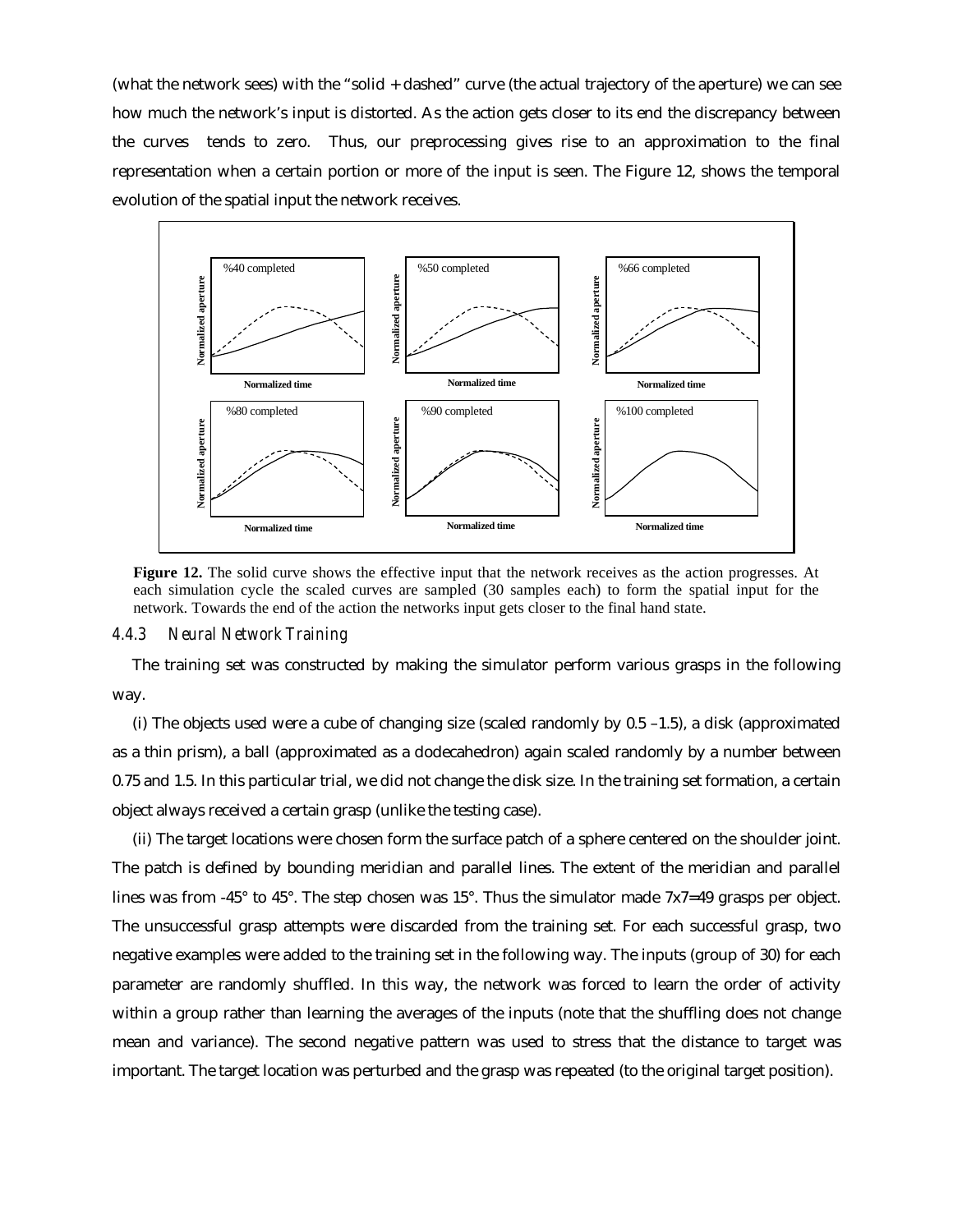Finally, our last modification in the backpropagation training algorithm was to introduce a random input pattern (totally random; no shuffling) on the fly during training and ask the network to produce zero output for those patterns. This way we not only biased the network to be as silent as possible during ambiguous input presentation but also gave the network a higher chance to reach global minima.

It should be emphasized that the network was trained using the complete trajectory of the hand state (analogous to adjusting synapses after the self grasp is completed). During testing, in contrast, the prefixes of a trajectory were used (analogous to predictive response of mirror neurons while observing a grasp action). The network thus yielded a time-course of activation for the mirror neurons. As we shall see in the Results section, initial prefixes yields little or no mirror neuron activity, and ambiguous prefixes may yields transient activity of the "wrong" mirror neurons.

We thus need to make two points to highlight the contribution of this study:

- 1. It is, of course, trivial to train a network to pair complete trajectories with the final grasp type. What is interesting here is that we can train the system on the basis of final grasp but then observe the whole time course of mirror neuron activity, yielding predictions for neurophysiological experiments by highlighting the importance of the *timing* of mirror neuron activity.
- 2. Again, it is commonly understood that the training method used here, namely back-propagation, is not intended to be a model of the cellular learning mechanisms employed in cerebral cortex. This might be a matter of concern were we intending to model the time course of learning, or analyze the effect of specific patterns of neural activity or neuromodulation on the learning process. However, our aim here is quite different: we want to show that the connectivity of mirror neuron circuitry can be established through training, and that the resultant network can exhibit a range of novel, physiologically interesting, behaviors during the process of action recognition. Thus, the actual choice of training procedure is purely a matter of computational convenience, and the fact that the method chosen is non-physiological does not weaken the importance of our predictions concerning the timing of mirror neuron activity.

# **5 RESULTS**

In this study, we experimented with two types of network. The first has only the hand state as the network input. We call this version the *non-explicit affordance coding network* since the hand state will often imply the object affordance in our simple grasp world, though this will not be the case in general. The second network we experimented with – the *explicit affordance coding network* − has affordance coding as one set of its inputs. The number of hidden layer units in each case was chosen as 6 and there were 3 output units, each one corresponding to a recognized grasp.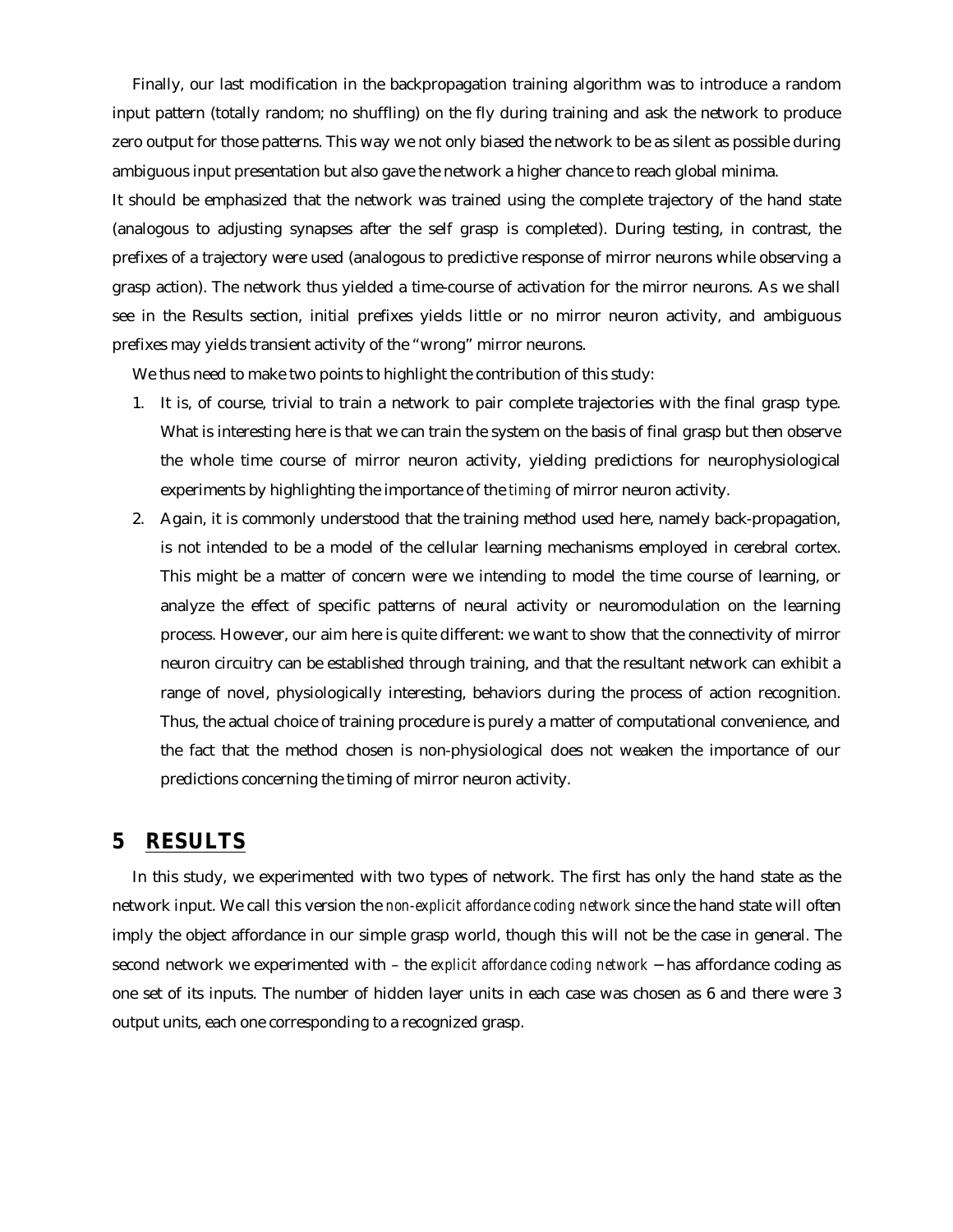### *5.1 Non-explicit Affordance Coding Experiments*

We first present results with the MNS model implemented without an explicit object affordance input to the core mirror circuit. We then study the effects of supplying an explicit object affordance input.

#### *5.1.1 Grasp Resolution*

In Figure 13, we let the (trained) model observe a grasp action. Figure 13(a) demonstrates the executed grasp by giving the views from three different angles to show the reader the 3D trajectory traversed. In Figure 13(b), we presented the extracted hand state (left) and the response of the (trained) core mirror network (right). In this example, the network was able to infer the correct grasp without any ambiguity as a single curve corresponding to the observed grasp reaches a peak and the other two units' output are close to zero during the whole action. The horizontal axis for both figures is such that the onset of the action and the completion of the grasp are scaled to 0 and 1 respectively. The vertical axis in the hand state plot represents a normalized (min=0, max=1) value for the components of the hand state whereas in the output plot represents the average firing rate of the neurons (no firing  $= 0$ , maximum firing  $= 1$ ). The plotting scheme that is used in Figure 13 will be used in later simulation results.



**Figure 13. (a)** A single grasp trajectory viewed from three different angles to clearly show its 3D pattern. The wrist trajectory during the grasp is marked by square traces, with the distance between any two consecutive trace marks traveled in equal time intervals. **(b) Left**: The input to the network. Each component of the hand state is labelled. **(b) Right**: How the network classifies the action as a power grasp: squares: power grasp output; triangles: precision grasp; circles: side grasp output. Note that the response for precision and side grasp is almost zero.

It is often impossible (even for humans) to classify a grasp at a very early phase of the action. For example, the initial phases of a power grasp and precision grasp can be very similar. Figure 14 demonstrates this situation where the model changes its decision during the action and finally reaches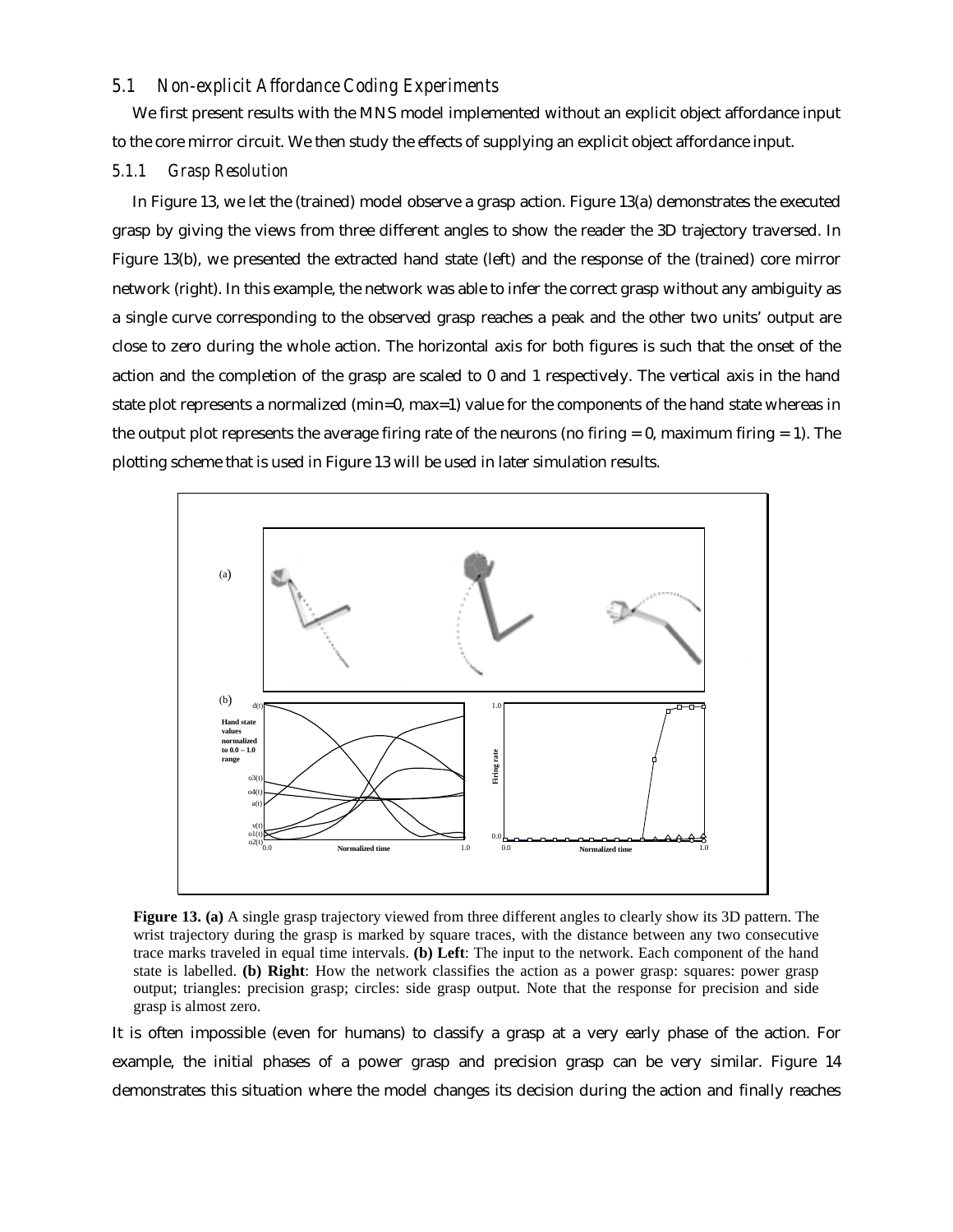the correct result towards the end of the action. To create this result we used the "outer limit" of the precision grasp by having the model perform a precision grasp for a wide object (using the wide opposition axis). Moreover, the network had not been trained using this object for precision grasp. In Figure 14(b), the curves for power and precision grips cross towards the end of the action, which shows the change of decision of the network.



**Figure 14.** Power and precision grasp resolution. The conventions used are as in the previous figure. (a) The curves for power and precision cross towards the end of the action showing the change of decision of the network. (b) The left shows the initial configuration and the right shows the final configuration of the hand.

#### *5.1.2 Spatial Perturbation*

As the next step we wanted to analyze how the model will perform if we present improper grasp actions as the input to the network. For this purpose, we carried out two virtual experiments. In the first one, we made a fake grasp action that did not meet the object (i.e., the distance never reached zero). Since we constructed the training set to stress the importance of distance, we expected that network response would decrease with increased perturbation of target location. Figure 15 shows an example of such a case. However, the network's performance was not homogeneous over the workspace: for some parts of the space the network would yield a strong mirror response even with comparatively large perturbation. This could be due to the small size of the training set. However, interestingly, the network's response had some specificity in terms of the direction of the perturbation. If the object's perturbation direction were similar to the direction of hand motion then the network would be more likely to disregard the perturbation (since the trajectory prefix would then approximate a prefix of a valid trajectory) and signal a good grasp. Note that the network reduces its output rate as the perturbation increases, however the decrease is not linear and after a critical point it sharply drops to zero. The critical perturbation level also depends on the position in space.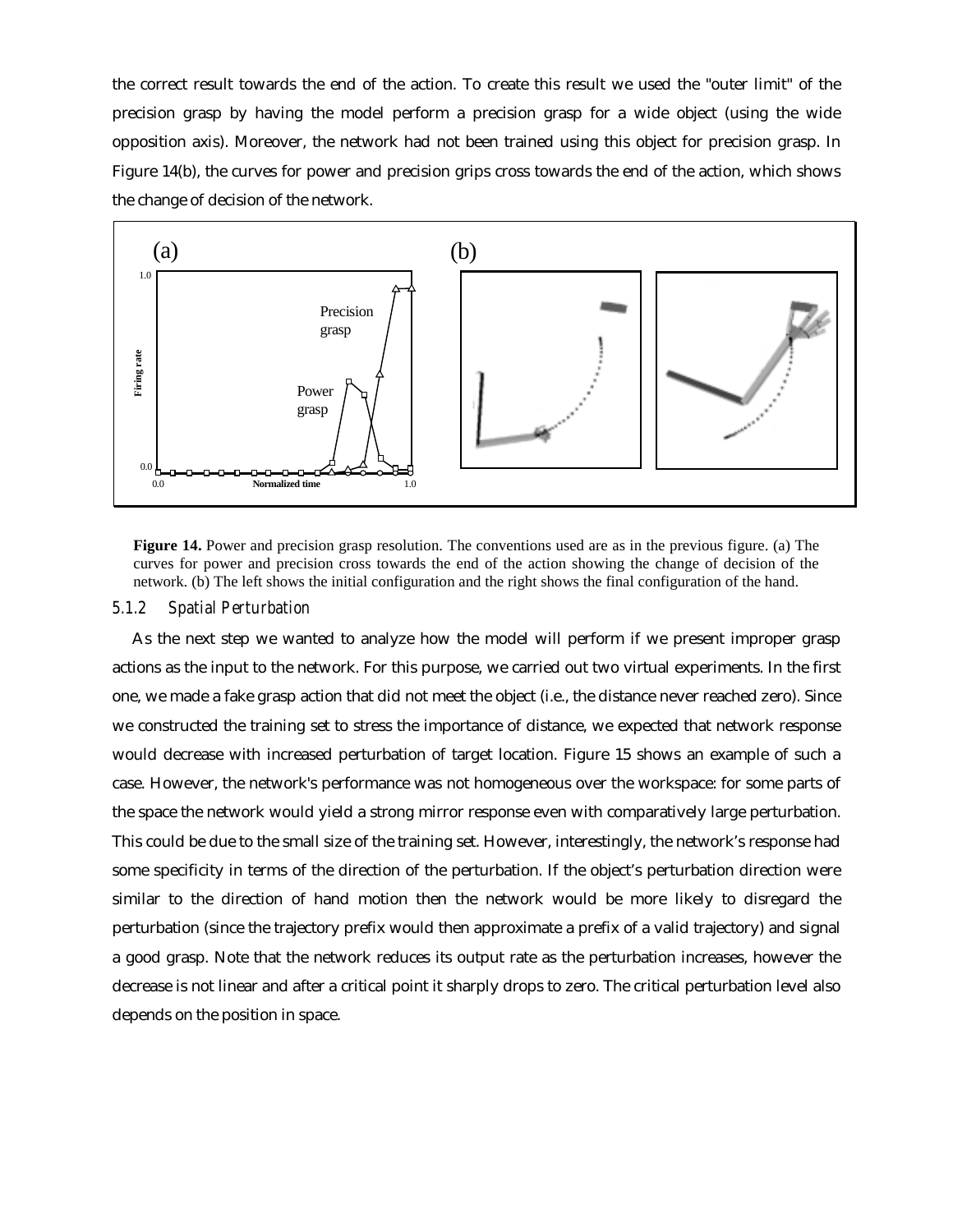

**Figure 15.** (Top) Strong precision grip mirror response for a reaching movement with a precision pinch. (Bottom) Spatial location perturbation experiment. The mirror response is greatly reduced when the grasp is not directed at a target object. (Only the precision grasp related activity is plotted. The other two outputs are negligible.)

### *5.1.3 Altered Kinematics*

Normally, the simulator produces bell-shaped velocity profiles along the trajectory of the wrist. In our next experiment, we tested action recognition by the network for an aberrant trajectory generated with constant arm joint velocities. The change in the kinematics does not change the path generated by the wrist. However the trajectory (i.e., time course along the path) is changed and the network is capable of detecting this change (Figure 16). The notable point is that the network acquired this property without our explicit intervention (i.e. the training set did not include any negative samples for altered velocity profiles). This is because the input to the network at any time comprises 30 evenly spaced samples of the trajectory up to that time. Thus, changes in velocity can change the pattern of change exhibited across those 30 samples. The extent of this property is again dependent on spatial location.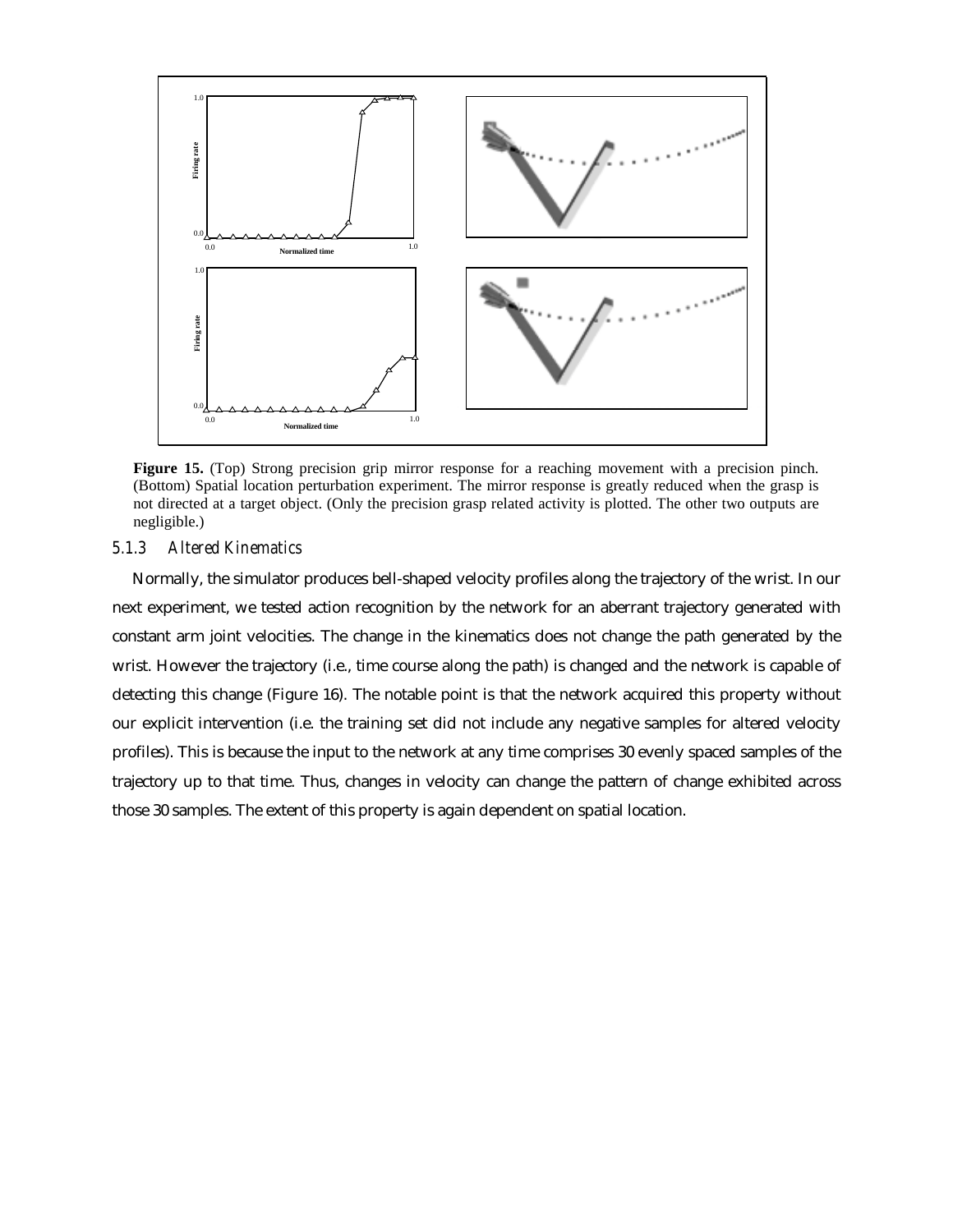

**Figure 16**. Altered kinematics experiment. Left: The simulator executes the grasp with bell-shaped velocity profile. Right: The simulator executes the same grasp with constant velocity. Top row shows the graphical representation of the grasps and the bottom row shows the corresponding output of the network. (Only the precision grasp related activity is plotted. The other two outputs are negligible.)

It must be stressed that all the virtual experiments presented in this section used a single trained network. In particular, no new training samples were added to the training set for any of the virtual experiments.

#### *5.1.4 Grasp and Object Axes Mismatch*

The last virtual experiment we present with non-explicit affordance coding explores the model's behavior when the object opposition axis does not match the hand opposition axis. This example emphasizes that the response of the network is affected by the opposition axis of the object being grasped. Figure 17 shows the axis orientation change for the object and the effect of this perturbation on the output of the network. The arm simulator first performed a precision grasp to a thin cylinder. The mirror neuron model's response to this action observation is shown in Figure 17, leftmost panel. As can be seen from the plot, the network confidently activated the mirror neuron coding precision grip. The middle panel shows the output of the network when the object is changed to a flat plate but the kinematics of the hand is kept the same. The response of the network declined to almost zero in this case. This is an extreme example – the objects in Figure 17 (rightmost panel) have opposition axes 90° apart, enabling the network to detect the mismatch between the hand (action) and the object. With less change in the new axis the network would give a higher response and if the opposition axis of the objects were coincident, the network would respond to both actions (with different levels of confidence depending on other parameters).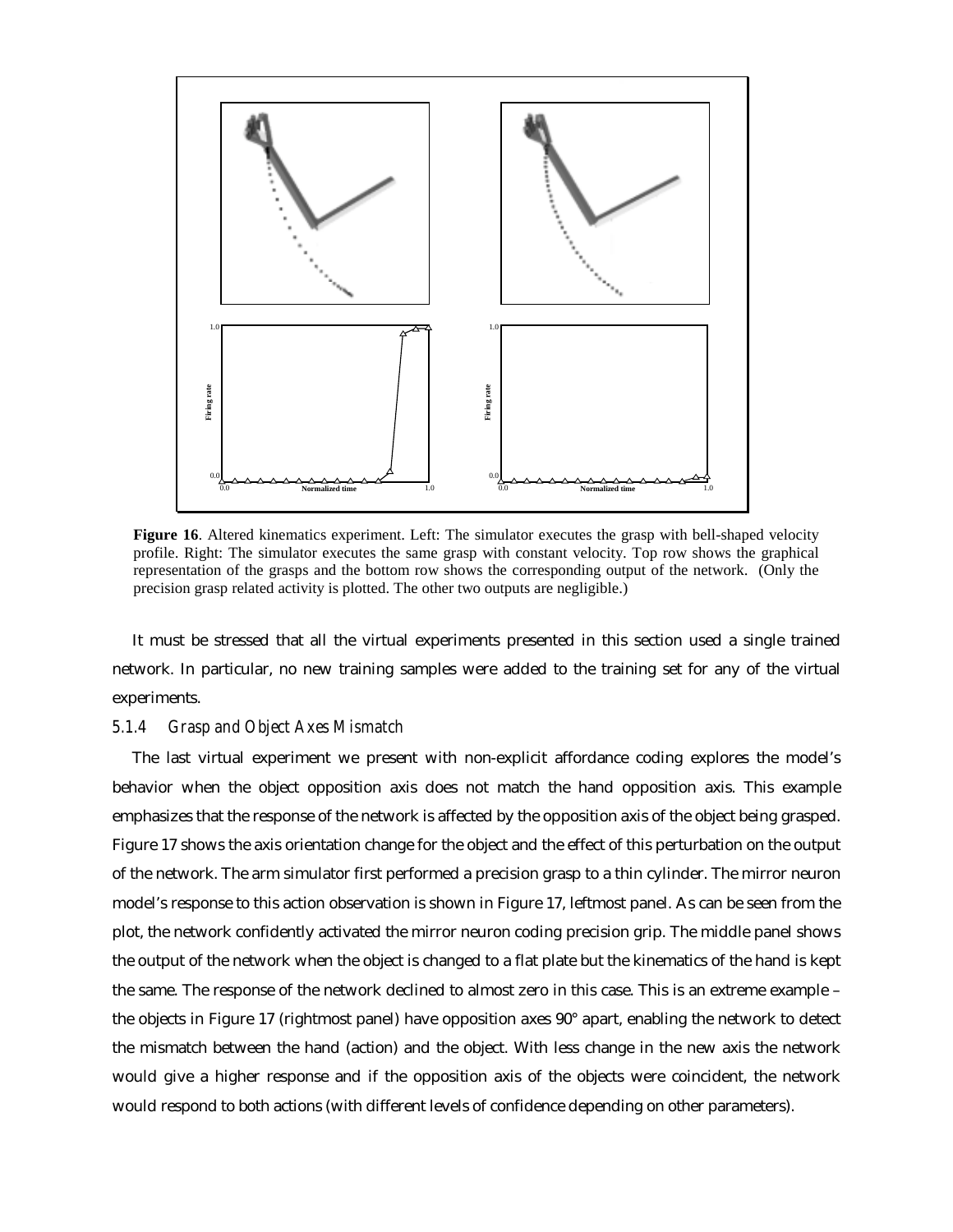

**Figure 17**. Grasp and object axes mismatch experiment. Rightmost: the change of the object from cylinder to a plate (an object axis change of 90 degrees). Leftmost: the output of the network before the change (the network turns on the precision grip mirror neuron). Middle: the output of the network after the object change. (Only the precision grasp related activity is plotted. The other two outputs are negligible.)

#### *5.2 Explicit affordance coding experiments*

Now we switch our attention to the explicit affordance coding network. Here we want to see the effect of object affordance on the model's behavior. The new model is similar to that given before except that it not only has inputs encoding the current prefix of the hand state trajectory, but also has a constant input encoding the relevant affordance of the object under current scrutiny. Thus, both the training of the network, and the performance of the trained network will exhibit effects of this additional, affordance, input.

Due to the simple nature of the objects studied here, the affordance coding used in the present study only encodes the object size. In general, one object will have multiple affordances. The ambiguity then would be solved using extra cues such as the contextual state of the network. We chose a coarse coding of object size with 10 units. Each unit has a preferred value; the firing of a unit is determined by the difference of the preferred value and the value being encoded. The difference is passed through a nonlinear decay function by which the input is limited to 0 to 1 range (the larger the difference, the smaller the firing rate). Thus, the explicit affordance coding network has 220 inputs (210 hand state inputs, plus 10 units coarse coding the size). The number of hidden layer units was again chosen as 6 and there were again 3 output units, each one corresponding to a recognized grasp.

We have seen that the MNS model without explicit affordance input displayed a biasing effect of object size in the *Grasp Resolution* subsection of Section 5.1; the network was biased toward power grasp while observing a wide precision pinch grasp (the network initially responded with a power grasp activity even though the action was a precision grasp). The model with full affordance replicates the grasp resolution behavior seen in Figure 12. However, we can now go further and ask how the temporal behavior of the model with explicit affordance coding reflects the fact that object information is available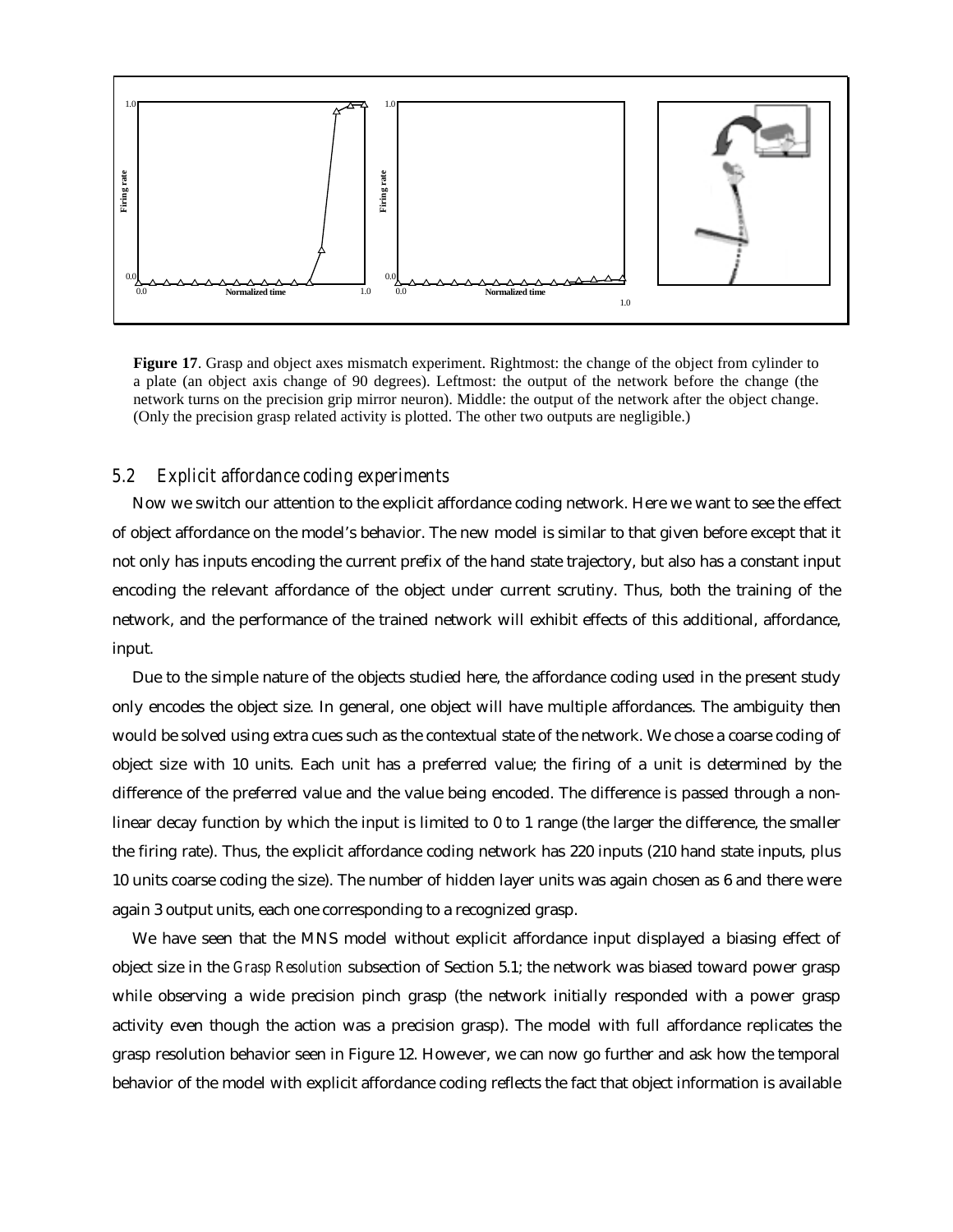throughout the action. Intuitively, one would expect that the object affordance would speed up the grasp resolution process (which is actually the case as will be shown in Figure 19).

In the following 2 subsections we look at the effect of affordance information in two cases: (i) where we study the response to precision pinch trajectories appropriate to a range of object sizes; and (ii) where on each trial we use the same time-varying hand state trajectory but modify the object affordance part of the input. In each case, we are studying the response of a network that has been previously trained on a set of normal hand-state trajectories coupled with the corresponding object affordance (size) encoding.

#### *5.2.1 Temporal effects of explicit affordance coding*

To observe the temporal effects of having explicit coding of affordances to the model, we choose a range of object sizes, and then for each size drive the (previously trained) network with both the affordance information and the hand-state trajectory appropriate for a precision pinch grasp appropriate to that size of object. For each case we looked at the model's response. Figure 18 shows the resultant level of mirror responses for 4 cases (tiny, small, medium, big objects). The filled circles indicate the precision activity while the empty squares indicate the power grasp related activity. When the object to be grasped is small, the model turns on the precision mirror response more quickly and with no ambiguity (Figure 18, top two panels). The vertical bar drawn at time 0.6 shows the temporal effect of object size (affordance). The curves representing the precision grasps are shifted towards the end (time=1), as the object size gets bigger. Our interpretation is that the model gained the property of predicting that a small object is more likely to be grasped with a precision pinch rather than a power pinch. Thus the larger the object, the more of the trajectory had to be seen before a confident estimation could be made that it was indeed leading to a precision pinch. In addition, as we indicated earlier, the explicit affordance coding network displays the grasp resolution behavior during the observation of a precision grip being applied to large objects (Figure 18, bottom two panels: the graph labeled big object grasp and to a lesser degree, the graph labeled medium object grasp).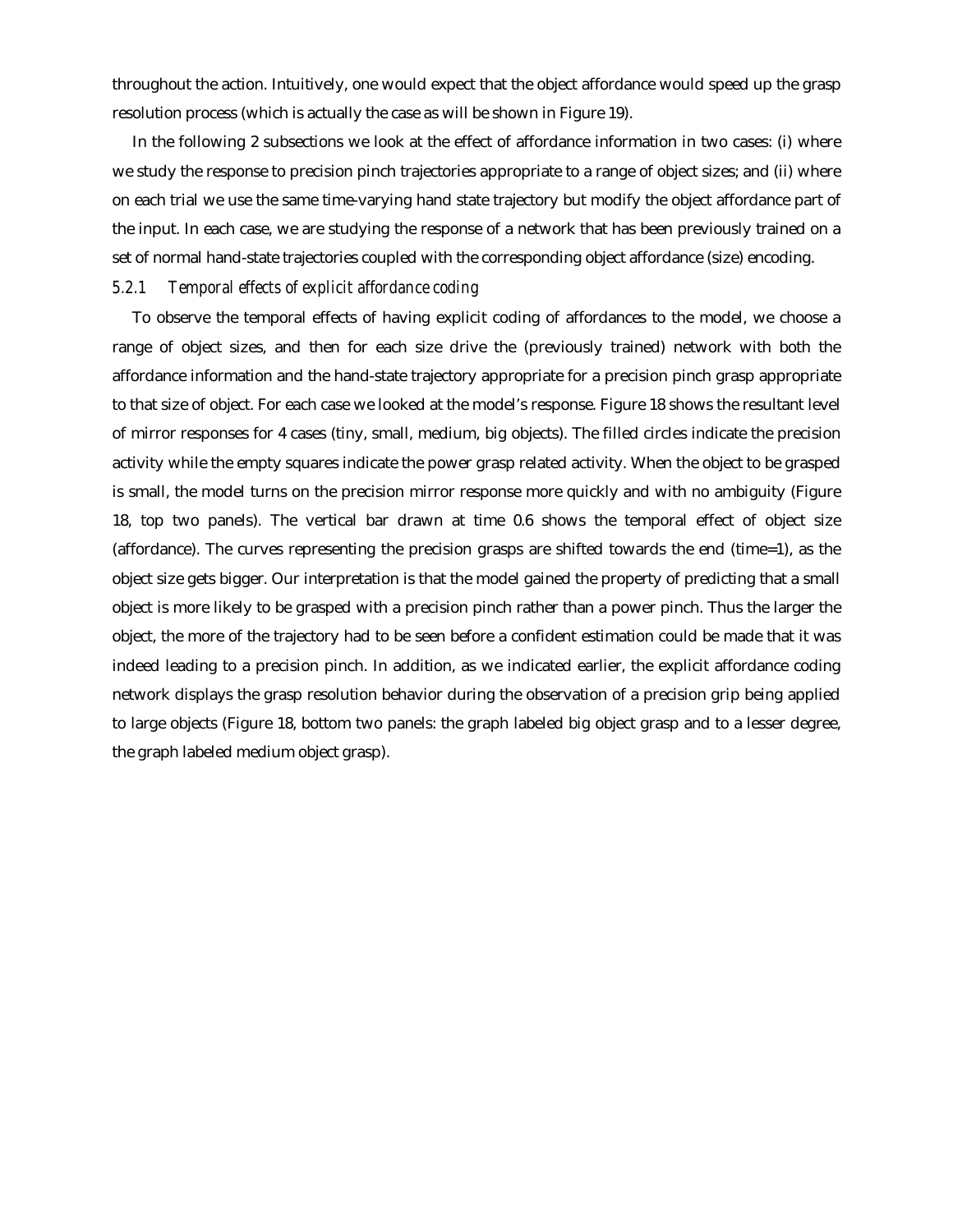

**Figure 18**. The plots show the level of mirror responses of the explicit affordance coding object for an observed precision pinch for four cases (tiny, small, medium, big objects). The filled circles indicate the precision activity while the empty squares indicate the power grasp related activity

We also compared the general response time of the non-explicit affordance coding implementation with the explicit coding implementation. The network with affordance input is faster to respond than the previous one. Moreover, it appears that − when affordance and grasp type are well correlated − having access to the object affordance from the beginning of the action not only lets the system make better



**Figure 19**. The solid curve: the precision grasp output, for the non-explicit affordance case, directed to a tiny object. The dashed curve: the precision grasp output of the model to the explicit affordance case, for the same object.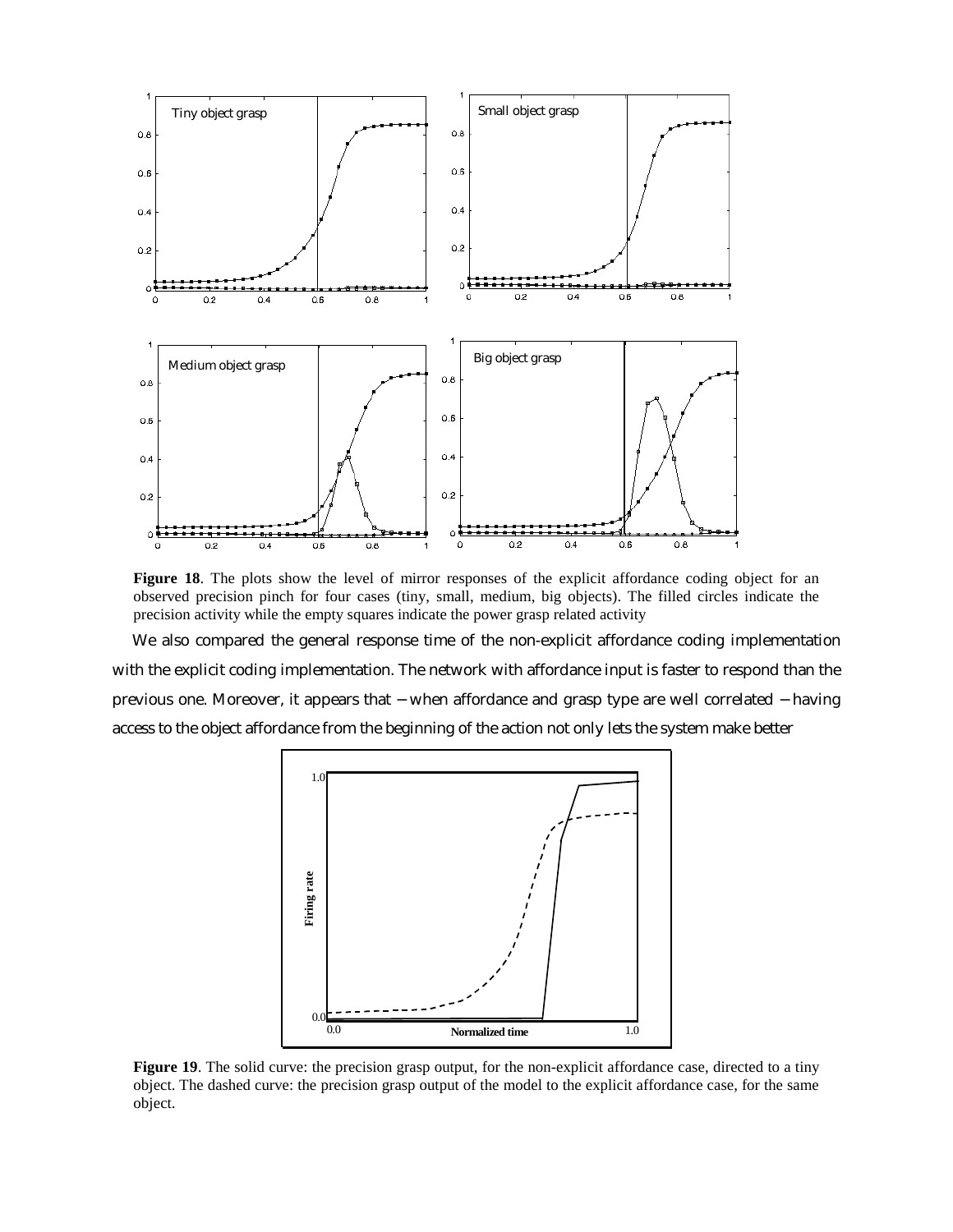predictions but also smoothes out the neuron responses. Figure 19 summarizes this: it shows the precision response of both the explicit and non-explicit affordance case for a tiny object (dashed and solid curves respectively).

#### *5.2.2 Teasing Apart the Hand State and Object Affordance Components*

We now look at the case where the hand state trajectory is incompatible with the affordance of the observed object. In Figure 20, the plot labeled *medium object* shows the system output for a precision grasp directed to a medium-sized object whose affordance is supplied to the network. We then repeatedly input the hand state trajectory generated for this particular action but in each trial use an object affordance discordant with the observed trajectory affordance (i.e., using a reduced or increased size of the object). The plots in Figure 20 show the change of the output of the model due to the change in the affordance. The results shown in these plots tell us two things. First, the recognition process becomes fuzzier as the object gets bigger because the larger object sizes biases the network towards the power grasp. In the extreme case the object affordance can even overwhelm the hand state and switch the network decision to power grasp (Figure 20, graph labeled *biggest object*). Moreover, for large objects, the large discrepancy between the observed hand state trajectory and the size of the objects results in the network converging on a confident assessment for neither grasp.



**Figure 20.** Empty squares indicate the precision grasp related cell activity, while the filled squares represent the power grasp related cell activity. The grasps show the effect of changing the object affordance, while keeping a constant hand state trajectory. In each case, the hand-state trajectory provided to the network is appropriate to the medium-sized object, but the affordance input to the network encodes the size shown. In the case of the biggest object affordance, the effect is enough to overwhelm the hand state's precision bias.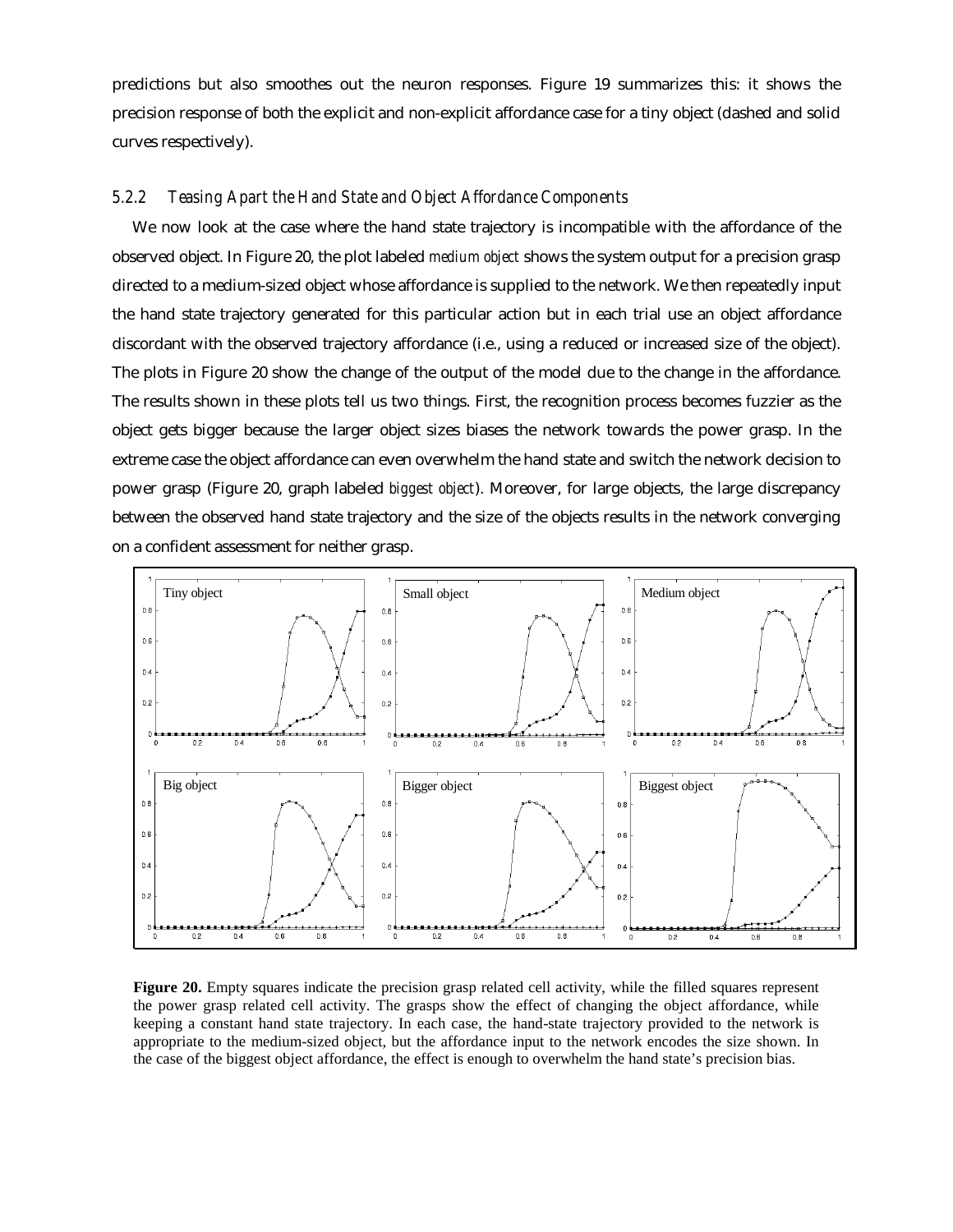Secondly, the resolution point (the crossing-point of the precision and power curves) shows an interesting temporal behavior. It may be intuitive to think that as the object gets smaller the network's precision decision gets quicker and quicker (similar to what we have seen in the previous section). However, although this is the case when the object is changing size from big to small, it is not the case when the object size is getting medium to tiny (i.e., the crossing time has a local minimum between the two extreme object sizes, as opposed to being at the tiny object extreme). Our interpretation is that the network learned an implicit parameter related to the absolute value of the difference of the hand aperture and the object size such that the maximum firing is achieved when the difference is smallest, that is when the hand trajectory matches best with the object. This will explain why the network has quickest resolution for a size between the biggest and the smallest sizes.



**Figure 21**. The graph is drawn to show the decision switch time versus object size. The minimum is not at the boundary, that is, the network will detect a precision pinch quickest with a medium object size. Note that the graph does not include a point for "Biggest object" since there is no resolution point in this case (see the final panel of Figure 19).

Figure 21 shows the time of resolution versus object size in graphical form. We emphasize that the model easily executes the grasp recognition task when hand-state trajectory matches object affordance. We do not include all the results of these control trials, as they are similar to the cases mentioned in the previous section.

# **6 DISCUSSION**

#### *6.1 The Hand-State Hypothesis*

Because the mirror neurons within monkey premotor area F5 fire not only when the monkey performs a certain class of actions but also when the monkey observes similar actions, it has been argued that these neurons are crucial for understanding of actions by others. Indeed, we agree with the importance of this role and indeed have built upon it elsewhere.

Rizzolatti et al. (1996b) used a PET study to show that Broca's region is activated by observation of hand gestures. They showed that both grasping observation and object prehension yield highly significant activation in the rostral part of Broca's area (a significant part of the human language system)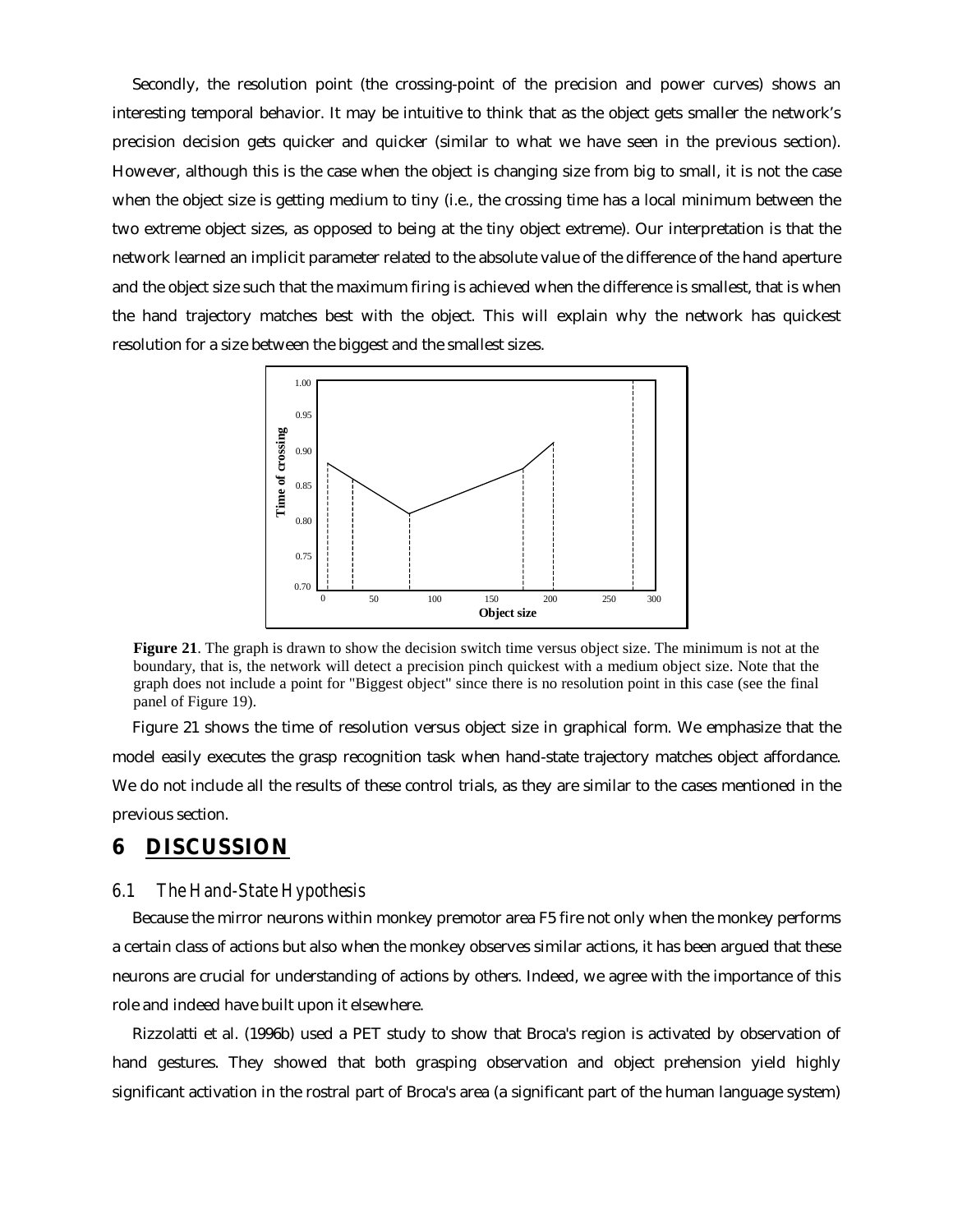as compared to the control condition of object observation. Moreover, Massimo Matelli (in Rizzolatti and Arbib 1998) demonstrated a homology between monkey area F5 and area 45 in the human brain (Broca's area comprises areas 44 and 45). Such observations led Rizzolatti and Arbib (1998), building on Rizzolatti et al. (1996a) to formulate:

**The Mirror System Hypothesis:** Human Broca's area contains a mirror system for grasping which is homologous to the F5 mirror system of monkey, and this provides the evolutionary basis for language parity - i.e., an utterance means roughly the same for both speaker and hearer. This adds a neural "missing link" to the tradition that roots speech in a prior system for communication based on manual gesture.

Arbib (2001) then refines this hypothesis by showing how evolution might have bridged from an ancestral mirror system to a "language ready" brain via increasingly sophisticated mechanisms for imitation of manual gestures as the basis for similar skills in vocalization and the emergence of protospeech. In some sense, then, the present paper can be seen as extending these evolutionary concerns back in time. Our central aim was to give a computational account of the monkey mirror system by asking (i) What data must the rest of the brain supply to the mirror system? and (ii) How could the mirror system learn the right associations between classification of its own movements and the movement of others? In seeking to ground the answer to (i) in earlier work on the control of hand movements (Iberall and Arbib 1990) we were led to extend our evolutionary understanding of the mirror system by offering:

**The Hand-State Hypothesis:** The basic functionality of the F5 mirror system is to elaborate the appropriate feedback – what we call the *hand state* – for opposition-space based control of manual grasping of an object. Given this functionality, the social role of the F5 mirror system in understanding the actions of others may be seen as an exaptation gained by generalizing from self-hand to other's-hand.

The Hand-State Hypothesis provides a new explanation of the evolution of the "social capability" of mirror neurons, hypothesizing that these neurons first evolved to augment the "canonical" F5 neurons (active during self-movement but not during the observation of grasping by others) by providing visual feedback on "hand state", relating the shape of the hand to the shape of the object.

#### *6.2 Neurophysiological Predictions*

We introduced the MNS (Mirror Neuron System) model of F5 and related brain regions as an extension of the FARS model of circuitry for visually-guided grasping of objects that links parietal area AIP with F5 canonical neurons. The MNS model as diagrammed in Figure 4 includes hypotheses as to how different brain regions may contribute to the functioning of the mirror system, and the region by region analysis of neural circuitry remains a target for current research and future publications. However, the implementation here took a different approach, aggregating these regions into three "grand schemas" − Visual Analysis of Hand State, Reach and Grasp, and the Core Mirror Circuit − for each of which we present a detailed implementation. To justify the claim that the model exhibits neurophysiologically interesting, behaviors, we must look more carefully at the structure of the implementation, stressing that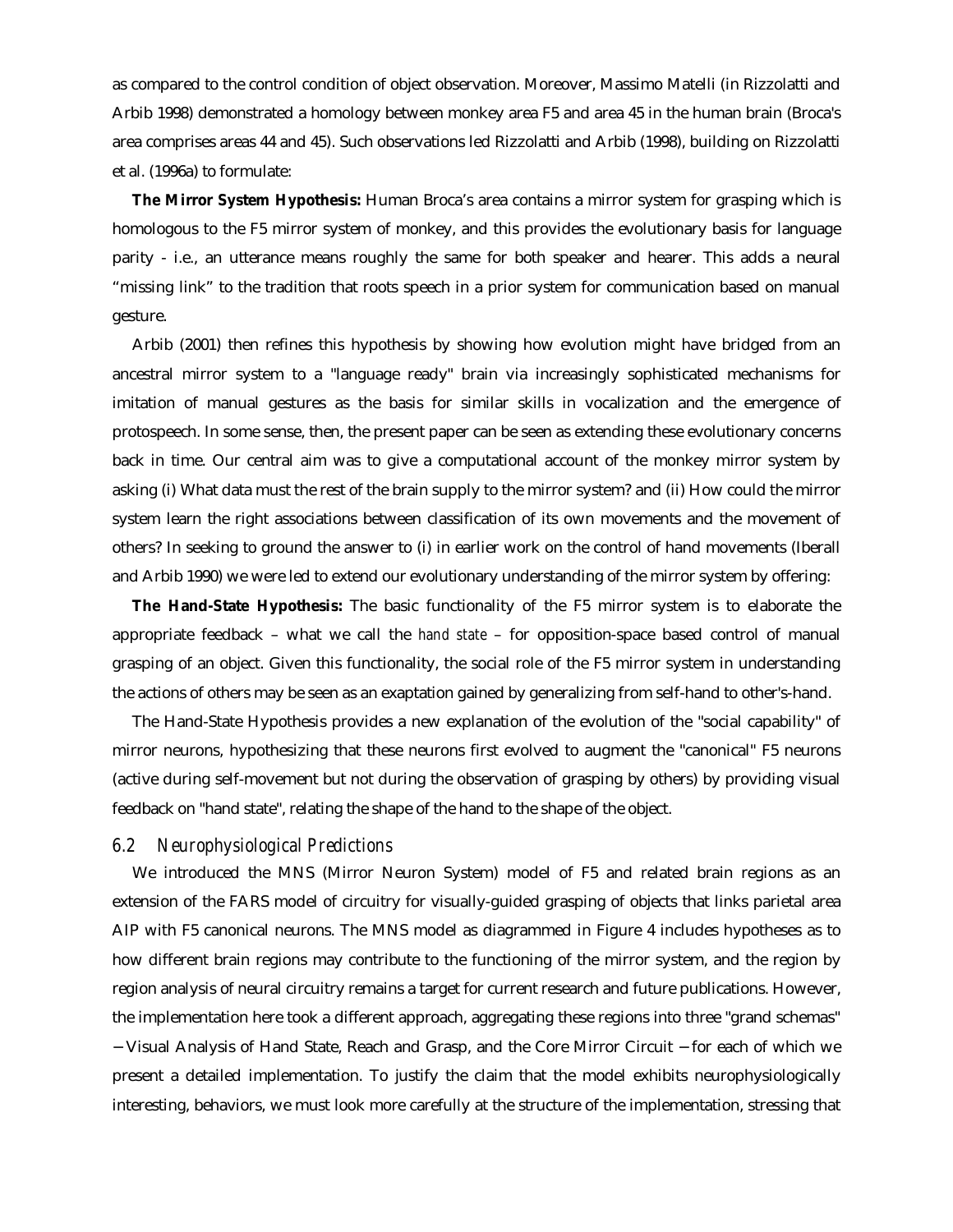it is only the activity of mirror neurons in the Core Mirror Circuit for which we make this claim. We developed the Visual Analysis of Hand State schema simply to the point of demonstrating algorithms powerful enough to take actual video input of a hand (though we simplified the problem somewhat by using colored patches) and produce hand state information. The Reach and Grasp schema then represented all the functionality for taking the location and affordance of an object and determining the motion of a hand and arm to grasp it. However, the aim *in the present paper* was not to model the neural mechanisms involved in these processes, but rather to do something more subtle and more useful for the simulation of the Core Mirror Circuit (Figure 6(b)): we showed that if we used the Reach and Grasp schema to generate an observed arm-hand trajectory (i.e., to represent the reach and grasp generator of the monkey or human being observed), then that simulation could directly supply the corresponding hand-state trajectory, and we thus use these data so that we can analyze the Core Mirror Circuit schema in isolation from the Visual Analysis of Hand State.

Moreover, this hand state input was presented to the network in a way to avoid the use of a dynamic neural network. To form the input vector, each of the seven components of the hand state trajectory, up to the present time t, is fitted by a cubic spline. Then this spline is sampled at 30 uniformly spaced intervals; i.e., no matter what fraction t is of the total time T of the entire trajectory, the input to the network at time t comprises 30 samples of the hand-state uniformly distributed over the interval [0, t]. The network is trained using full trajectory of the hand state in a specific grasp; the training set pairs each such hand state history as input with the final grasp type as output. On contrary, when testing the model with various grasp observations, the input to the network was the hand state trajectory that was available up to that instant. This exactly parallels the way the biological system (the monkey) receives visual (object and hand) information: When the monkey performs a grasp, the learning can take place after the observation of the complete (self) generated visual stimuli. On the other hand, in the observation case the monkey mirror system predicts the grasp action based on the partial visual stimuli (i.e. before the grasp is completed). The network thus yields a time-course of activation for the mirror neurons, yielding predictions for neurophysiological experiments by highlighting the importance of the *timing* of mirror neuron activity. We saw that initial prefixes will yield little or no mirror neuron activity, and ambiguous prefixes may yield transient activity of the "wrong" mirror neurons.

Since our aim was to show that the connectivity of mirror neuron circuitry can be established through training, and that the resultant network can exhibit a range of novel, physiologically interesting, behaviors during the process of action recognition, the actual choice of training procedure is purely a matter of computational convenience, and the fact that the method chosen, namely back-propagation, is non-physiological does not weaken the importance of our predictions concerning the timing of mirror neuron activity.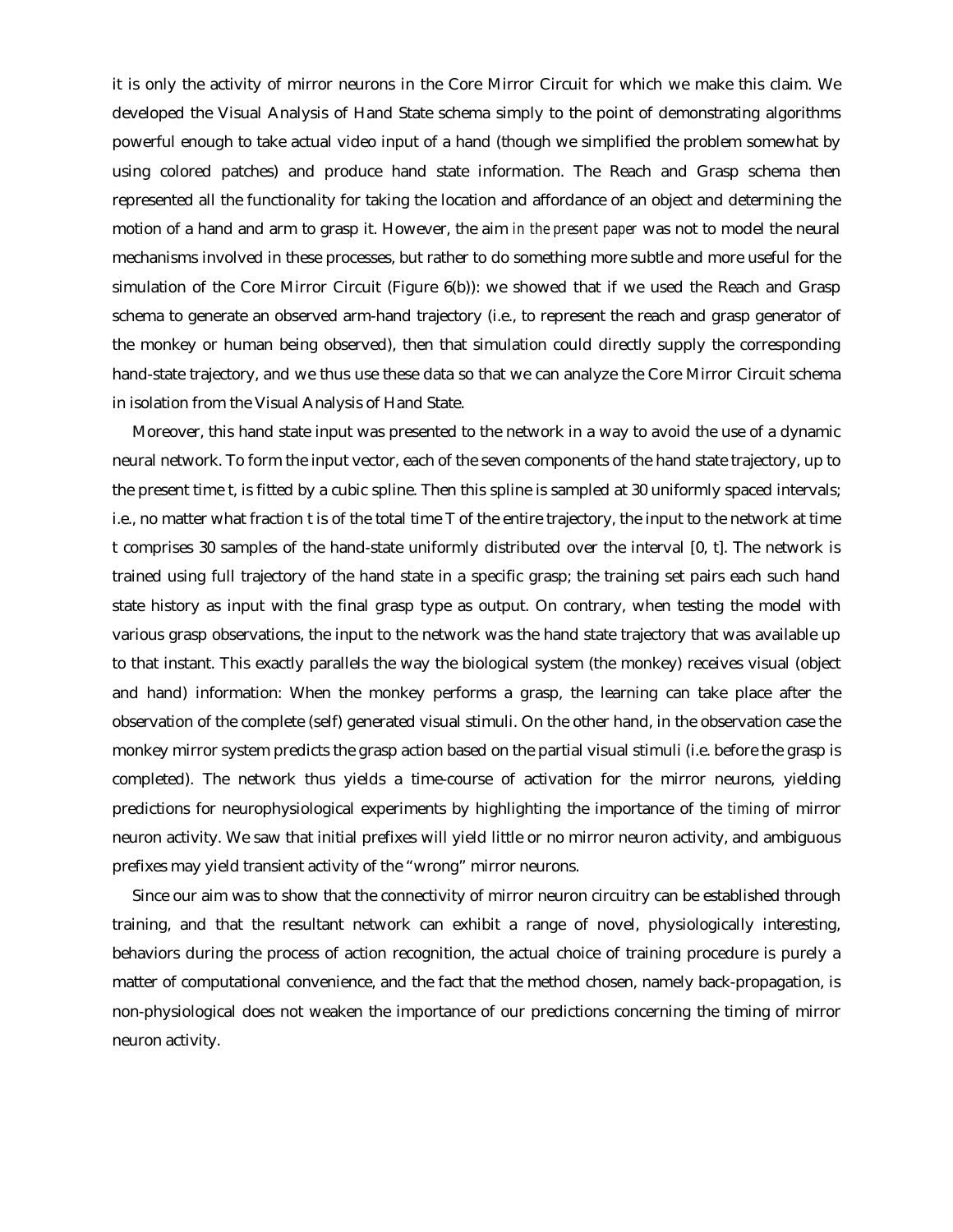With this we turn to neurophysiological "predictions" made in our treatment of the Core Mirror Circuit, namely the "grounding assumptions" concerning the nature of the input patterns received by the circuit and the actual predictions on the timing of mirror neuron activity yielded by our simulations.

**Grounding Assumptions:** The key to the MNS model is the notion of *hand state* as encompassing data required to determine whether the motion and preshape of a moving hand may be extrapolated to culminate in a grasp appropriate to one of the affordances of the observed object. Basically a mirror neuron must fire if the preshaping of the hand conforms to the grasp type with which the neuron is associated; and the extrapolation of *hand state* yields a time at which the hand is grasping the object along an axis for which that affordance is appropriate. What we emphasize here is *not* the specific decomposition of the hand state  $F(t)$  into the seven specific components (d(t), v(t), a(t), o<sub>1</sub>(t), o<sub>2</sub>(t), o<sub>3</sub>(t),  $o_4(t)$ ) used in our simulation, but rather that the input neural activity will be a distributed neural code which carries information about the movement of the hand toward the object, the separation of the virtual fingertips and the orientation of different components of the hand relative to the opposition axis in the object. The further claim is that this code will work just as well for measuring how well another monkey's hand is moving to grasp an object as for observing how the monkey's own hand is moving to grasp the object, allowing self-observation by the monkey to train a system that can be used for observing the actions of others and recognizing just what those actions are.

We provided experiments to compare the performance of the Core Mirror Circuit with and without the availability of explicit affordance information (in this case the size of the object) to strengthen our claim that it is indeed adaptive for the system to have this additional input available, as shown in Figure 6(b). Note that the "grasp command" input shown in the figure serves here as a training input, and will, of course, plays no role in the recognition of actions performed by others.

**Novel Predictions:** Experimental work to date tends to emphasize the actions to be correlated with the activity of each individual mirror neuron, while paying little attention to the temporal dynamics of mirror neuron response. By contrast, our simulations make explicit predictions on how a given (hand state trajectory, affordance) pair will drive the time course of mirror neuron activity – with non-trivial response possibly involving activity of mirror neurons in addition to those associated with the actual grasp being observed. For example, a grasp with an ambiguous prefix may drive the mirror neurons in such a way that the system will, in certain circumstances, at first give weight to the wrong classification, with only the late stages of the trajectory sufficing for the incorrect mirror neuron to be vanquished.

To obtain this prediction we created a scene where the observed action consisted of grasping a wide object with precision pinch (thumb and index finger opposing each other). Usually this grasp is applied to small objects (imagine grasping a pen from its long axis versus grasping it from its thin center axis). The mirror response we got from our Core Mirror Circuit was interesting. First, the system recognized (while the action was taking place) the action as power grasp (which is characterized by enclosing the hand over large objects; e.g. grasping an apple) but as the action progressed the model unit representing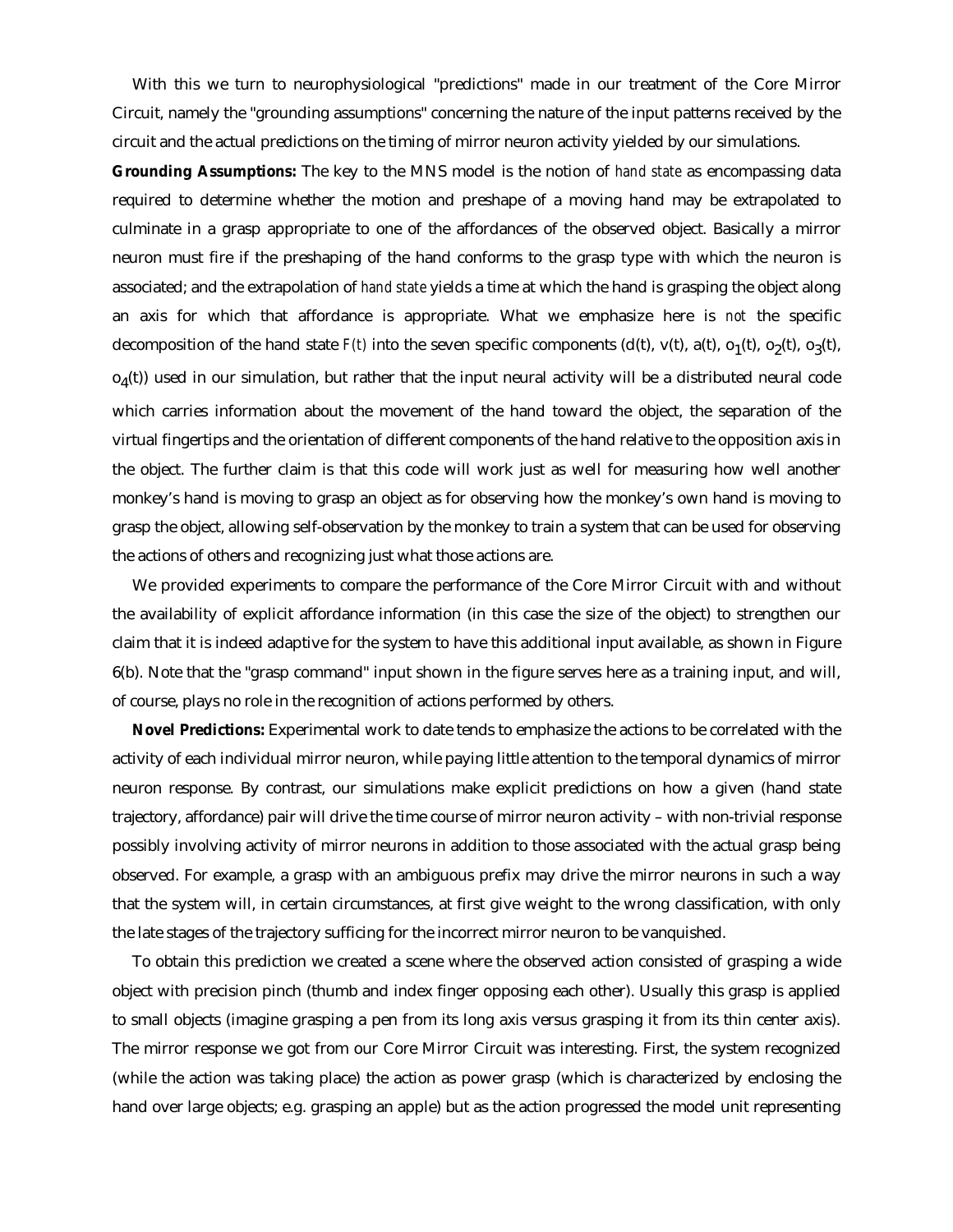precision pinch started to get active and the power grasp activity started to decline. Eventually the Core Mirror Circuit settled on the precision pinch. This particular prediction is testable and indeed suggests a whole class of experiments. The monkey has to be presented with unusual or ambiguous grasp actions that require a "grasp resolution". For example, the experimenter can grasp a section of banana using precision pinch from its long axis. Then we would expect to see activity from power grasp related mirror cells followed by a decrease of that activity accompanied by increasing activity from precision pinch related mirror cells.

The other simulations we made leads to different testable predictions such as the mirror response in case of a spatial perturbation (showing the monkey a fake grasp where the hand does not really meet the object) and altered kinematics (perform the grasp with different kinematics than usual). The former is in particular a justification of the model, since in the mirror neuron literature it has been reported that the spatial contact of the hand and the object is almost always required for the mirror response (Gallese et al., 1996). On the other hand the altered kinematics result predicts that an alteration of the kinematics will cause a decrease in the mirror response. We have also noted how a discrepancy between hand state trajectory and object affordance may block or delay the system from classifying the observed movement.

In summary, we have conducted a range of simulation experiments – on grasp resolution, spatial perturbation, altered kinematics, temporal effects of explicit affordance coding, and analysis of compatibility of the hand state to object affordance – which demonstrate that the present model is not only of value in providing an implemented high-level view of the logic of the mirror system, but also serves to provide interesting predictions ripe for neurophysiological testing, as well as suggesting new questions to ask when designing experiments on the mirror system. However, we must note that this study has excluded some actions (such as tearing and twisting) for which mirror activity has been observed. As new neurophysiological studies on monkeys expand the range of actions for which the temporal response of the mirror system is delimited, we will expand our model to explain the new findings and suggest yet further classes of experiments to probe the structure and function of the mirror system – as well as increasing the set of brain regions in Figure 4 for which increasingly realistic neural models are made available.

#### *Acknowledgments*

This work was supported in part by a Human Frontier Science Program grant to Arbib which made possible extensive discussions of data on the mirror system with Giacomo Rizzolatti, Vittorio Gallese and Massimo Matelli, to whom we express our gratitude. Writing of the paper was also supported in part by an ARC-IREX grant to Robyn Owens for the study of "Hand Movement Recognition and Language: Assistive Technologies and Neural Mechanisms" while Arbib was a Visiting Professor in the Computer Science Department at the University of Western Australia.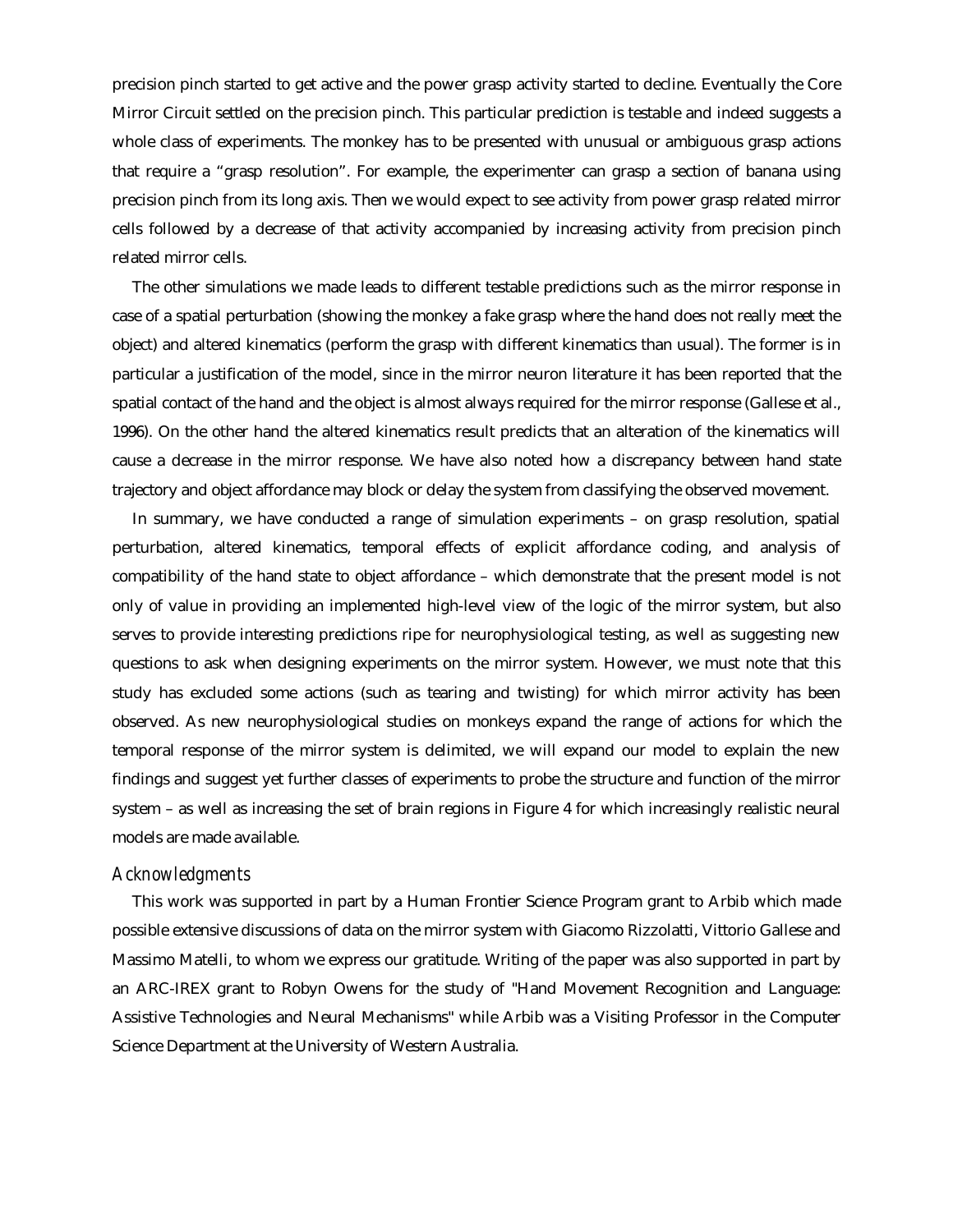# **7 REFERENCES**

- Arbib MA (1981) Perceptual Structures and Distributed Motor Control. In: Brooks VB, (eds) Handbook of Physiology, Section 2: The Nervous System, Vol. II, Motor Control, Part 1. American Physiological Society, pp. 1449-1480
- Arbib MA (2001) The Mirror System, Imitation, and the Evolution of Language. In Nehaniv C, Dautenhahn K (eds) Imitation in Animals and Artifacts. The MIT Press, to appear
- Arbib MA, Érdi P, Szentágothai J (1998) Neural Organization: Structure, Function and Dynamics. Cambridge, MA: A Bradford Book/The MIT Press
- Breteler MDK, Gielen SCAM, Meulenbroek RGJ (2001) End-point constraints in aiming movements: effect of approach angle and speed. Biological Cybernetics 85: 65-75
- Fagg AH, Arbib MA (1998) Modeling parietal--premotor interactions in primate control of grasping. Neural Networks 11:(7-8) 1277-1303
- Gallese V, Fadiga L, Fogassi L, Rizzolatti G (1996) Action recognition in the premotor cortex. Brain 119: 592-609
- Gentilucci M, Fogassi L, Luppino G, Matelli M, Camarda R, Rizzolatti G (1988). Functional Organization of Inferior Area 6 in the Macaque Monkey I. Somatotopy and the Control of Proximal Movements. Experimental Brain Research 71: 475-490
- Gibson JJ (1966) The Senses Considered as Perceptual Systems. Allen and Unwin
- Hertz J, Krogh A, Palmer RG (1991) Introduction to the Theory of Neural Computation. Addison Wesley
- Hoff B, Arbib MA (1993) Models of trajectory formation and temporal interaction of reach and grasp. Journal of Motor Behavior 25: 175-192
- Holden EJ (1997) Visual Recognition of Hand Motion. Ph.D. Thesis, Department of Computer Science, University of Western Australia.
- Iberall T, Arbib MA (1990) Schemas for the Control of Hand Movements: An Essay on Cortical Localization. In Goodale MA (ed) Vision and action: the control of grasping. Norwood, NJ: Ablex, pp. 163-180
- Jordan MI, Rumelhart DE (1992) Forward models: supervised learning with distal teacher. Cognitive Science 16: 307-354
- Karniel A, Inbar GF (1997) A model for learning human reaching movements. Biological Cybernetics 77: 173-183
- Kawato M, Furukawa K, Suzuki R (1987) A hierarchical neural-network model for control and learning of voluntary movement. Biological Cybernetics 57: 169-185
- Kawato M, Gomi H (1992) A computational model of four regions of the cerebellum based on feedbackerror-learning. Biological Cybernetics 68:95-103
- Kincaid D, Cheney W, (1991) Numerical Analysis. Brooks/Cole Publishing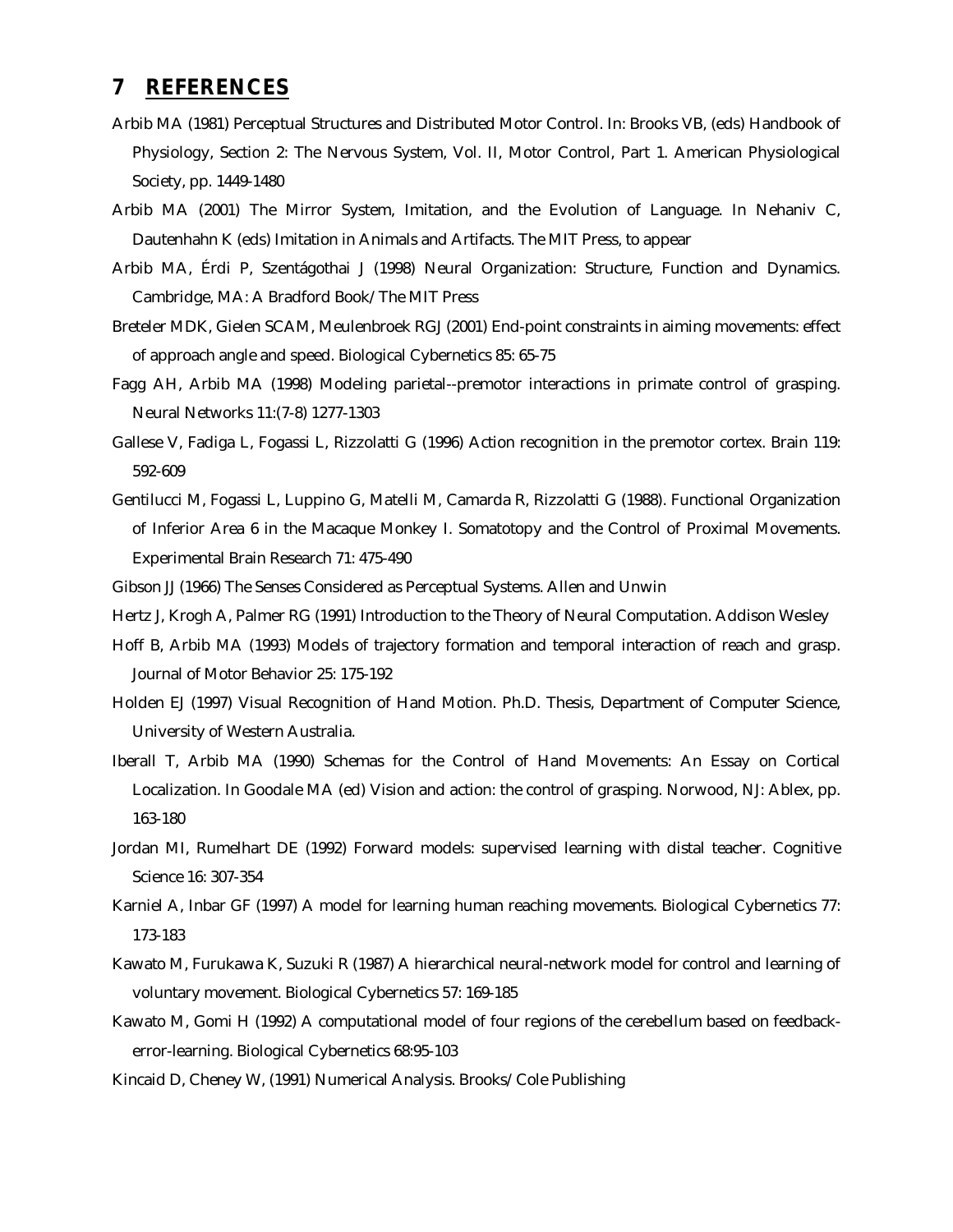- Lambert P, Carron T (1999) Symbolic fusion of luminance-hue-chroma features for region segmentation. Pattern Recognition 32: 1857-1872
- Lowe, DG (1991) Fitting parameterized three-dimensional models to images. IEEE Transactions on Pattern Analysis and Machine Intelligence 13(5): 441-450
- Matelli M, Luppino G, Murata A, Sakata H (1994) Independent anatomical circuits for reaching and grasping linking the inferior parietal sulcus and inferior area 6 in macaque monkey. Soc. Neurosci. Abstr. 20: 404.4
- Meulenbroek RGJ, Rosenbaum DA, Jansen C, Vaughan J, Vogt S (2001) Multijoint grasping movements. Experimental Brain Research, online: DOI 10.1007/s002210100690
- Rizzolatti G, and Arbib MA (1998) Language Within Our Grasp. Trends in Neurosciences, 21(5): 188-194.
- Rizzolatti G, Camarda R, Fogassi L, Gentilucci M, Luppino G, Matelli M (1988) Functional Organization of Inferior Area 6 in the Macaque Monkey II. Area F5 and the Control of Distal Movements. Experimental Brain Research 71: 491-507
- Rizzolatti G, Fadiga L (1998) Grasping objects and grasping action meanings: the dual role of monkey rostroventral premotor cortex (area F5). In Sensory Guidance of Movement, Novartis Foundation Symposium 218. Chichester: Wiley, pp. 81-103.
- Rizzolatti G, Fadiga L, Gallese, V, and Fogassi, L (1996a) Premotor cortex and the recognition of motor actions. Cogn Brain Res 3: 131-141
- Rizzolatti G, Fadiga L, Matelli M, Bettinardi V, Perani D, Fazio F (1996b) Localization of grasp representations in humans by positron emission tomography: 1. Observation versus execution. Experimental Brain Research 111: 246-252.
- Rosenbaum DA, Meulenbroek RGJ, Vaughan J, Jansen C (1999) Coordination of reaching and grasping by capitalizing on obstacle avoidance and other constraints. Experimental Brain Research 128: 92-100
- Rumelhart DE, Hinton GE, Williams RJ (1986) Learning internal representations by error propagation. In Rumelhart DE, McClelland JL and PDP group (eds) Parallel distributed processing Vol. 1: Foundations. pp. 151-193
- Russ JC (1998) The Image Processing Handbook*.* CRC press LLC, FL: Boca Raton
- Sakata H, Taira M, Murata A, Mine S, (1995) Neural mechanisms of visual guidance of hand action in the parietal cortex of the monkey. *Cerebral Cortex* 5(5): 429-38
- Sakata H, Taira M, Kusunoki M, Murata A, Tanaka Y (1997) The parietal association cortex in depth perception and visual control of action. Trends in Neuroscience 20: 350-357
- Sanka M, Hlavac V, Boyle R (1993) Image Processing, Analysis and Machine Vision. Chapman and Hall, London.
- Taira M, Mine S, Georgopoulos A P, Murata A, Sakata H (1990) Parietal Cortex Neurons of the Monkey Related to the Visual Guidance of Hand Movement. Experimental Brain Research 83: 29-36.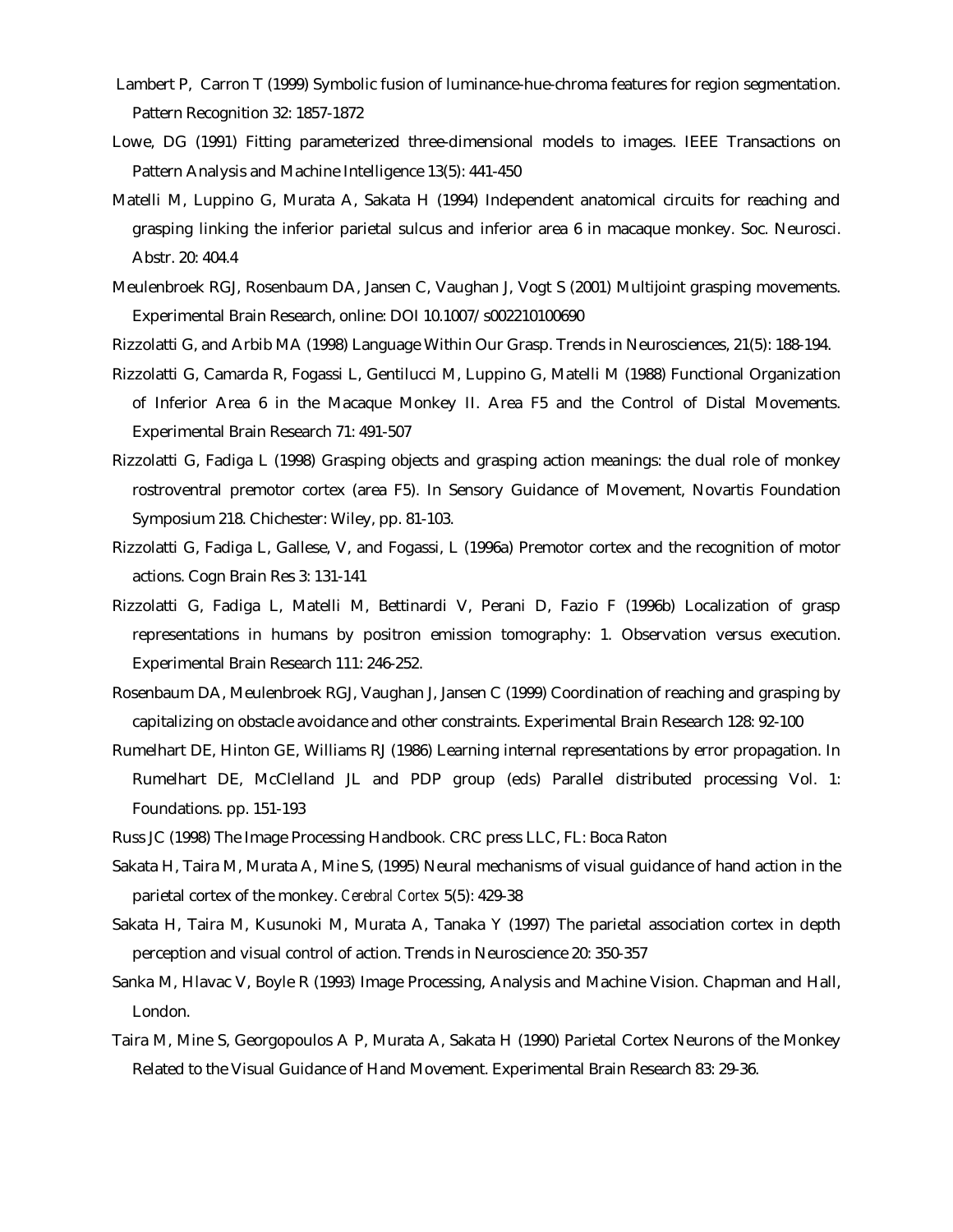Wolpert DM, Ghahramani Z (2000) Computational principles of movement neuroscience. Nature Neuroscience 3: 1212-1217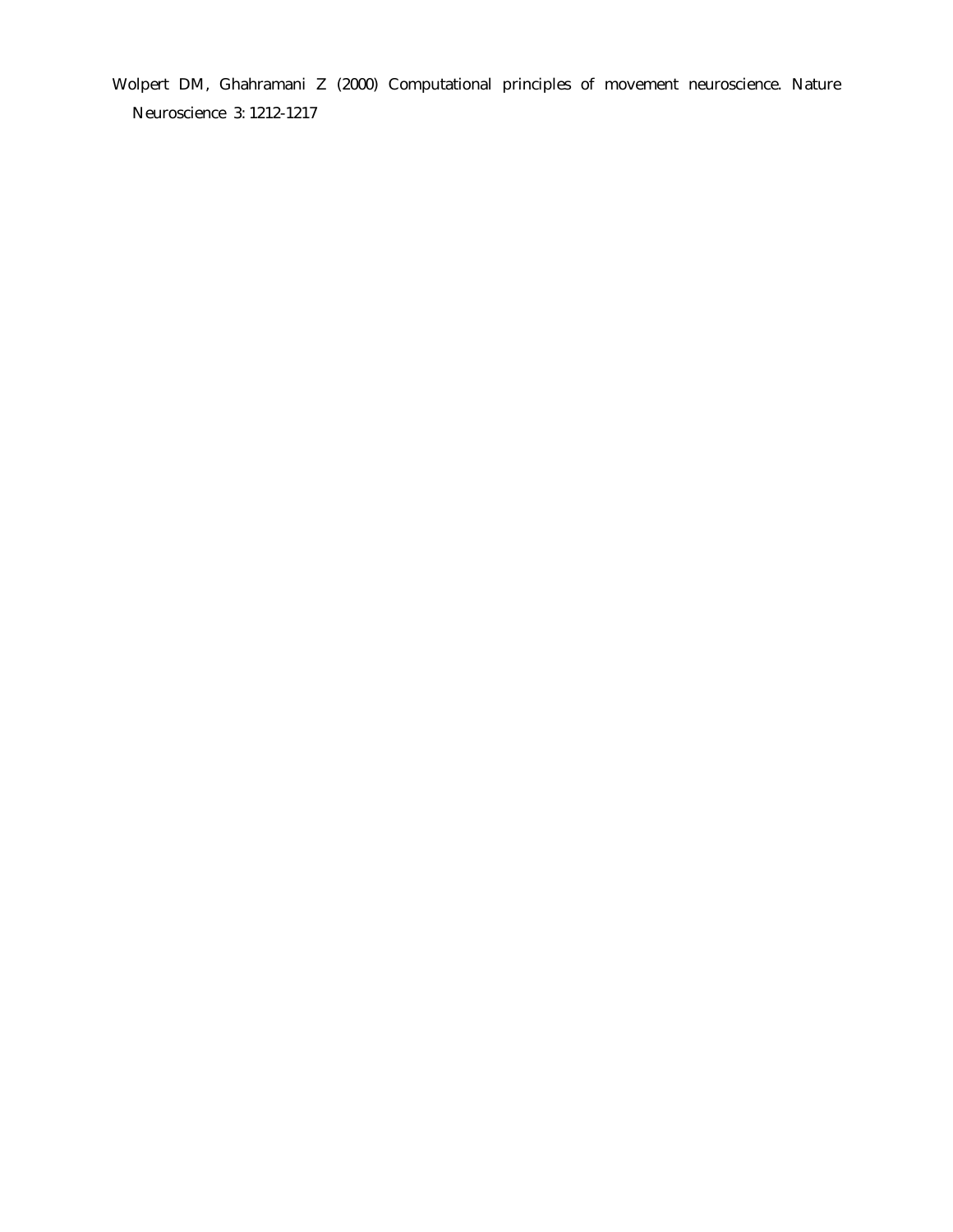# **8 APPENDIX: IMPLEMENTATION DETAILS**

The system was implemented in Java on a Linux operating system. The grasp simulator can be accessed using the URL:

#### <http://java.usc.edu/~erhan/sim6.1>

The material at this URL also includes the action recognition circuitry. The simulation environment enables the users to test (note that this is a simplified version) the action recognition ability of the network.

### *8.1 A1. The Segmentation System*

The segmentation system as a whole works as follows:

1) Start with N rectangles (called nodes), set thresholds for red, green and blue variances as rV, gV, bV

2) For each node calculate the red, green, blue variance as rv, gv, bv

3) If any of the variance is higher than the threshold ( $rv>rV$  or  $gv>gV$  or  $bv>bV$ ) then split the node into four equal pieces and apply step 2 and step 3 recursively

4) Feed in the mean red, green and blue values in that region to the Color Expert to determine the color of the node.

5) Make a list of nodes that are of the same color (add node to the list reserved for that color).

6) Repeat 2-5 until no split occurs.

7) Cluster (in terms of Euclidean distance on the image) the nodes and discard the outliers from the list (use the center of the node as the position of the node). The discarding is performed either when a region is very far from the current mean (weighted center) or it is not 'connected' to the current center position. The connectedness is defined as follows. The regions A and B are connected if the points lying on the line segment joining the centers of A and B are the same color as A and B. Once again, the Color Expert is used to determine the percentage of the correct (colors of A and B) colors lying on the line segment. If this percentage is over a certain threshold (e.g.%70) then the regions A and B are taken as 'connected'. (This strategy would not work for a "sausage-shaped" region, but does work for patches created by the coloring we used in the glove.)

8) For each pruned list (corresponding to a color) find the weighted (by the area of the node) mean of the clusters (in terms of image coordinate).

9) Return the cluster mean coordinates as the segmented regions center.

So we do not exactly perform the merge part of the split-merge algorithm. The return values from this procedure are the (x,y) coordinates of the center of color patches found. Another issue is how to choose the thresholds. The variance values are not very critical. A too small value increases computation time but does not affect the number of colors extracted correctly (Note that the returned coordinates may be slightly shifted). To intuitively see why, one can notice that the center of a rectangle and the centroid of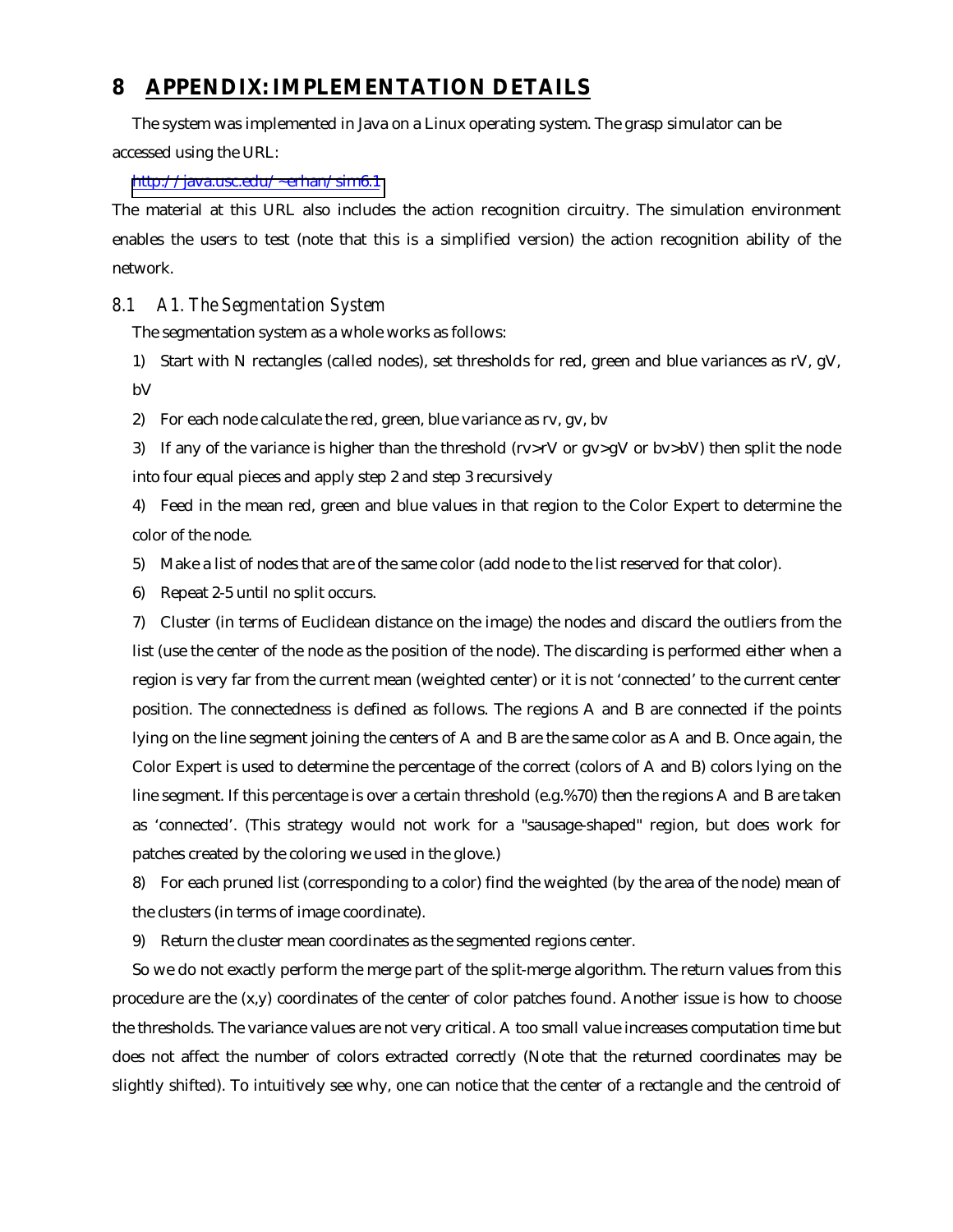the centers of the quarter rectangles (say after a split operation) would be the same. This means that if a region is split unnecessarily (because the threshold variances were set to very small values) it is likely to be averaged out with our algorithm since it is likely that the four split rectangles will have the same color and will be connected (with our definition of connectedness)

# *8.2 A2. Grasp planning and execution for a precision pinch.*  **Precision pinch planning:**

- Determine the opposition axis to grasp the object.
- Compute the two (outer) points A and B at which the opposition axis intersects the object surface. They serve as the contact points for the virtual fingers that will be involved in the grasp.
- Assign the real fingers to virtual fingers. The particular heuristic we used in the experiments was the following. If the object is on the right [left] with respect to the arm then thumb is assigned to the point A if A is on the left of [at a lower level than] B otherwise thumb is assigned to B. The index finger is assigned to the remaining point.
- Determine an approximate target position C, for the wrist. Mark the target for wrist on the line segment connecting the current position of the wrist and the target for thumb a fixed length (determined by the thumb length) away from the thumb target.
- Solve the inverse kinematics for only the wrist reach (ignore the hand).
- Solve the inverse kinematics for grasping. Using the sum of distance squares of the finger tips to the target contact points do a random hill climbing search to minimize the error. Note that the search starts with placing the wrist at point C. However, the wrist position is not included in the error term.
- The search stops when the simulator finds a configuration that makes the error close to zero (success) or after a fixed number of steps (failure to reach). In the success case the final configuration is returned as the solution for the inverse kinematics for the grasp. Otherwise failure-to-reach is returned.
- Execute the reach and grasp. At this point the simulator knows the desired target configuration in terms of joint angles. So what remains to be done is to perform the grasp in a realistic way (in terms of kinematics). The simplest way to perform the reach is to linearly change the joint angles from the initial configuration to the target configuration. But this does not produce a bell shaped velocity profile (not exactly a constant speed profile either because of the non-linearity in going from joint angles to end effector position). The perfect way to plan an end-effector trajectory requires the computation of the Jacobian. However we are not interested in perfect trajectories as long as the target is reached with a bell shaped velocity profile. To get the effect it is usually sufficient to modify the idea of linearly changing the joint angles little bit. We simply modulate the change of time by replacing the time with a 3rd